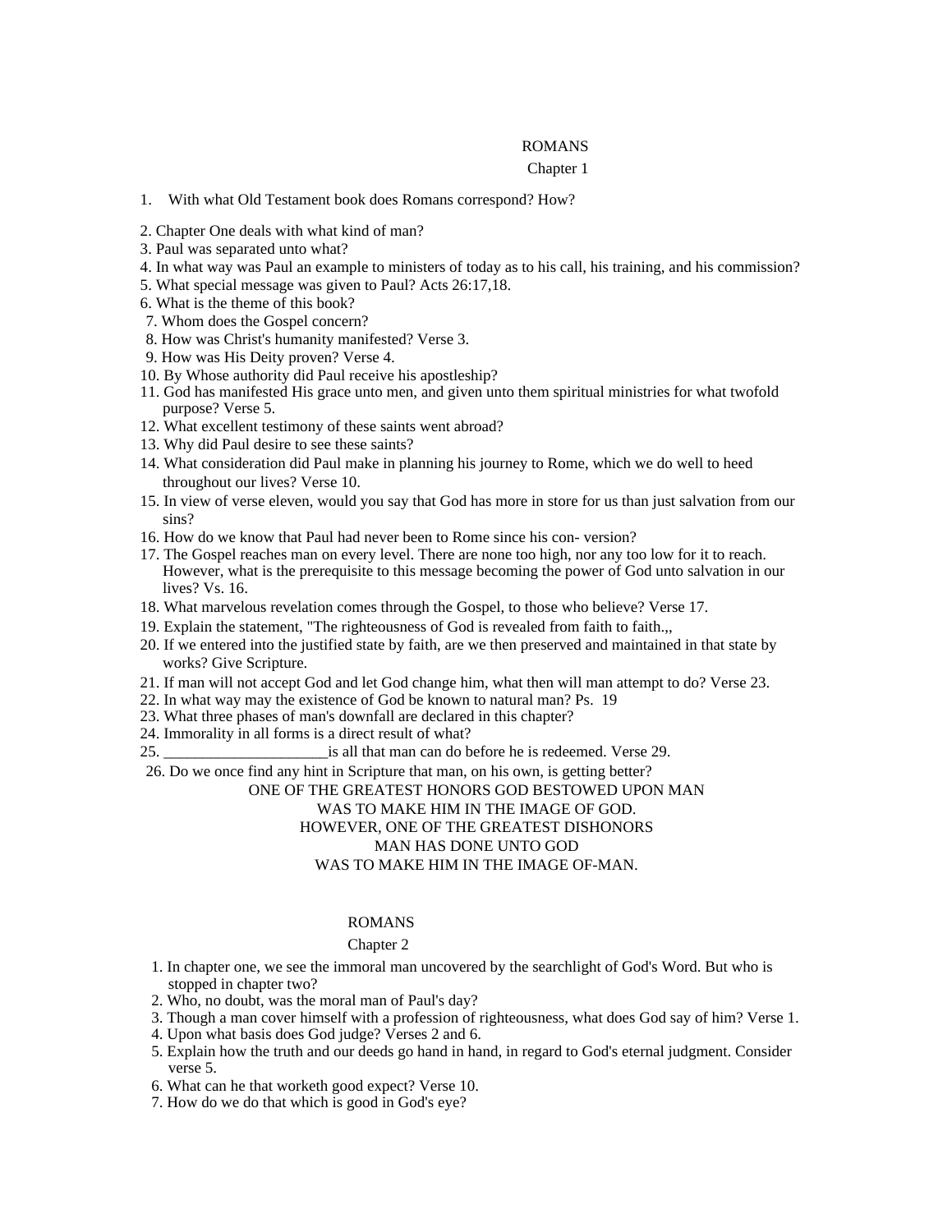- 8. The Jew was boasting in the fact that he had the law, and was judging the Gentile because he did not have the law. Though God's righteous standard was made known to man through the law, how only could a man be justified by the law? Verse 13.
- 9. Does the conscience of the Gentiles witness to the right and wrong of his deeds even without a knowledge of God's law?
- 10. Did the law stir into rebellion the sinful nature which is in man? Romans 7 and 8.
- 11. Who is God's standard by whom all men shall be judged? Verse 16.
- 12. Write down those statements concerning the Jew, which show their self-exalted position.
- 13. What did the Jews' unfaithfulness cause the Gentiles to do?
- 14. Did the Jew measure himself by the law, or did he judge the other fellow?
- 15. If our walk does not measure up to our words, what do those around us do? Verse 24.
- 16. When we boast of a certain area of the Word of God, and fail to heed or appropriate it ourselves, what are we actually doing? Verse 23.
- 17. The Jew boasted in the circumcision of the flesh which separated him from all other nations, but what was it that God was interested in? Verse 29.
- 18. What did circumcision represent? Colossians 2:11.
- 19. What are some of the different acts or rituals which religious man today boasts himself of?
- 20. But without\_\_\_\_\_\_\_\_\_\_\_\_\_\_\_\_\_\_\_ it is impossible to please God. Hebrews 11:6.

# FAITH **FRAME**

 Many so often ask, "What is faith?" Let us not say, "What is faith?" But rather say, "What faith is." Faith is the positive appropriation of the Word of God, never negative.

One definition which has been given of faith is - "Simple dependence upon God." This is so very true, and yet such a time-consuming lesson for many of us to learn; for our God-dependence only begins when self- dependence ends.

Faith must always be based upon fact. "What fact does our faith stand

upon," you ask. The eternal fact of the redeeming death and resurrection

of our Lord and Saviour Jesus Christ. Faith, unless established upon Scriptural fact, is no more than speculation or presumption. However, faith which stands on the facts of the Word of God makes real to our lives things not seen.

The following are things which often are mistaken for faith: PROBABILITIES - Have nothing to do

with faith. Faith comes on

the scene when that which was probable is long past.

APPEARANCES - Are not to be taken into consideration. But, rather, what has the Word of God to say in regard to the matter?

IMPRESSIONS OR FEELINGS - Have nothing to do with faith, re- gardless of how strong or weak. Faith has to do with the Word of God. Impressions or feelings have to do with your present condition.

We can trust in, depend on, or have faith in, a person only to the extent that we know Him. So let us, therefore, STUDY the Word of God and learn of HIM so that our FAITH IN GOD might be perfected.

# ROMANS **Example 20**

- Chapter 3
- 1. In what were the Jews favored of God more than the other nations?
- 2. How did this fact turn to their judgment?
- 3. As the Jew was held responsible for the "oracles of God," are we not also held responsible for this message of the grace of God?
- 4. Does the magnitude of man's unbelief change the Truth of the Word of God?
- 5. Man says there is no God, no hell, no heaven; yet God's Word will prove him a what?
- 6. What was Paul falsely accused of teaching?
- 7. Today, the Gentiles still boast in their morality and goodness, while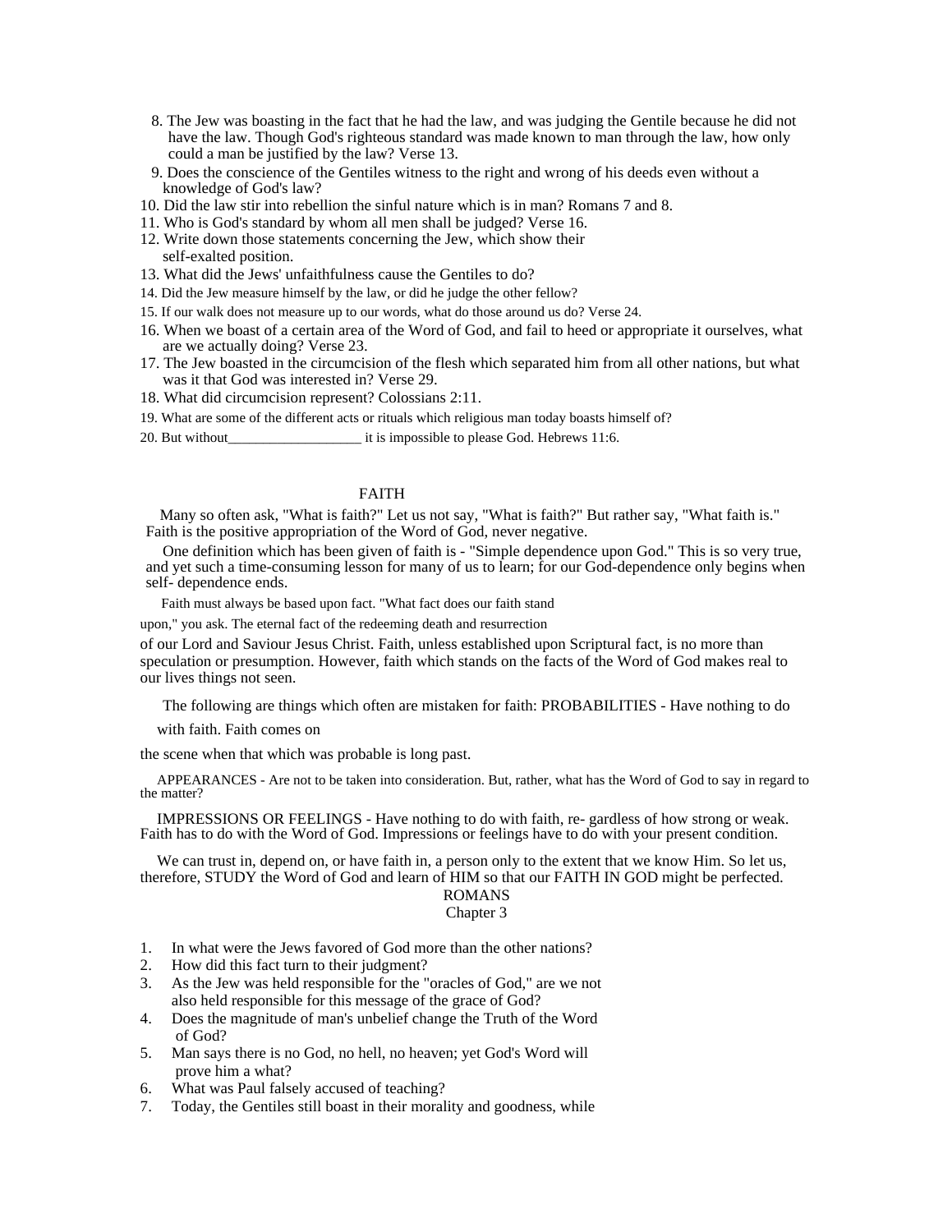the Jews continue to boast of the law; yet what does God say of both? Verse 9.

- 8. Verses 10 through 18 are a pen picture of God's view of all humanity, apart from Jesus Christ. What does God say of man's righteousness?
- 9. What does God say of man's understanding?
- 10. What does God say of man's goodness?
- 11. What does God say of man's words?
- 12. What does God say of man's deeds?
- 13. Before man can have a genuine peace with his fellowman, what must he have in his own life? Romans5:1.
- 14. The law speaks to them who are under it. To whom was the law given? Verses 1 and 2.
- 15. Christianity today often attempts to use segments of the law as a standard of righteousness; however, what was the law and why was it given? Gal. 3:24.
- 16. Explain the statement, "By the law is the knowledge of sin."
- 17. What, rather than works, is the key to God's righteousness?
- 18. Was the righteousness of the law an outward or an inward righteousness?
- 19. Is the righteousness of faith an outward or an inward righteousness?
- 20. Contrast the righteousness of the law with that of faith.
- 21. Explain the word "justification" and how God brought it about.
- 22. Though man has been justified freely "without price" what did redemption cost? I Peter 2:18,19.
- 23. What is meant by propitiation, in verse 25?
- 24. Explain the meaning of the latter portion of verse 25.
- 25. What was the mercy seat in the tabernacle? Exodus 37:6.
- 26. How did the blood, which was put upon the mercy seat, declare God's righteousness?
- 27. Is justification for all men? Give Scripture.
- 28. In view of this chapter, what is your conclusion concerning justification and the law? and the law?
- 29. Was the law a failure? Why?

# SIN CANNOT HINDER GOD'S GRACE-NO MATTER HOW GREAT A MAN'S SIN, GOD'S GRACE IS SUFFICIENT.

UNDER LAW - God's righteousness was established before man. UNDER GRACE - God's righteousness was imputed unto man.

# ROMANS **Example 20** No. 2014 12:30 No. 2014 12:30 No. 2014 12:30 No. 2014 12:30 No. 2014 12:30 No. 2014 12:30 No. 2014 12:30 No. 2014 12:30 No. 2014 12:30 No. 2014 12:30 No. 2014 12:30 No. 2014 12:30 No. 2014 12:30 No. 201

#### Chapter 4 and 2008 and 2008 and 2008 and 2008 and 2008 and 2008 and 2008 and 2008 and 2008 and 2008 and 2008 and 2008 and 2008 and 2008 and 2008 and 2008 and 2008 and 2008 and 2008 and 2008 and 2008 and 2008 and 2008 and 2

- 1. What two Old Testament characters in chapter four witness the righteousness of God, which is by faith "unto all and upon all them that believe"?
- 2. Did Abraham have a righteous standing before God, before God called him?
- 3. From what type of background did Abraham come?
- 4. What promise did God give Abraham, which by believing, he was counted righteous? Genesis 15:5,6; 17:9-24.
- 5. How is the reward reckoned to the man who works?
- 6. What promise is given to the one who worketh not, but believeth?
- 7. Upon whom did David pronounce blessing?
- 8. In view of David's failures, would you say he understood the Importance of the grace of God? II Samuel 11.
- 9. Was this promise to those of the circumcision only?
- 10. What evidence does Paul use to prove this? Verse 10
- 11. Of what was the covenant of circumcision a seal or witness? Verse 11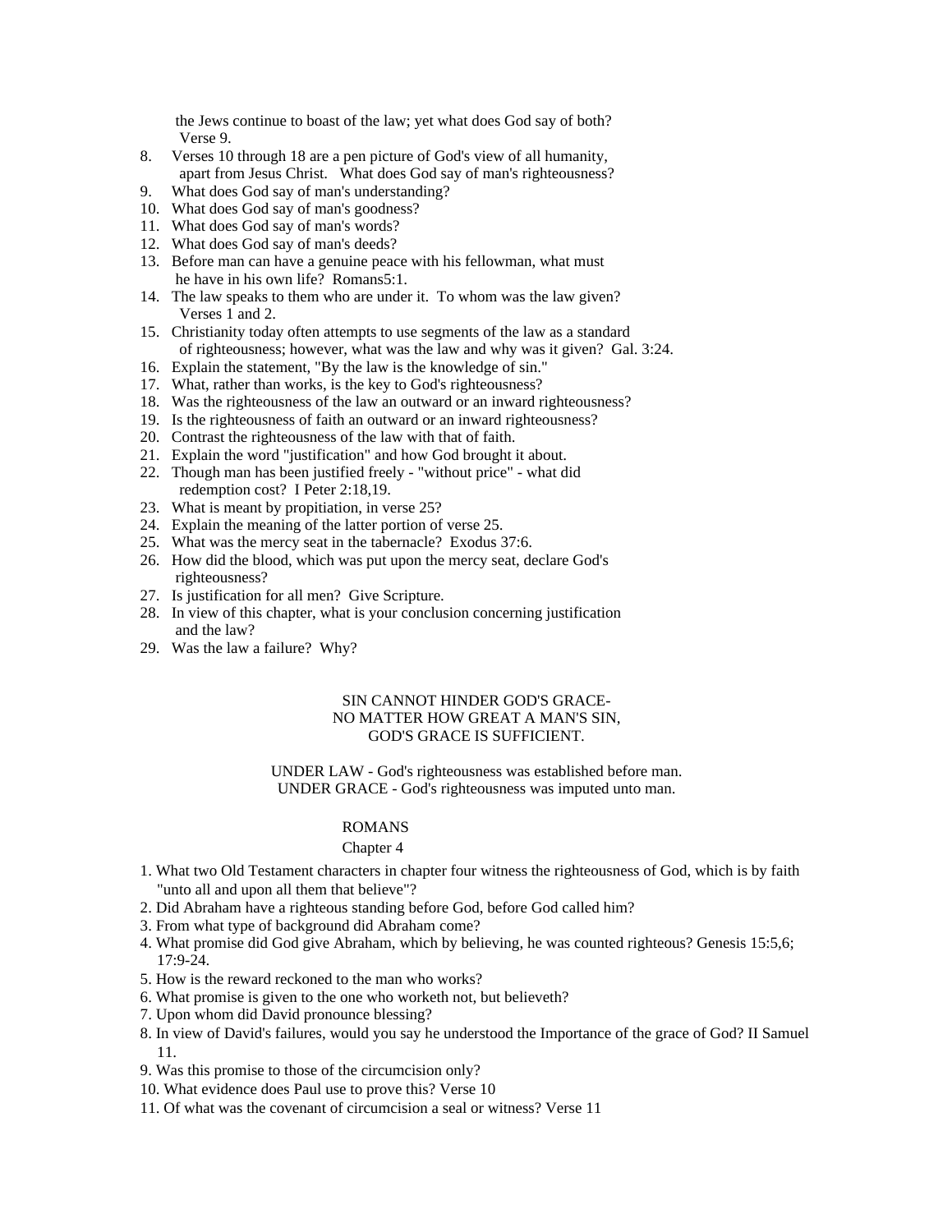- 12. Was circumcision the means of Abraham's justification, or was it an outward testimony of an already completed inward work?
- 13. What New Testament command parallels circumcision? Romans 6:3-5
- 14. Though the Gentiles are not the seed of Abraham after the flesh, how does God reckon him to be our father?
- 15. Did the law, which was given some 430 years after this promise to Abraham, make void the promise of God? Galatians 3:17
- 16. Rather than blessings, what did the law bring upon man?
- 17. Why did God wait until Abraham was old to give him a son?
- 18. Would this promise have been as meaningful to Abraham and Sarah when they first were married when it was a natural probability that they would bear children?
- 19. What wonderful truth is figured in the fact that Sarah is a barren woman? II Corinthians 12:9,10.
- 20. Though Abraham's body was weak, yet in what was he strong?
- 21. Which is better to be strong in our own natural abilities and accomplishments, or to be dependent upon the provision of God?
- 22. What does God receive from a life totally dependent upon Him? Vs. 20
- 23. On what condition is righteousness imputed to us?
- 24. How did God give witness that Jesus' death fully atoned for our sins?

#### ROMANS **Example 20** No. 2014 19:30 FOR 20 No. 2014 19:30 FOR 2014 19:30 FOR 2014 19:30 FOR 2014 19:30 FOR 2014 19:30 FOR 2014 19:30 FOR 2014 19:30 FOR 2014 19:30 FOR 2014 19:30 FOR 2014 19:30 FOR 2014 19:30 FOR 2014 19:30

#### Chapter 5 and 200 and 200 and 200 and 200 and 200 and 200 and 200 and 200 and 200 and 200 and 200 and 200 and 200 and 200 and 200 and 200 and 200 and 200 and 200 and 200 and 200 and 200 and 200 and 200 and 200 and 200 and

- 1. Though we have been "justified freely by His grace," how do we actually receive and enjoy this justification?
- 2. What is the first result of our new justified state?
- 3. Explain the statement, "Peace with God."
- 4. What is the second result of our justification? Verse 2
- 5. Into what do we enter, and upon what do we stand? Verse 2
- 6. Who is the door of entrance into this grace?
- 7. What is the third result of our justification by faith? Verse 2
- 8. What is our attitude to be toward tribulation?
- 9. Are trials and tribulations to be our servants or our masters?
- Romans 8:28; II Corinthians 4:17.
- 10. What is the result of tribulation?
- 11. Need we ever fear shame or disappointment for placing our hopes and expectations in the Lord?
- 12. List the four items which describe the condition of man apart from Christ. Verses 6-10.
- 13. What is unregenerate man by nature? Verse 6
- 14. What is he by practice? Verse 8
- 15. What fact greatly magnifies God's love to us?
- 16. If Christ provided justification by His blood while we were yet sinners, need we who have heard and believed ever fear the wrath of His eternal judgment? John 5:24
- 17. Explain the difference of "justified by faith" and "justified by His blood."
- 18. Christ, the resurrected Lord, is now on the right hand of God making intercession for us. What is the result of His high priestly ministry?
- 19. By whom did sin enter into the world?
- 20. How did the sentence of death come upon all men?
- 21. Was there any sin when there was no law? Verse 13.
- 22. What is the result of sin, even without law?
- 23. In what sense was Adam a figure of Christ?
- 24. Contrast the headship of the first Adam with that of the last Adam, and the result of each upon the human family. Verses 12 and 18; I Corinthians 15:45-49.
- 25. What is the free gift spoken of in verse 15? Compare Verse 17.
- 26. Would you say, in view of these verses, that the life we now live by faith in Christ Jesus is MUCH MORE than that life which Adam enjoyed before the fall?
- 27. In Adam we were slaves to sin and the flesh, but what change has been made in our position? Verse 17
- 28. Though sin brought death to man in spirit, soul, and body, by what means may we now triumph over this enemy and reign in life in our threefold being?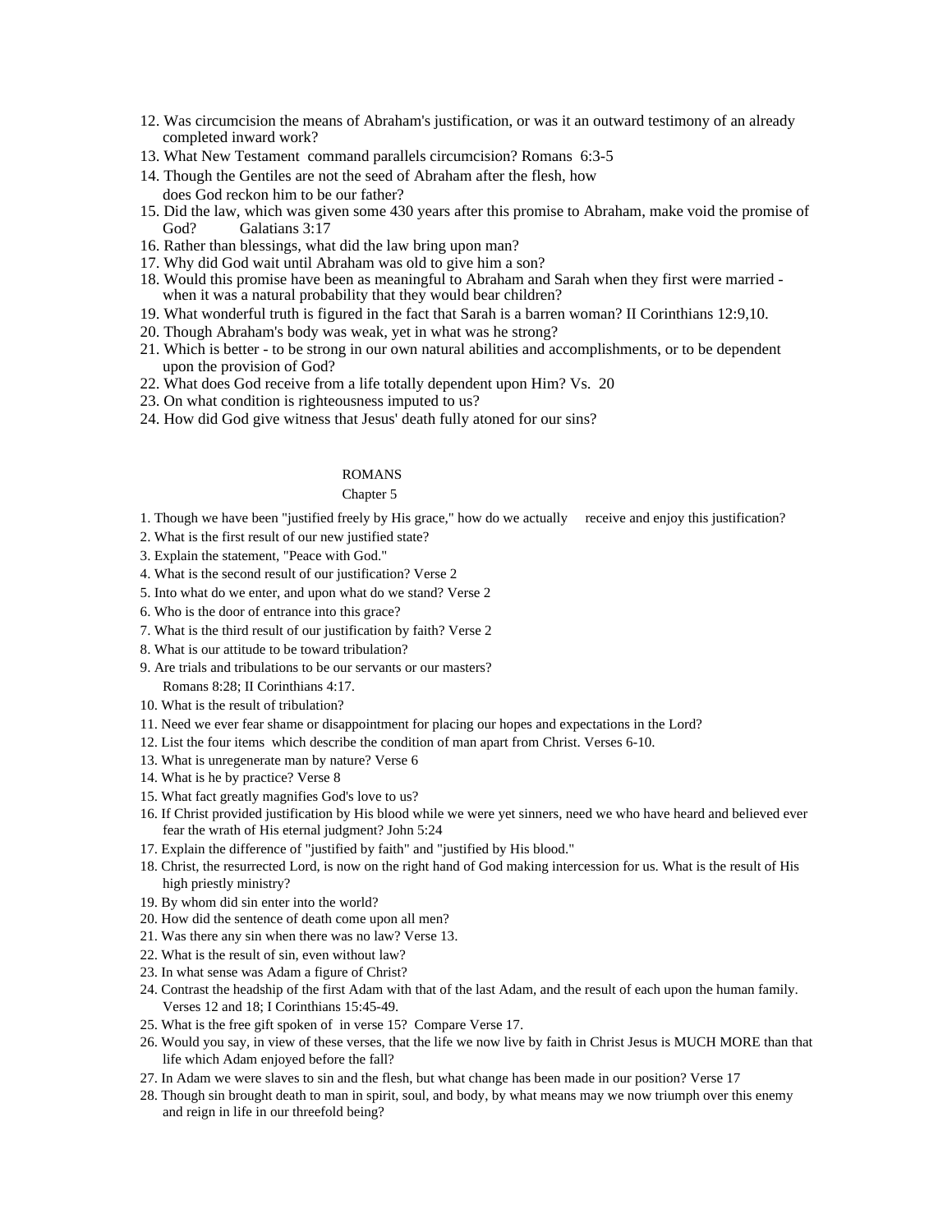- 29. Jesus, as to provision, has redeemed all humanity, but by what means only can they actually be made righteous? Verse 1
- 30. Why was the law given?
- 31. Where did sin abound to the utmost?
- 32. How did grace triumph over death which was the result of sin?
	- I Corinthians 15:17 and 20.
- 33. Through what principle does grace reign? Verse 21. How long?

#### ROMANS

#### Chapter 6 and the contract of the contract of the contract of the contract of the contract of the contract of the contract of the contract of the contract of the contract of the contract of the contract of the contract of

In this chapter we are taught the true way of sanctification. We are not under commandments and laws saying, "Touch not; taste not; handle not," or "Don't do this, or don't do that"; for human nature cannot be changed by restrictions. We cannot keep the old tree (sinful nature) from bearing fruit by simply building a fence around it. The Word of God goes deeper than that - even to the root - and cuts down the tree. Christ Identified Himself with us in our sin, and died In our stead. But, in God's provision of grace, He reckons that we also died with Christ - were cut off with Him as the old creation - but were raised up together with Him in the new creation. Identification is the main thought in this chapter. The chapter of the chapter of the chapter of the chapter of the chapter.

- 1. Chapter 5 shows our deliverance from the penalty and guilt of sin.
	- What deliverance is dealt with in this chapter?
- 2. If because of our sin God was able to manifest His grace, should we continue in sin that His grace might continue to abound?
- 3. What does water baptism symbolize?
- 4. Is it water baptism that removes the deeds of the old life, or is it identification with the Cross of our Lord Jesus?
- 5. If Christ is the new man, who is our old man that died?
- 6. When, where, how, and for what purpose did he die?
- 7. Who actually died?
- 8. Who died provisionally?
- 9. When Christ died, He died as the representative Head of what?
- 10. When Christ arose, He arose as Head of what?
- 11. Can sin be laid upon Him again? Verse 7.
- 12. What do these verses mean to you in regard to daily victories?
- 13. What twofold reckoning must there be in our lives?
- 14. If the old nature was eradicated, as some teach, would reckoning be necessary?
- 15. Though our old man, as to God's provision, was crucified almost two thousand years ago, are we now dead? **Example 20** Section 20 Section 20 Section 20 Section 20 Section 20 Section 20 Section 20 Section 20 Section 20 Section 20 Section 20 Section 20 Section 20 Section 20 Section 20 Section 20 Section 20 Section 20 Secti
	- Explain your answer. Consider Galatians 2:20.
- 16. What are we now in the hand of God?
- 17. Who becomes our new Master instead of sin? Verse 13.
- 18. How do we obey from the heart the doctrine of water baptism?
- 19. What are the wages of sin?
- 20. Do we earn eternal life by good or righteous deeds? Explain.

The following are fundamental truths which serve as a foundation of an

spiritual growth. These truths must be dealt with in our lives before we can ever live in the realm of victory over the flesh as spoken of in this chapter.

1. YOU ARE BORN ANEW IN CHRIST JESUS.

"Born again, not of corruptible seed, but of incorruptible,

by the Word of God, which liveth and abideth forever" -

I Peter 1:23

2. YOU ARE ACCEPTED IN CHRIST.

The Father now accepts us fully in His Son.

"To the praise of the glory of His grace

wherein He hath made us accepted in the Beloved" -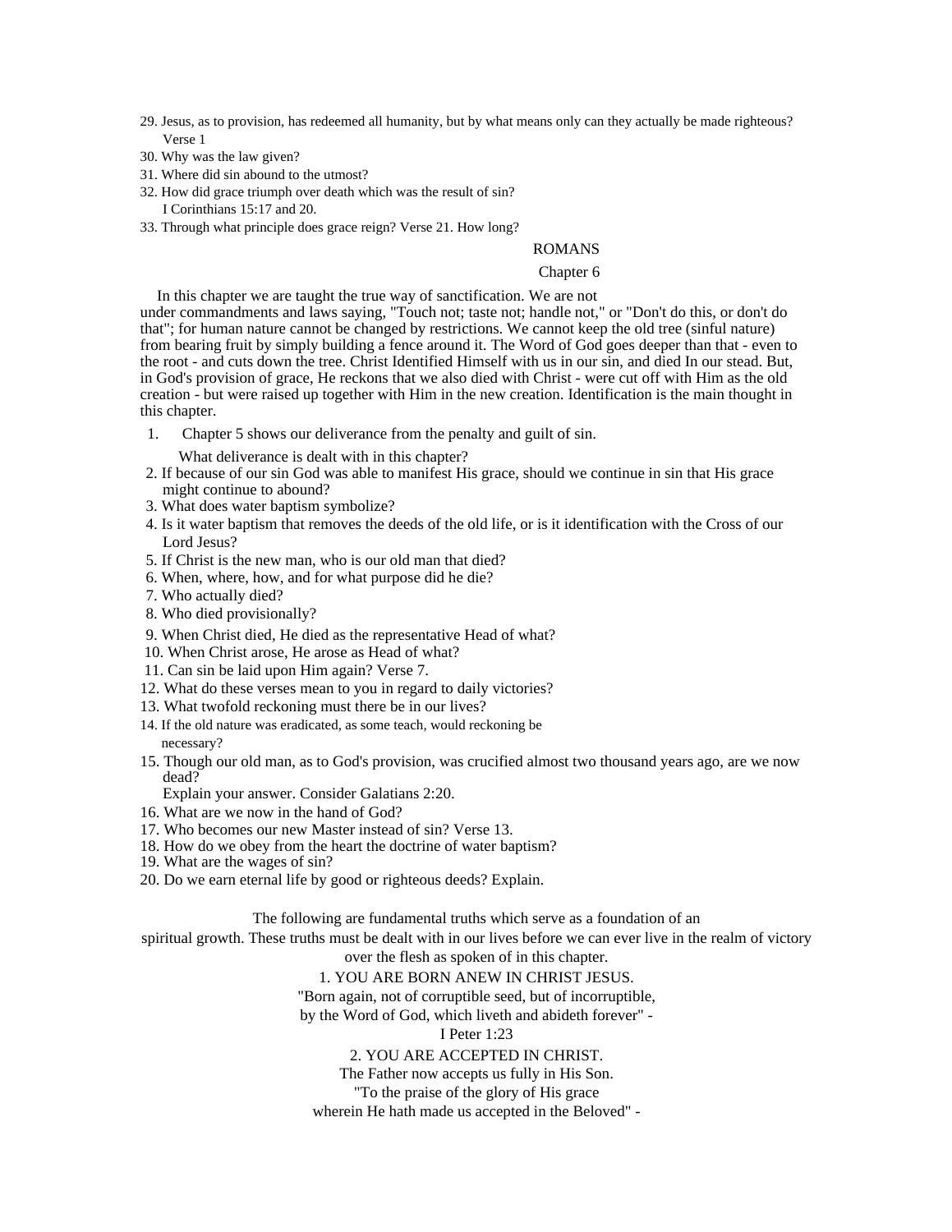#### Ephesians 1:6

### 3. YOU ARE ETERNALLY SECURED IN CHRIST.

"Your life is hid with Christ in God" - Colossians 3:3

#### 4. YOU ARE POSITIONED IN CHRIST.

"God ... hath quickened us together with Christ ... and hath raised us up together and made us to sit together in heavenly places in Christ Jesus" - Ephesians 2:4-6

#### ROMANS

Chapter 7 and 2008 and 2008 and 2008 and 2008 and 2008 and 2008 and 2008 and 2008 and 2008 and 2008 and 2008 and 2008 and 2008 and 2008 and 2008 and 2008 and 2008 and 2008 and 2008 and 2008 and 2008 and 2008 and 2008 and 2

Notice the three arguments (chapters 6 and 7) against the question -

"Shall we continue in sin, that grace may abound?"

(a) We died in the old Adam, and arose in Christ -

#### A NEW CREATION - New Life,

(b) We left the employ of our old boss, sin, and we have -

A NEW MASTER - New Work.

(c) Our old husband died, and we have -

A NEW HUSBAND - New Fruit.

- 1. What natural illustration does Paul employ here to symbolize spiritual truth?
- 2. In view of this portion of the law that Paul cites, how may the woman who has a husband be free from his claim? The contract of the contract of the contract of the contract of the contract of the contract of the contract of the contract of the contract of the contract of the contract of the contract of the contract of the
- 3. Marriage in the Scriptures is symbolic of oneness. God said of the first man Adam, and his wife, "They shall be one flesh." Explain how this illustration (verses 1-4) is symbolic of our old husband/new husband relationship.
- 4. Who was our old husband?
- 5. How and where was our relationship with the first Adam ended?
- 6. What was God's purpose in this loosing? Verse 4
- 7. Explain the relationship between the old Adamic nature and the law, and why since we are joined to Christ we are now dead to the law.
- 8. Does God intend for us to be barren in this new union?
- 9. What is the result when a woman is living with two men, as to affection, harmony, and fruit?
- 10. What does the word "were" indicate as to our identification? Verse 5
- 11. What glorious truth do we find set forth in verse 6 pertaining to our service?
- 12. What do we now discover the purpose of the law to have been?<br>7:7 and 3:20. 7:7 and 3:20.
- 13. What penalty does the law require of the sinner? Verses 10,11.
- 14. The law cannot make man good, it cannot change him. What only can change man? Romans 1:16.
- 15. Explain verse 12.
- 16. Why couldn't Paul place blame on the law for bringing death instead of life? Verses' 13,14.
- 17. Upon whom did he fix the guilt? Verse 17.
- 18. But where did he find to be the dwelling place of sin? Verse 18.
- 19. What truth is set forth in verse 18 that we must know before we can ever enter into the glorious realm of victory?
- 20. Like Paul, what condition do many believers find themselves in today? Verse 18.
- 21. Who is the inward man that delights in the will of God?
- 22. What despairing cry goes up from the one who is having this conflict within?
- 23. The truth of chapter 6 is judicial; that of chapter 7 is experimental. What is the only way of deliverance from the power of sin, and of the law?

Paul in this chapter, has been relating the up and down experience of his own life, prior to coming into chapter 8. Notice the "me's," my's" and 'I's" are gone and he is talking about the Spirit. This is the place we must come to in our Christian experience, where we get rid of the "I" life and the struggle with "I"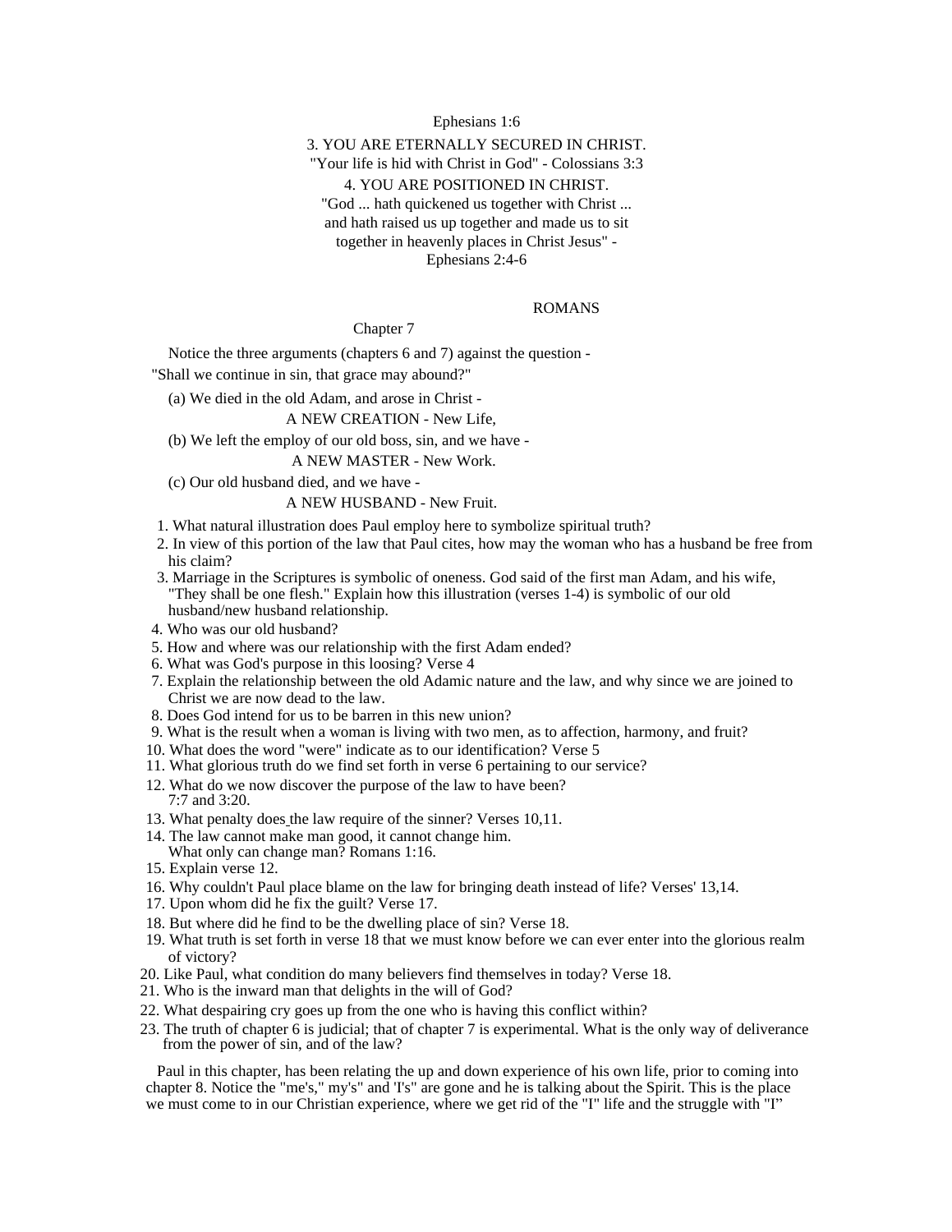and the Spirit takes over and is now in control.

The Holy Spirit has been mentioned only once thus far in our study - 5:5; the reason being that most of the truth dealt with up to this point has been "the provision of the Gospel," and "the experience of failure." Now in in chapter 8, we enter into "the experience of victory" and the Holy Spirit is mentioned at least fourteen times. His power and Presence saturate the whole chapter.

#### ROMANS Chapter 8 and 1980 and 1980 and 1980 and 1980 and 1980 and 1980 and 1980 and 1980 and 1980 and 1980 and 1980 and 1980 and 1980 and 1980 and 1980 and 1980 and 1980 and 1980 and 1980 and 1980 and 1980 and 1980 and 198

- 1. What perfect standing do we have in Christ Jesus?
- 2. The life of Christ within, by the power of the Holy Spirit, frees us from what?
- 3. Why could not the law give us a statement of commendation? Verse 3
- 4. How was sin in flesh made a usurper where once it had undisputed
- sway? Verse 3
- 5. How is the righteousness of the law fulfilled in us?
- 6. "Who walk not after the flesh, but after the Spirit," is incorrectly translated in verse 1. With what does this verse deal in regard to our relationship with God?
- 7. With what does verse 4 deal in regard to our relationship with God?
- 8. How can we distinguish between the two natures? Verse 5
- 9. What is the carnal mind's attitude toward God?
- 10. What is God's attitude toward the flesh? Verse 8
- 11. In what realm are we reckoned the moment we believe in Jesus Christ? Verses 9,10
- 12. How does our body, even now, partake of this new power and life?
- 13. Do we owe the flesh anything?
- 14. What is the result of following the dictates of our old fleshly nature? Verse 13
- 15. Many attempt to resist the desires of the flesh by self effort, but what is the Scriptural way to overcome the flesh? Verse 13
- 16. The phrase "sons of God" in verse 14 denotes maturity, not just a child, but a son of stature. How do we become a part of this group of believers?
- 17. What message brings the spirit of bondage and fear? Exodus 19:9,12,16
- 18. How do we know we are children of God? -Verse 16
- 19. As a child of God, we are what? Verse 17
- 20. What special reward will some of God's children have and by what training? Verse 17
- 21. What hope outweighs the present sufferings?
- 22. What change will come upon the natural creation during Christ's reign as King of kings?
- 23. What three groans express the unutterable longing for the perfect state? Verses 22,23,26.
- 24. What is meant by "the firstfruits of the Spirit"? Ephesians 1:13,14.
- 25. Explain the phrase "waiting for ... the redemption of our bodies."
- 26. In what way does the Holy Spirit help us now?
- 27. Many a believer loves the world and the flesh more than they love the Lord. Can the promise of verse 28 be applied to their lives?
- 28. Explain predestination. Verses 29,30. Ephesians 1:4,5.
- 29. In whom did God purpose this new creation?
- 30. Mention four links in this Divine purpose and provision. Verse 30
- 31. Upon what basis can we declare that God will complete the work
- He has begun, if we will but trust Him? Verse 32.
- 32. Is there a charge that Satan, the law or man, can bring against us before God? Verse 33.
- 33. Where is Christ and why? Verse 34.
- 34. If the death of Jesus was not sufficient to save us forever from God's wrath, is there any other way?
- 35. What is the final verdict concerning those which are in Christ Jesus?

#### ROMANS **Example 20** No. 2014 12:30 and 20 No. 2014 2015 2016 2017 2018 2019 2017 2018 2019 2017 2018 2017 2018 2017 2018 2017 2018 2017 2018 2017 2018 2017 2018 2017 2018 2017 2018 2017 2018 2017 2018 2017 2018 2017 2018 2

#### Chapter 9 and 200 and 200 and 200 and 200 and 200 and 200 and 200 and 200 and 200 and 200 and 200 and 200 and 200 and 200 and 200 and 200 and 200 and 200 and 200 and 200 and 200 and 200 and 200 and 200 and 200 and 200 and

Though Israel was a chosen nation, yet they were only a typical people. We notice in this chapter four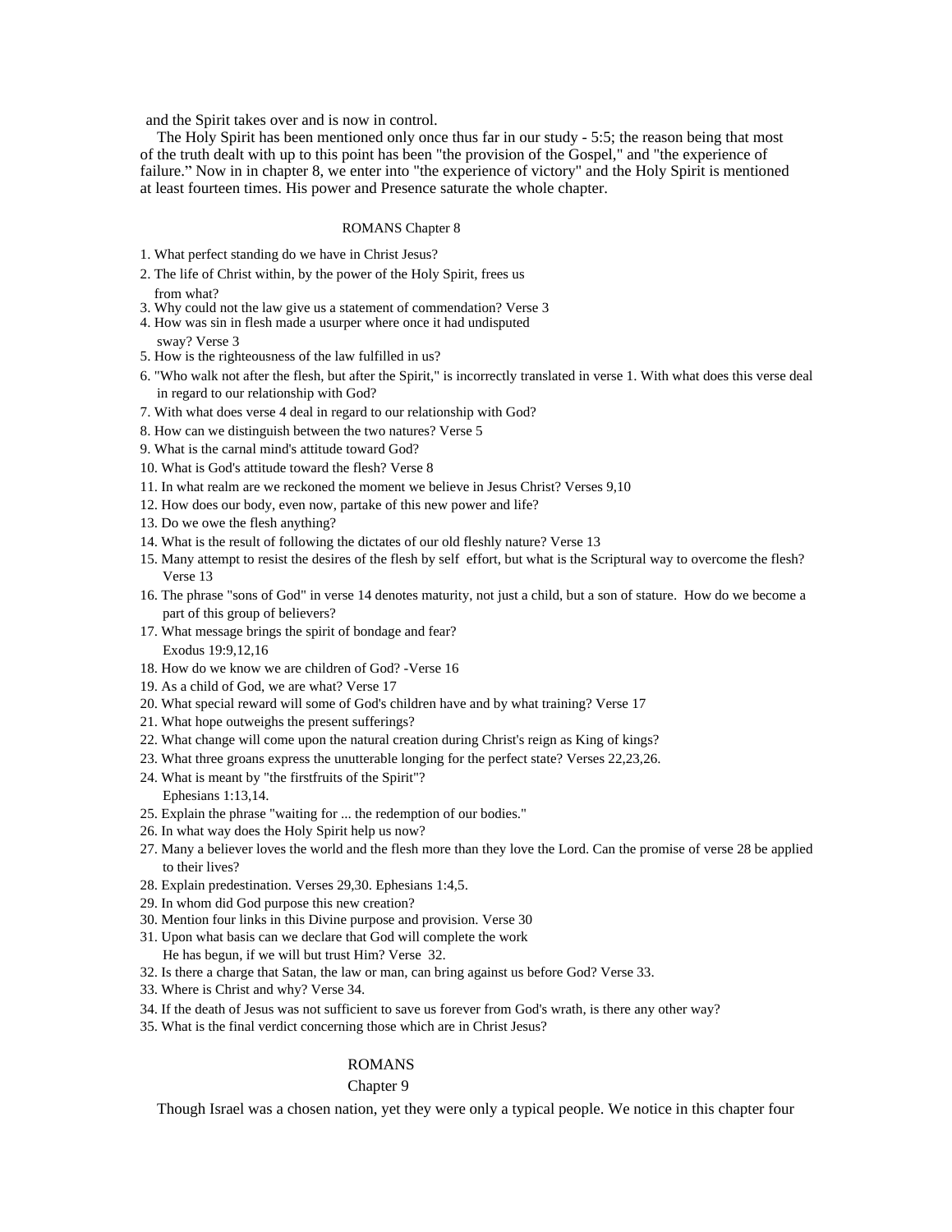distinct types of the old creation and four of the new creation..

- Old Creation Types: (1) Children of the flesh (2) Ishmael (3) Esau; and (4) Pharaoh New Creation Types: (1) Children of promise (2) Isaac (3) Jacob; and (4) Israel 1. What is the subject of this section of Romans?
	- (Chapters 9 through 11)
- 2. What does this chapter in particular deal with?
- 3. Of whom does Paul's statement of intercession remind us? Exodus 32:32
- 4. Mention the eight points of favor which Israel had over all other nations. Verses 4,5
- 5. Although Israel has been set aside temporarily because of unbelief, will God's promises to the seed of Abraham fail? Chapter, 11: 11,12
- 6. Explain the spiritual significance of the statement, "in Isaac Shall thy seed be called."
- 7. Why was Ishmael rejected?
- 8. Modernists in the religious world today talk much of the "Universal Fatherhood of God and brotherhood of man. If asked about such a religious notion, in view of verse 8, what would be your answer?
- 9. What great truth do the twins, Jacob and Esau, figure?
- 10. When was it said, "The elder shall serve the younger?"
- 11. What purpose of God was thus established? Verse 11
- 12. But when did God say, "Jacob have I loved, but Esau have I hated?" Malachi 1:2,3
- 13. Did God have a right to choose each of these twins to illustrate a spiritual truth to future generations?
- 14. On what basis alone will God have mercy? John 3:16
- 15. How then can we share in His mercy manifested unto man? John 3:16
- 16. Does God use evil men to bring about His purposes? Verse 17
- 17. But does God predestinate a man, before his birth, to be evil?
- 18. God gave Pharaoh many opportunities to yield to His Word and win, but what statement did Pharaoh make which lets us see his real attitude toward God? Exodus 5:2
- 19. Of whom is this self-willed, stiff-necked Pharaoh typical?
- 20. What is it that God wants to make known unto us? Verse 23
- 21. What is believing Israel here called? Verse 27
- 22. Who only among the Gentiles have found favor? Verse 30
- 23. Who was the stumbling block over which Israel stumbled?
- 24. The Jews did not find righteousness for they sought it through their own efforts. Isn't Christendom filled today with those who seek through self-effort to gain or maintain a good standing before God?

#### ROMANS Chapter 10

- 1. What is the primary subject of this chapter?
- 2. What was Paul's desire for his people?
- 3. Could Paul speak verses 2 and 3 from his own experience?
- 4. Though the Jews were religiously zealous, what were they lacking? V-2
- 5. What type of righteousness does the Law bring about? Verse 3
- 6. In what sense would you say that the legalist has not submitted unto the righteousness of God?
- 7. Explain the statement, "Christ is the end of the Law for righteousness to every one that believeth."
- 8. What are the requirements of salvation? Verse 9
- 9. In view of verse ten, how would you say that we are counted righteous before God?
- 10. Do deeds or actions have anything to do with this standing?
	- Ephesians 1:6; Romans 3:28
- 11. What type of confession is spoken of here in verse ten?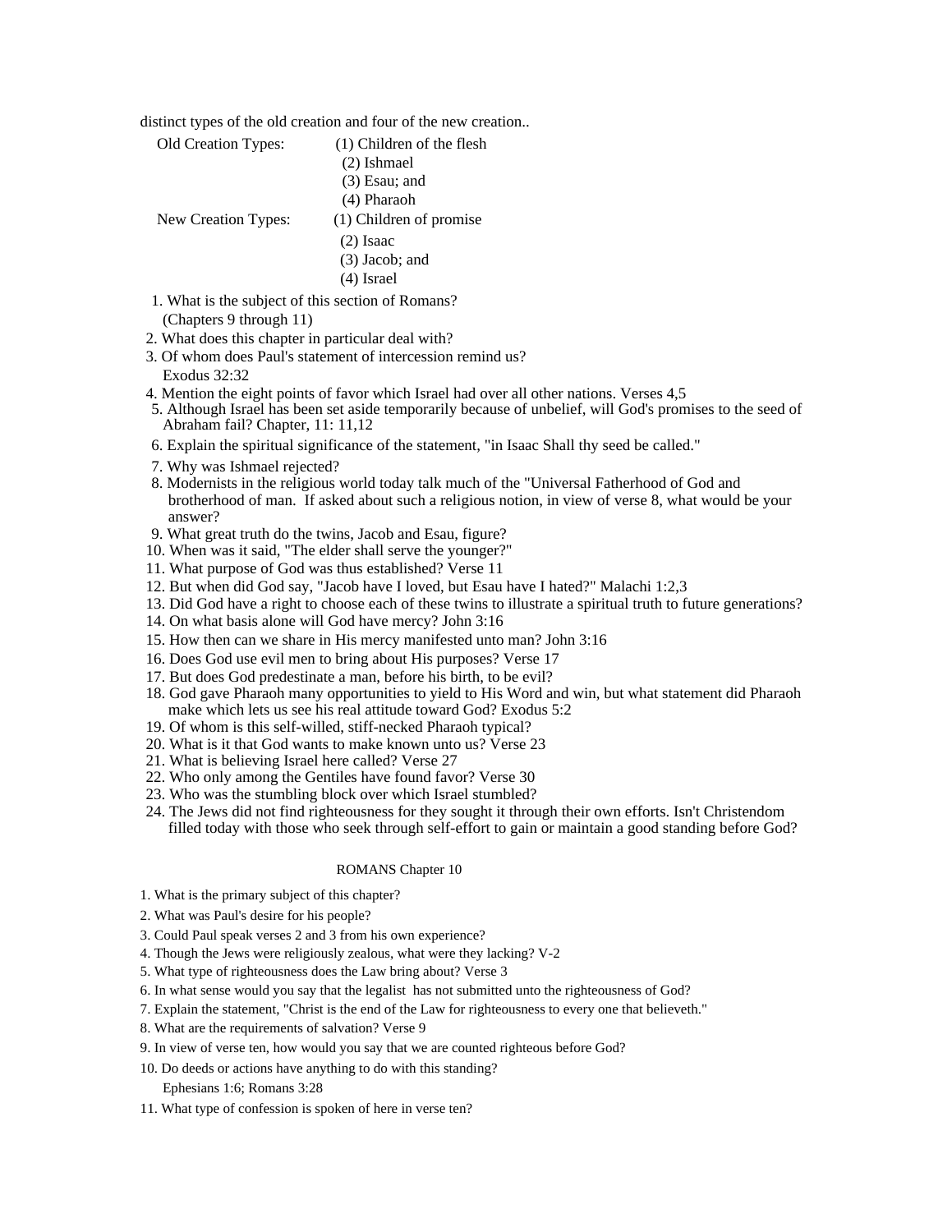- 12. In God's dealings with man today, is there any difference in the manner of salvation between Jew and Gentile?
- 13. Unto whom is the door of salvation open? Verse 13
- 14. What glorious statement is made in regard to those who call upon the Lord? Verse 12
- 15. What is the great need now, since God has committed this Gospel to man? Verse 14
- 16. What message are we told to bear?
- 17. Does the message of legality bring peace to the hearts of the hearers? Is such a message "glad tidings of good things?"
- 18. Who are the evangelists to the world in this age?
- 19. Who will evangelize the world during the Kingdom Age? Isaiah 66:19
- 20. How do we receive faith?
- 21. Though the nation of Israel heard God's Word of the promised Redeemer with their ears, did their hearts hear?
- 22. What prophecy did Isaiah boldly speak concerning the Gentiles? Vs. 20
- 23. If a Jew would believe this chapter, what change would take place in his relationship with God?

#### ROMANS **Example 20** No. 2014 12:30 No. 2014 12:30 No. 2014 12:30 No. 2014 12:30 No. 2014 12:30 No. 2014 12:30 No. 2014 12:30 No. 2014 12:30 No. 2014 12:30 No. 2014 12:30 No. 2014 12:30 No. 2014 12:30 No. 2014 12:30 No. 201

#### Chapter 11 and 200 and 200 and 200 and 200 and 200 and 200 and 200 and 200 and 200 and 200 and 200 and 200 and 200 and 200 and 200 and 200 and 200 and 200 and 200 and 200 and 200 and 200 and 200 and 200 and 200 and 200 and

- 1. What prompted the question of verse one?
- 2. What proof does Paul offer, showing that God has not set aside Israel for good?
- 3. Who are those who were foreknown to God? Romans 4:12,13; Eph. 1:4
- 4. Hasn't God always had a remnant that would believe His Word?
- 5. Whose reign is figured by the reign of Ahab and Jezebel? Revelation 13 and Revelation 17:3.
- 6. Of whom are the 7,000 typical?
- 7. Upon what basis will the nation of Israel be redeemed? Verse 6
- 8. Who only can obtain the blessings of God? Verse 7
- 9. Who were blinded? Verse 7. Explain why.
- 10. Did Israel's stumble (their being set aside) bring about utter ruin to them, as to God's purposes? Verse 11
- 11. How was their fall a blessing to the Gentiles?
- 12. What will be Israel's occupation after their restoration? Isaiah 61:6.
- 13. What was Paul's official place from God? Verse 13.
- 14. Why did he magnify his office? Verse 14.
- 15. Who is the root of this tree in the spiritual?
- 16. Who were the first fruits?
- 17. Were these first fruits reckoned holy by conduct or by faith?
- 18. Who were the branches that were broken off? Verse 21.
- 19. Who was the wild olive tree which was grafted in?
- 20. What is God's way of grafting? Ephesians 2:8
- 21. Is this the same method by which God will graft in Israel again? Vs. 23.
- 22. What is meant by "the fullness of the Gentiles"?
- 23. Explain the "all Israel" of verse 26.
- 24. Who is the Deliverer of verse 26?
- 25. What covenant will God make with the nation of Israel at that time? Jeremiah 31:31-37
- 26. Does God ever change His sovereign purpose?
- 27. Can we doubt God's wisdom, knowledge, and grace unto all?
- 28. What will both Jew and Gentile do throughout eternity? Verse 36

#### ROMANS Chapter 12 **Example 2** and 2 and 2 and 2 and 2 and 2 and 2 and 2 and 2 and 2 and 2 and 2 and 2 and 2 and 2 and 2 and 2 and 2 and 2 and 2 and 2 and 2 and 2 and 2 and 2 and 2 and 2 and 2 and 2 and 2 and 2 and 2 and 2

- 1. What side or phase of our salvation is set forth in these next three chapters?
- 2. Upon what basis does Paul urge this sacrifice? Verse 1.
- 3.Why does Paul say that such a sacrifice "is our reasonable service"? I Corinthians 6:20.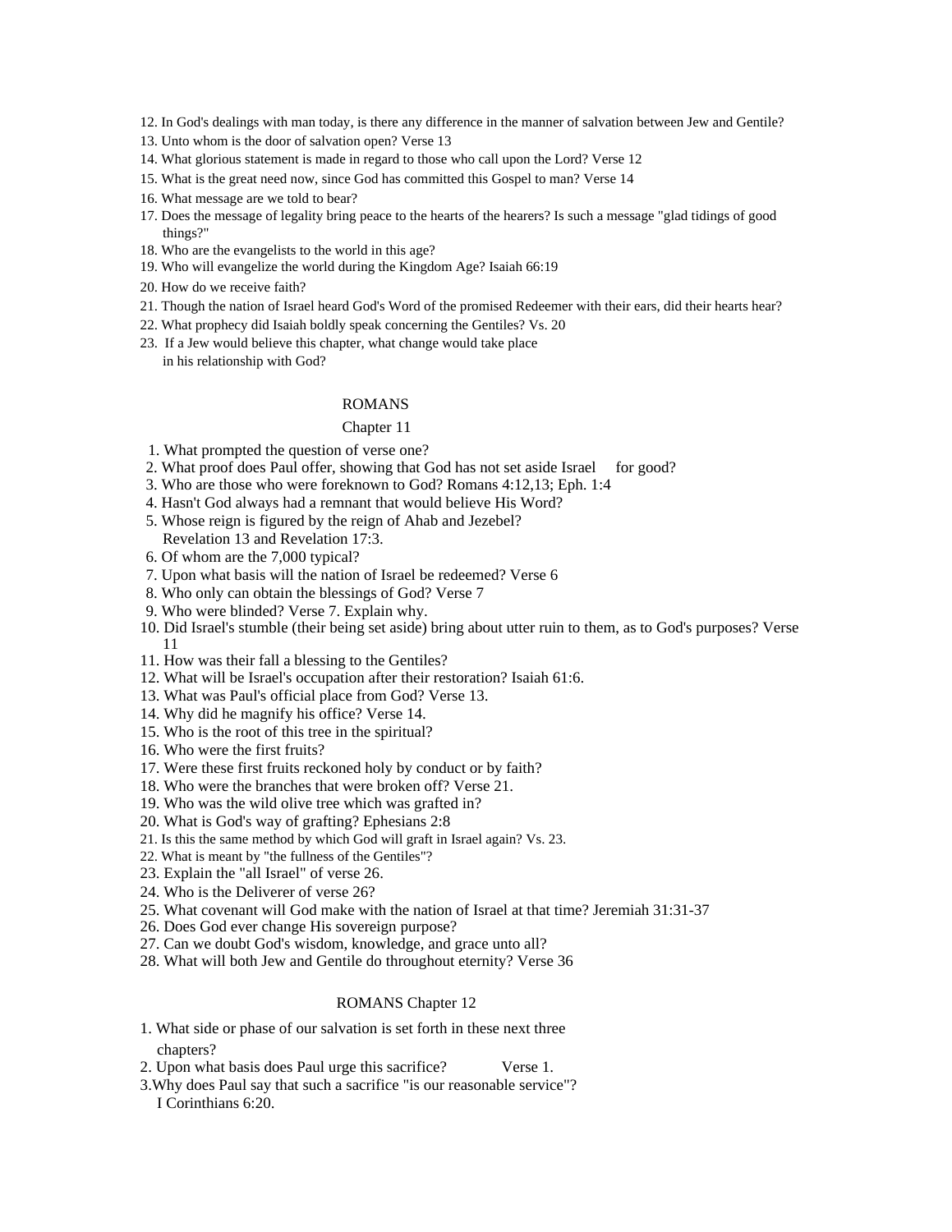- 4. What are our bodies intended to be?
	- Consider II Corinthians 4:7; Romans 6:13.
- 5. What transformation takes place within us, as we yield ourselves to God?
- 6. Through what source is our mind renewed? John 17:17 and II Corinthians 3:18.
- 7. Name the three stages of the will of God, which we prove as we yield and grow.
- 8. In view of the exalted position, and abundance of revelations that God gave to Paul, would it have been easy for him to think more highly of himself than he ought to think?
- 9. What glorious truth had Paul learned concerning his ministry? I Corinthians 15:10
- 10. What symbol represents the unity and service of the church? Verse 4
- 11. Do we need organization to bring about this oneness?
- 12. Though all believers are one Body, do all have the same offices?
- 13. Name the seven gifts of ministry listed here. Verses 6-8.
- 14. By what measure are these gifts operative in our lives? Verse 6.
- 15. Verses 9 through 21 can be called "the fruit of a Christian's life." What is the foundation of all new life fruit? Verse 9.
- 16. What is our attitude to be to that which is evil, both religious and natural?
- 17. How do praise, patience, and prayer go hand in hand? Verse 12.
- 18. How may we share both the blessings and the sorrows of others?
- 19. Why should we not seek to "get even" with those who hurt us? Vs. 19.
- 20. In what one verse are all of these admonitions summed up?
- 21. What prophecy concerning the two creations (typically) did God give to Rebecca? Genesis 25:23.
- 22. What reward is offered to the one who keeps his body under? I Corinthians 9:24-27.

# ROMANS

#### Chapter 13

- 1. What is the theme of chapter 13?
- 2. Who are the higher powers of verse 1?
- 3. Are we excused from obeying the laws of the land, because we are only pilgrims and strangers in this world? I Peter 2:13,14.
- 4. What is the fate of those who resist the laws of the land? Verse 2.
- 5. What does Paul call the law enforcement personnel? Verse 4.
- 6. In view of verse 4, would you say law enforcement agents have a right to use their weapons in upholding the laws of the land?
- 7. What two reasons are given in this chapter for our subjection? Verse 5
- 8. In what one area has God not given natural officials authority? Acts 4:16-20; Daniel 3:10-12 and 6:5, 10,11.
- 9. What was Jesus teaching in regard to taxes?
- Matthew 22:17-21 and 17:24-27.
- 10. Explain verse 7.
- 11. Do we love as we ought if we fail to fulfill our earthly obligations?
- 12. What one debt are we never free from? Verses 8,9.
- 13. What characteristic of love brings the conclusion that "love is the fulfilling of the law? Verse 10
- 14. Explain verse 11.
- 15. What hope is here set before the saints, to inspire them to judge themselves? Verse 12.
- 16. What does it mean to put on Christ?
- 17. Is there then any excuse or provision in Christ for the lusts of the flesh? I John 4:4.

# ROMANS **Example 20** No. 2014 12:30 and 20 No. 2014 2015 2016 2017 2018 2019 2017 2018 2019 2017 2018 2017 2018 2017 2018 2017 2018 2017 2018 2017 2018 2017 2018 2017 2018 2017 2018 2017 2018 2017 2018 2017 2018 2017 2018 2 Chapter 14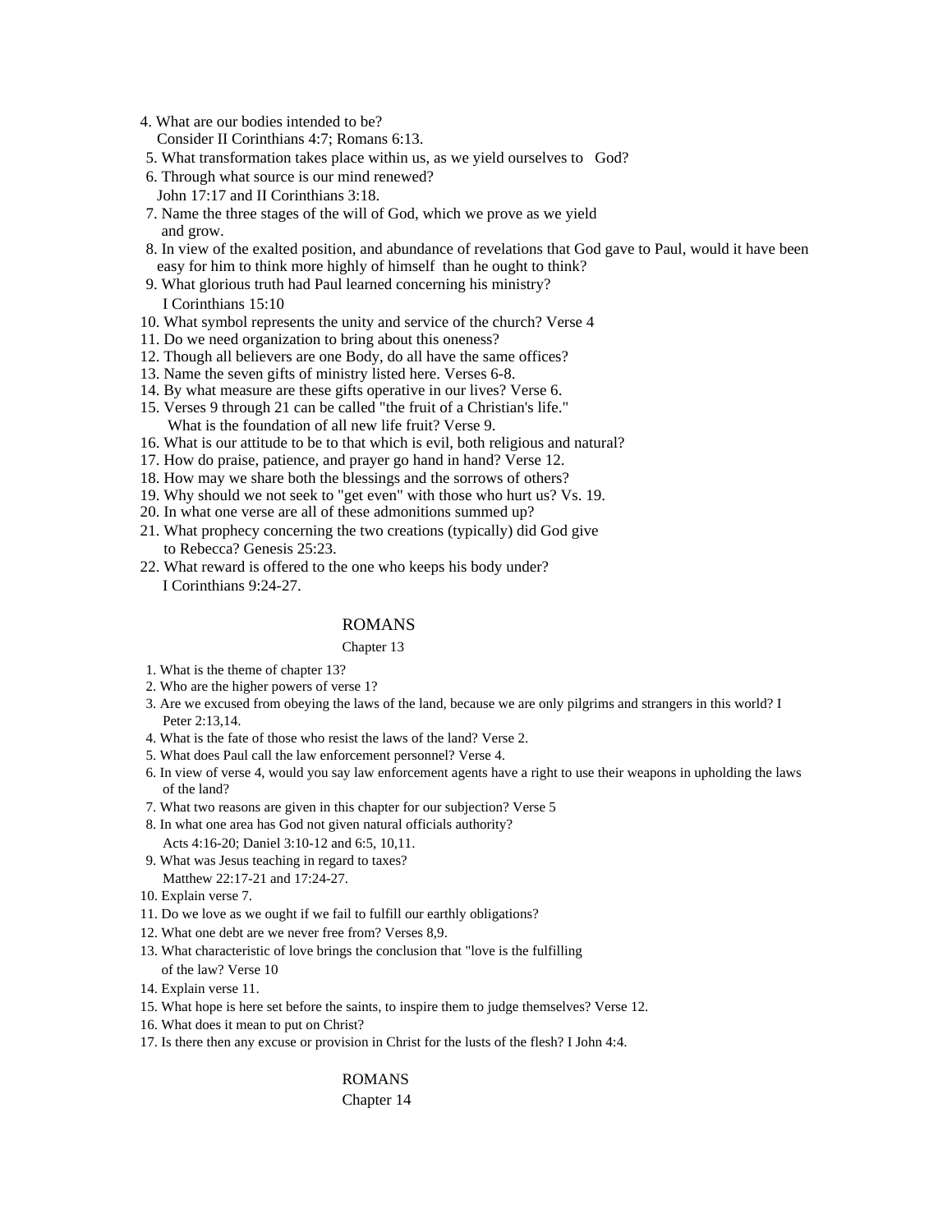- 1. What food did God provide for man in the first creation? Genesis 1:29
- 2. When was meat added to the menu? Genesis 9:3.
- 3. What does Paul emphatically declare concerning the cleanliness of foods? Verse 14.
- 4. Many of man's religions say much about what you can and cannot eat, and much place is given to those who abstain from certain foods, yet who is the one that is weak in faith according to Scripture? Verse 2.
- 5. Yet what attitude should those who have liberty to eat all things hold toward those who do not? Verse  $3.$
- 6. What attitude should those who do not have liberty to eat all things hold toward those who do? Verse 3.
- 7. Are we any better for eating meat? I Corinthians 8:8.
- 8. Are we any worse if we do not?
- 9. What restrictions does love place upon us? Verse 15.
- 10. Which day was separated by God as a day of rest to natural man? Genesis 2:3.
- 11. Why was the Sabbath given to the nation of Israel? Exodus 31:15 and 17; Exodus 16:29 and 30.
- 12. Of what was the Sabbath typical? Hebrews 4:3-10.
- 13. Is one day any holier than another?
- 14. Give three reasons why we meet for worship on the first day of the week. Luke 24:1; John 20:19 and 26; Acts 2: 1.
- 15. Who is the real Sabbath?
- 16. What should be the motive behind all that we do? Verse 6.
- 17. Do our victories or failures affect the lives of those about us? Verse 7
- 18. To whom are we responsible for our actions and our walk? Verse 10. John 5:22.
- 19. We are to be occupied with what full time judgment? I Cor. 11: 31.
- 20. Which is more important, to show off our abundance of liberty we have in the Lord, or to build up our brother?
- 21. Who does grace consider the weak or the strong?
- 22. Though all things are pure, how may they become the means of con- demnation both to us and to our brother?
- 23. By what rule should each of us walk? Verse 22.
- 24. Explain verse 23.

# ROMANS **Example 20** No. 2014 12:30 and 20 No. 2014 2015 2016 2017 2018 2019 2017 2018 2019 2017 2018 2017 2018 2017 2018 2017 2018 2017 2018 2017 2018 2017 2018 2017 2018 2017 2018 2017 2018 2017 2018 2017 2018 2017 2018 2

# Chapter 15 and 200 and 200 and 200 and 200 and 200 and 200 and 200 and 200 and 200 and 200 and 200 and 200 and 200 and 200 and 200 and 200 and 200 and 200 and 200 and 200 and 200 and 200 and 200 and 200 and 200 and 200 and

The first seven verses of this chapter seem to be a continuation of the

thought found in Chapter 14; however, the remaining verses are a contrast between the earthly ministries of Jesus and Paul.

- 1. What responsibility is laid upon the strong in faith?
- 2. To what extent are we to please our neighbor? Verse 2.
- 3. Who is our example of a life poured out for others? Verse 3.
- 4. For what purpose were the Old Testament Scriptures written? Verse 4 (first part).
- 5. From where do we receive our comfort? Verse 4.
- 6. With what three titles does Paul speak of the Godhead in this chapter? Verses 5,13 and 33.
- 7. To which Person of the Trinity may we attribute the first? II Cor. 1:3.
- 8. We are instructed in verse one, to bear the infirmities of the weak. Does not Jesus bear with our weaknesses and our unfruitfulness?
- 9. To whom did Jesus come to minister while He was on the earth? John 1:11; Matthew 10:5,6; Matthew 15:24.
- 10. What was the purpose of His ministry to Israel? Verse 8.
- 11. To what period of time did the Old Testament prophecies of blessing for the Gentiles look forward?
- 12. What great hidden purpose of God was brought to light in this age? Ephesians 3:6.
- 13. Who is the "God of Hope" spoken of in verse 13? Titus 2:13.
- 14. Who did God call to be "the minister of Jesus Christ to the Gentiles"? Verse 16.
- 15. In what alone can we boast? Verse 17.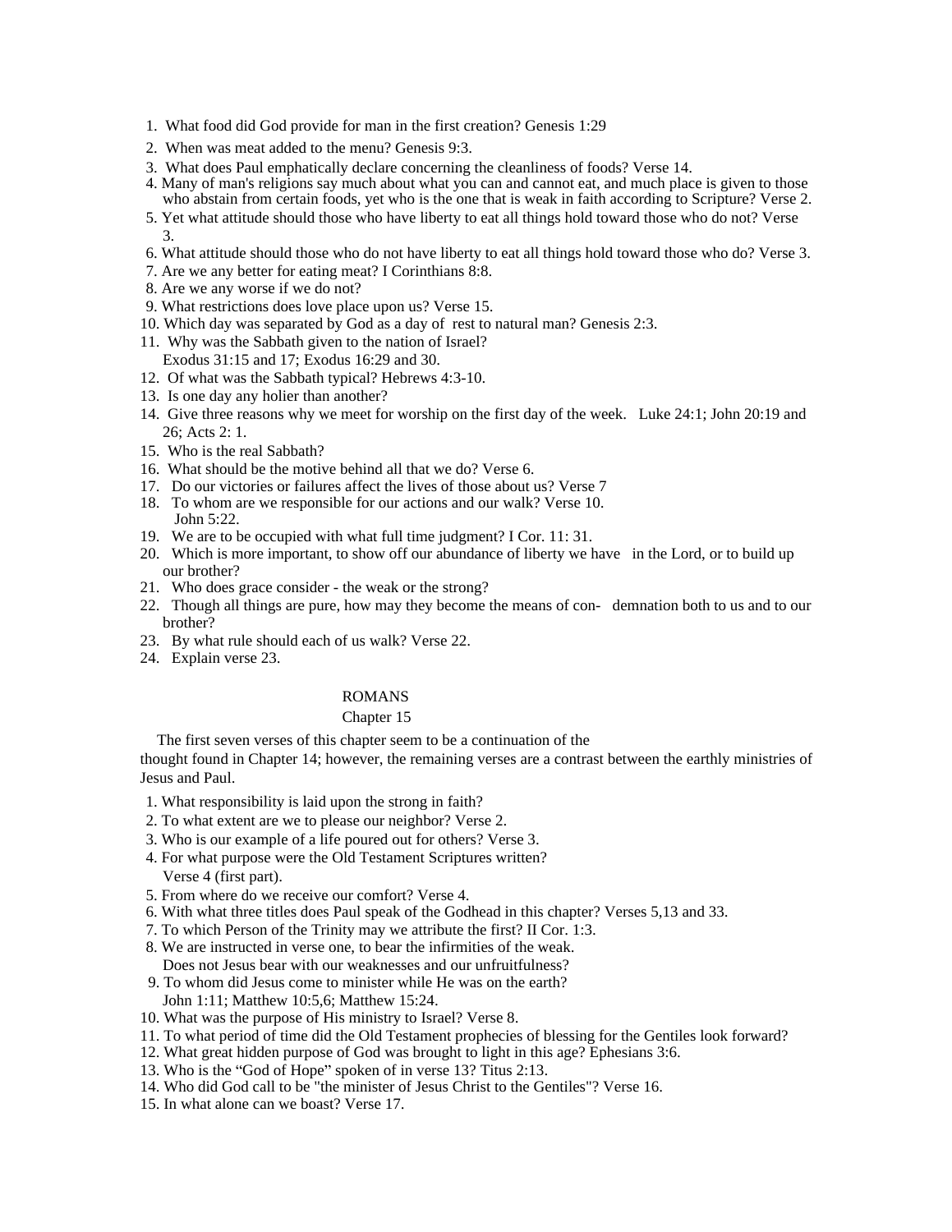- 16. A practical knowledge of Paul's gospel will cause us to be obedient to God in what ways? Verse 18.
- 17. What was Paul's aim as a minister and why? Verse 20.
- 18. Where did Paul hope to go after visiting Rome? Verse 24.
- 19. Why did Paul not go straight to Rome from Corinth at this time?
- 20. For what are the Gentiles indebted to the Jews? Verse 27.
- 21. For what three requests did Paul ask these saints at Rome to pray?
- 22. Paul prayed that he might come to Rome by the will of God, yet in what manner did God see fit to send him there? Acts 27:1 and Acts 28:20.
- 23. Which Person of the Trinity may we call "the God of Peace"? Mt. 3:16.

#### ROMANS Chapter 16 and 16 and 16 and 16 and 16 and 16 and 16 and 16 and 16 and 16 and 16 and 16 and 16 and 16 and 16 and 16 and 16 and 16 and 16 and 16 and 16 and 16 and 16 and 16 and 16 and 16 and 16 and 16 and 16 and 16 a

Before studying this chapter, we would like to bring to your attention several points which cause us to believe that verses 1-20 of this chapter rightly belong to the Epistle to the Ephesians. We will not attempt to explain how or why God allowed such an apparent blunder to be made by the compilers of the Scripture; however, we do feel that these particular points are noteworthy and should be considered in the study of this chapter

A. Aquila and Priscilla had a church in their home at Ephesus (Acts 18:l8-28), and we find no hint in the Scripture that they moved back to Rome, from which they originally came. They apparently were still in Ephesus when Paul wrote his last epistle to Timothy, who is believed to have been in Ephesus at that time. II Timothy 4:19. Consider also II Timothy 1:16-18 and II Corinthians 16:19.

B. Epaenetus, of verse five, was the firstfruits of Asia, as many translations render, rather than Achaia. In Paul's letter to Corinth, which was in Achaia, he speaks of the firstfruits of that region being the house of Stephanas, not that of Epaenetus. I Corinthians 16:15.

C. Paul had never been to Rome (Romans 1: 13) and yet he greets those mentioned in this chapter as if they are very close friends, not just ones he had met on occasion in his journeys.

D. Many of those greeted in this chapter were already established in the Lord, while the saints at Rome had not yet heard Paul's Gospel, but were strangers to him.

E. The warning of verse 17 in this chapter seems to be a repeat of the warning that Paul gave to the elders of Ephesus in Acts 20:29 and 30, concerning those who would arise from among them speaking perverse things.

F. Note 16:20, "The God of peace shall bruise Satan under your feet shortly." For one to be able to comprehend the full impact of this statement, one must realize that his place is with Christ seated in the heavenlies. This glorious truth is found in the letter to the Ephesians. It is the Ephesian saints to whom this promise will be especially fulfilled, for it is they who realize that their battle is not with flesh and blood but with Satan and his evil forces.

1. What official place did Phoebe have in the church at Cenchrea?

- 2. What exhortation does Paul give these saints in regard to this faithful deaconess of the Lord?
- 3. What statement is made about Priscilla and Aquila which manifested their great love for Paul? Verse 4.
- 4. Is it the building or the people that are the Church?

5. What are the two degrees of service for the Lord mentioned in verse 12? 6. What admonition does Paul give here, the negligence of which has

- caused great trouble in many assemblies?
- 7. What "obedience" is spoken of in verse 19?
- 8. Explain verse 20.

9. What four men who were associated with Paul sent greetings to the brethren in Rome?

- 10. What service did Tertius render to Paul?
- 11. From whose house did Paul write this epistle?
- 12. Why is Paul's Gospel so important?
- 13. What mystery is mentioned in verse 25? Ephesians 3:6.
- 14. Will man or God receive praise throughout eternity?

# I CORINTHIANS INTRODUCTION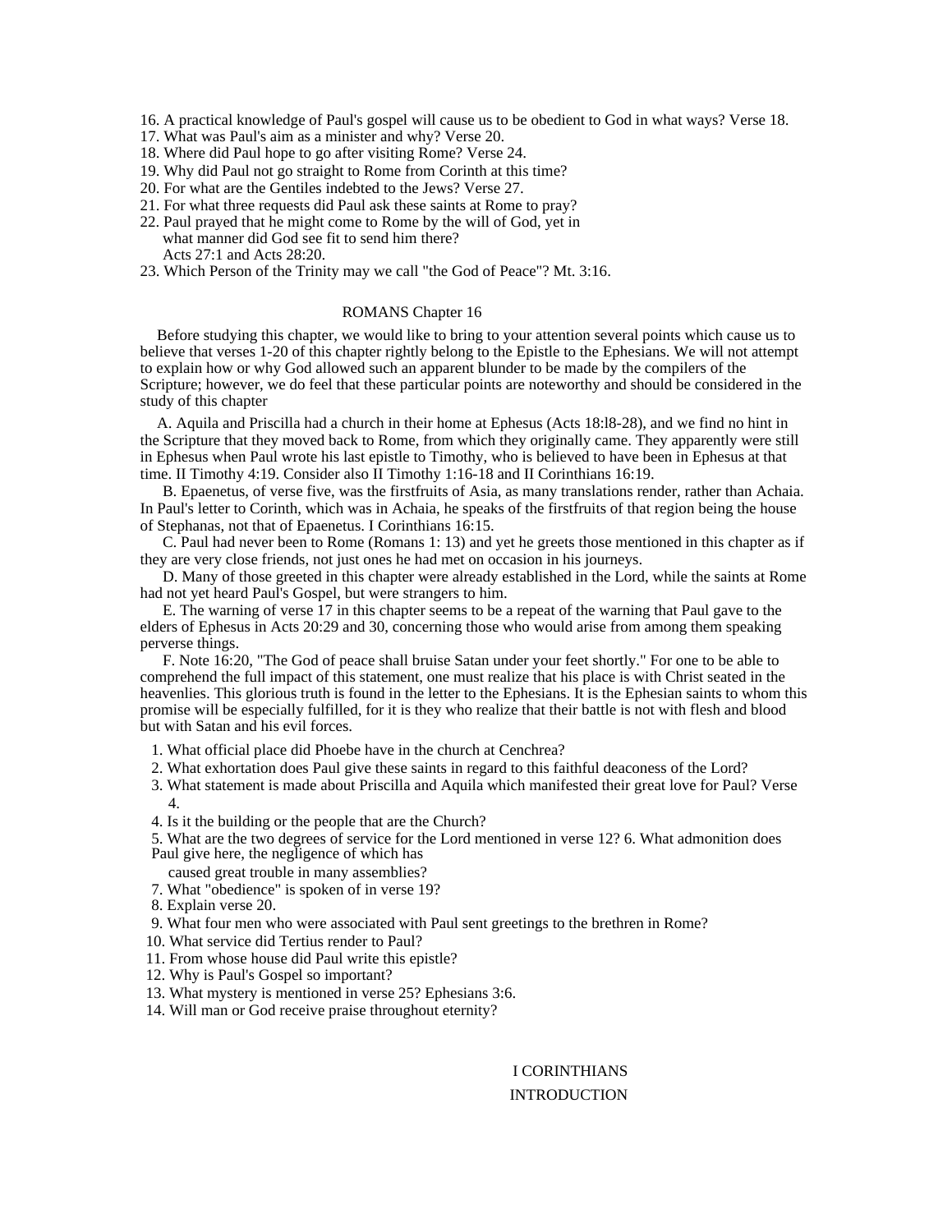The Apostle Paul's first letter to Corinth was a letter of correction.

Corinth was a city known for its moral looseness, and the church in Corinth was filled with babes in Christ who had not learned to walk in the Truth. The word "Corinth" means "ornament" which refers to the lack of genuine spiritual fruit from within. Many of the Corinthian saints wore their Christianity on the outside, as if it were an ornament or decoration to be put on and taken off at will.

All the troubles of present-day Christendom are outlined in this first epistle to the Corinthians, even as the cause of all her troubles is announced in 1:10- 13. These saints at Corinth had departed from the Truth of the Divine Headship of Jesus Christ. They had begun to take other heads, thus causing division and strife. Departure from this one Truth is the root cause of all the contention which we find in the Church today.

## I CORINTHIANS

#### Chapter 1 and 200 and 200 and 200 and 200 and 200 and 200 and 200 and 200 and 200 and 200 and 200 and 200 and 200 and 200 and 200 and 200 and 200 and 200 and 200 and 200 and 200 and 200 and 200 and 200 and 200 and 200 and

- 1. Which Old Testament book corresponds to I Corinthians? In what way?
- 2. To whom was this epistle written?
- 3. In view of Paul's salutation, would you say the correction of this epistle extends to the Church today?
- 4. Do we find genuine enrichment for our lives in the world?
- 5. Who is the source of all true enrichment?
- 6. In what areas especially were these saints seemingly blessed? Verse 5 Compare 6:5; 8:1,2; 14:26.
- 7. Though we are to be desirous of the Gifts of the Spirit, what is to be our greatest desire? Verse 7
- 8. Upon whom is our steadfastness and faithfulness dependent?
- 9. To keep the unity of Christ, what must we acknowledge?
- 10. From the meaning of the name Chloe, how do we know that she was not a nosey busybody eager to tear down and destroy this assembly?
- 11. What do the Corinthian divisions signify dispensationally?
- 12. Is Paul teaching against water baptism in verses 14-17?
- 13. Upon what does Paul place the emphasis?
- 14. Why did Paul devote his ministry to the preaching of the Gospel? Romans 1: 16
- 15.What effect does "wisdom of words" have upon the Gospel intermingled therewith? Verse 17
- 16. Though the preaching of the Cross is foolishness to the world, what is it to us who are saved? it to us who are saved?
- 17. Does man's wisdom lead us to God?
- 18. How does the preaching of "Christ crucified" appear to the Jews and Greeks?
- 19. Why does natural man hate the message of the Cross?
- 20. Why are there not many called who are wise, mighty, and noble after the flesh?
- 21. For what purpose has God chosen the foolish, the weak, and the base things of the world? Verse 29
- 22. Though this Gospel appears weak and foolish, yet in believing it, what wisdom have we found? Verses 24, 30
- 23. What is the threefold manifestation of God's wisdom to us through Jesus Christ? Verse 30
- 24. Explain each of these three terms.
- 25. Who will be the object of praise throughout eternity?

#### I CORINTHIANS

#### Chapter 2 and 2 and 2 and 2 and 2 and 2 and 2 and 2 and 2 and 2 and 2 and 2 and 2 and 2 and 2 and 2 and 2 and 2 and 2 and 2 and 2 and 2 and 2 and 2 and 2 and 2 and 2 and 2 and 2 and 2 and 2 and 2 and 2 and 2 and 2 and 2 an

- 1. What did Paul leave behind him when he went to Corinth?
- 2. Does the testimony of God need man's natural abilities to touch the heart?
- 3. Explain Paul's statement of verse 2.
- 4. Compare Acts 18:9 with verse three in this chapter.
- What happened that assures us that Paul was greatly troubled while at Corinth?
- 5. Many today use man's wisdom and enticing words when preaching. Yet upon what did Paul rely?
- 6. When man preaches using man's wisdom, upon what does faith stand?
- 7. When this message is proclaimed in power and demonstration of the
- Spirit, upon what does the saint's faith stand?
- 8. What is "the wisdom of God in a mystery"? 2:7
- 9. How was the ignorance of the wise of this world shown in the past? V.8
- 10. How is it manifested today?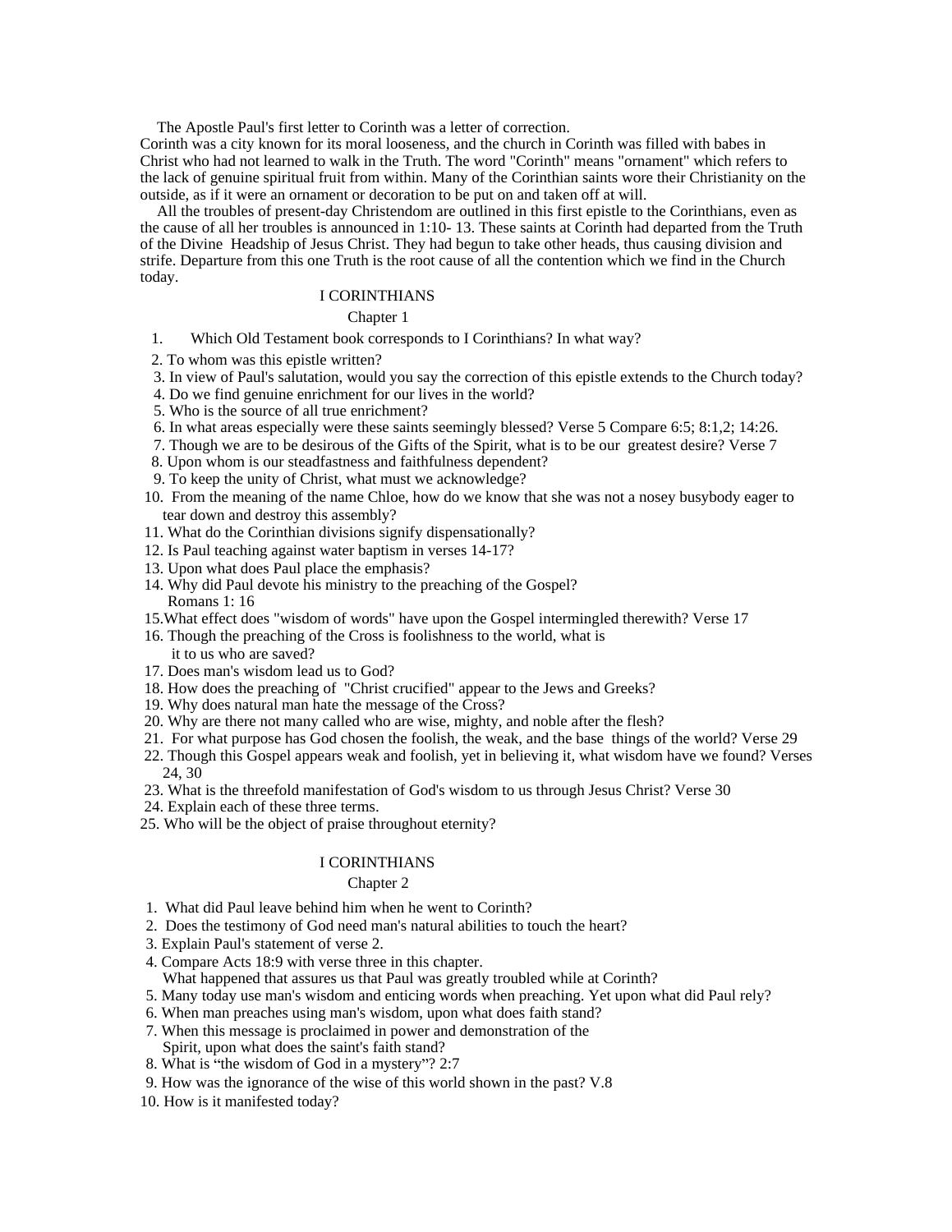11. Can the body, soul, or spirit of natural man understand the things of God? Verse 9 12. Who is the "us" of verse ten?

- 12. Who is the "us" of verse ten?
- 13. How are God's truths made known unto us?
- 14. Who is the "Spirit of Truth"?
- 15. What did Jesus say concerning Him? John 16:13
- 16. The unregenerated spirit of natural man knows only what? Verse 11
- 17. The regenerated spirit of a believer is able to comprehend what? Vs. 12
- 18. If the Holy Spirit has the key to God's treasure house of Truth, how
- may we receive these treasures?
- 19. Explain verse 15.
- 20. Jesus said in John 16:13 that the Holy Spirit will speak to us that which He hears of the Lord. Therefore, when we yield to that inward witness of our spirit, we actually have what? Verse 16

#### I CORINTHIANS

#### Chapter 3

- 1. In chapter two the spiritual man and the natural man are contrasted. What third class is mentioned in this chapter?
- 2. What type of Christians are carnal believers? Verse 1
- 3. Of what does their diet consist?
- 4. What are some of the characteristics of carnal believers? Verses 1-4
- 5. The spiritual man walks or is led by the Spirit.
- How does a carnal believer walk? Verse 3
- 6. In view of the description of verses 1-4 of carnal saints, what do we learn about Christendom today?
- 7. How does one get out of a carnal condition? I Peter 2:2
- 8. Who has given each minister his place? Verse 5
- 9. What does Paul mean by, "I have planted, Apollos watered"?
- 10. No matter how important one's ministry may appear to be, who gives the increase?
- 11. What high honor is accorded to labourers, though they themselves are nothing? Verse 9
- 12. Who was the wise masterbuilder that laid the foundation?
- 13. On what basis does Paul lay claim to this position?
- 14. Who is the Foundation? Verses 10, 11
- 15. What warning is given to all of those who build upon this Foundation? Verse 10
- 16. What building materials are approved and imperishable?
- 17. To build with gold, silver, and precious stones signifies what spiritually? 18. What does it mean to build with wood, hay, and stubble?

19. What is this fire of judgment which will try every man's work? Rom 2:16 20. If a man's work does not withstand the fire, is he eternally damned?

Give Scriptural proof.

- 21. Christendom is filled with much building upon the Foundation. However, what type of materials are most people using?
- 22. Where does the Spirit of God dwell today?
- 23. Explain verse 17. Compare with Galatians 6:7,8.
- 24. Read verse 18. Is there any excuse for a labourer to leave God's specifi- cations and build according to man's wisdom?
- 25. The Church has a choice to listen to God's Word or man's teaching. What has she apparently chosen?
- 26. What three admonitions does Paul give these saints which we all do well to receive? Verses 10,18,21
- 27. Though Paul called these saints "babes" and "carnal," what overwhelming statement does he make twice to these saints? Verses 21 and 22.
- 28. Explain.
- 29. "Ye are Christ's; and Christ is God's." Can we have any greater unity than this?

#### I CORINTHIANS

#### Chapter 4 and 2008 and 2008 and 2008 and 2008 and 2008 and 2008 and 2008 and 2008 and 2008 and 2008 and 2008 and 2008 and 2008 and 2008 and 2008 and 2008 and 2008 and 2008 and 2008 and 2008 and 2008 and 2008 and 2008 and 2

1. What special place did God give to the Apostle Paul as a minister of Christ? Colossians 1.25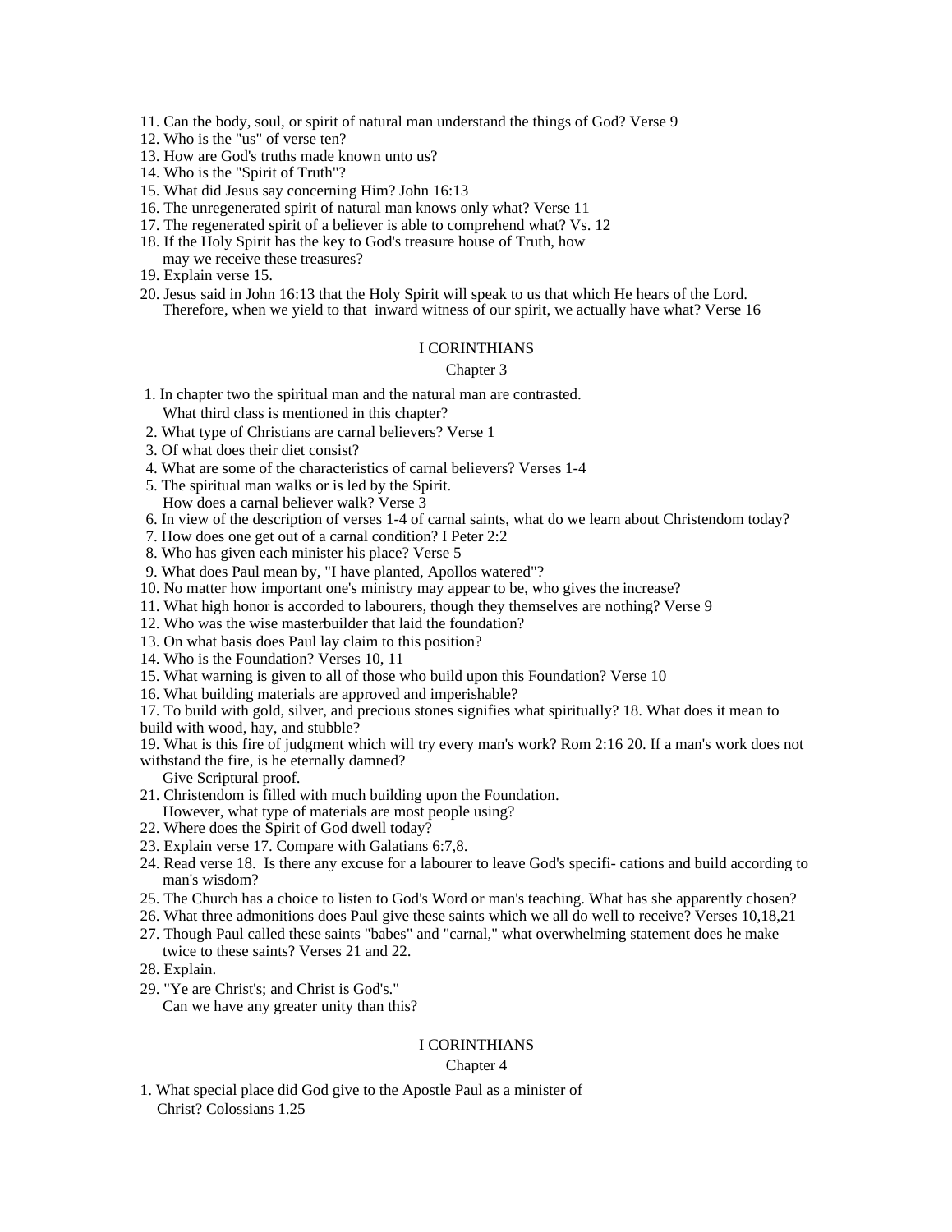2. What is a steward?

- 3. Paul and those associated with him were made stewards of what?
- 4. It is required in a steward that a man be found
- 5. Was the Apostle Paul faithful to God's call? Acts 26:19
- 6. Is it proper for a child to sit in judgment on an adult?
- 7. In what were these saints judging Paul? 9:1,2
- 8. Explain Paul's statement: "I judge not mine own self."
- 9. To whom was Paul responsible for his labors?
- 10. What lesson did Paul and his associates desire to set forth to these saints? Verse 6
- 11. Can we glory in the fact that God has given us a ministry, revealed to us the Truth, or made us a blessing? Verse 7
- 12. What charge did Paul bring against these Corinthians? Verse 8
- 13. Is it possible for saints to reign over the things in their lives apart from Paul's Gospel?
- 14. To what does Paul compare the sufferings and sacrifice of himself and the other early Church apostles?
- 15. Who are the spectators?
- 16. How do we appear to men, and why?
- 17. Do verses 11-13 sound as if Paul was thriving with material prosperity?
- 18. Are there many today willing to follow Paul's example?
- 19. What is the price of joint-heirship with Christ? Romans 8:17
- 20. What was it that Paul said these saints were lacking? Verse 15
- 21. By what authority could Paul say, "Be ye followers of me"?
- 22. For what purpose did Paul send Timothy to Corinth?
- 23. All of Paul's purposes and desires depended on what?
- 24. The Corinthians were known for their abundance of philosophies. However, are big words the sign of great power?
- 25. To whom will Paul's message come as "a rod"?

#### I CORINTHIANS

#### Chapter 5 and 200 meters of the contract of the contract of the contract of the contract of the contract of the contract of the contract of the contract of the contract of the contract of the contract of the contract of th

- 1. Of what spiritual failure was the Corinthian assembly guilty, which was reflected in the open sin of verse one?
- 2. What is the root cause of both? Exodus 20:17
- 3. What wrong attitude had the church taken concerning this sin? Verse 2
- 4. Give two ways in which these saints may have been puffed up about this situation.
- 5. Was this a reproach on the whole meeting?
- 6. Is it best to ignore that which is a reproach on an assembly, or bring it out in the open and judge it by the Word of God?
- 7. How did Paul instruct them to deal with the offender?
- 8. What type of judgment did Paul make in this situation?, Verse 3
- 9. In whose authoritative Name was this situation dealt with?
- 10. Explain the statement: "To deliver such an one unto Satan for the destruction of the flesh."
- 11. What was Paul's purpose in doing this?
- 12. Was this correction effectual? II Corinthians 2:6-8
- 13. What results come from unjudged sin, or evil doctrine and practice? V.6
- 14. In God's provision, is the Church an unleavened lump?
- 15. How can the saints keep free from defilement of evil doctrine and practice? II Corinthians 6:14-18
- 16. How may individual assemblies be kept free from "leaven"? Verse 8
- 17. Must we be careful about the type of bread we eat?
- 18. Where would we have to go to escape our daily association with sinners?
- 19. What should be our attitude toward saints who walk in the flesh?
- 20. Is it our business to judge sinners?
- 21. Who will do that?
- 22. Of what is the man, in verse one, a type?
- 23. Because the Church has failed to hold Christ alone as her Head, what condition do we find around us today? 3:3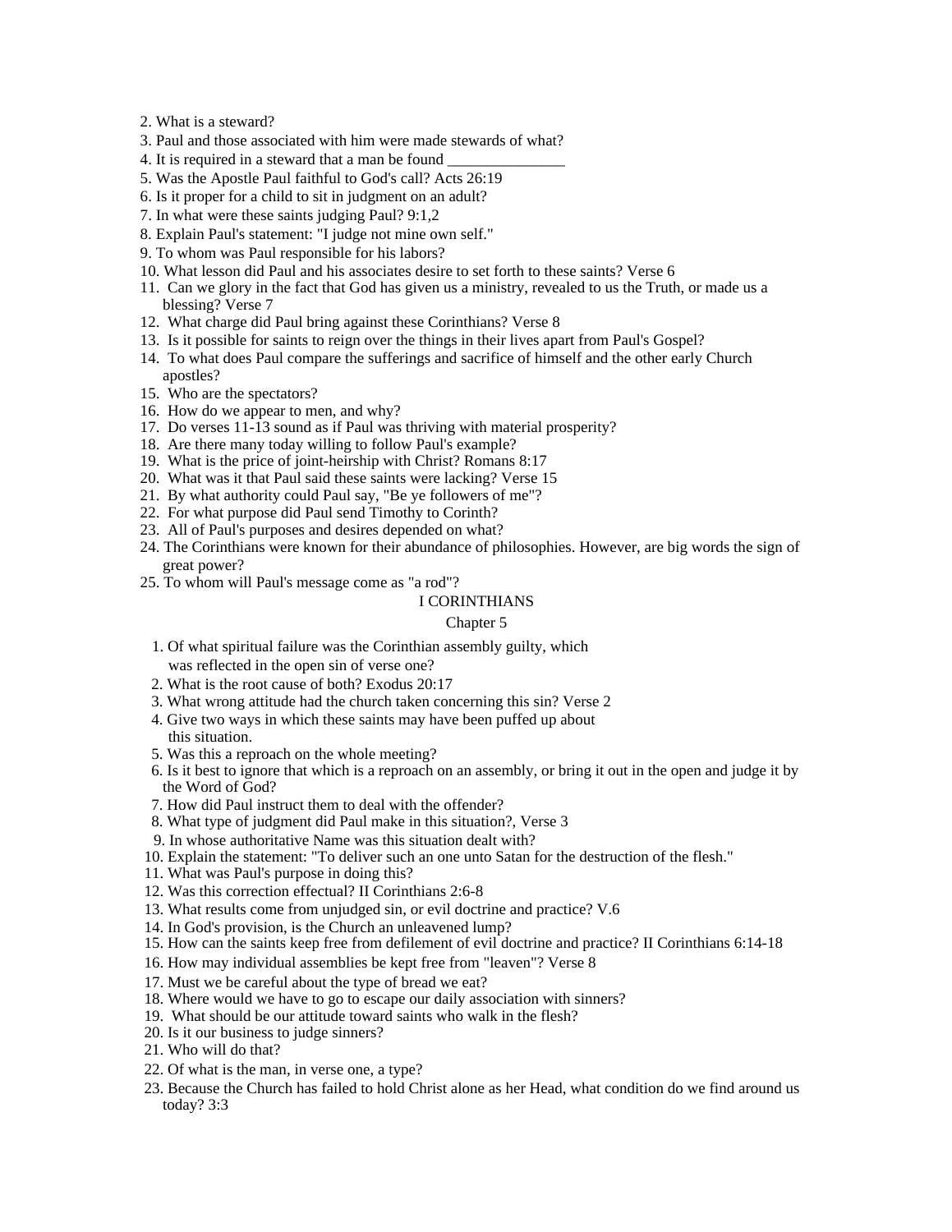#### Chapter 6 and 200 and 200 and 200 and 200 and 200 and 200 and 200 and 200 and 200 and 200 and 200 and 200 and 200 and 200 and 200 and 200 and 200 and 200 and 200 and 200 and 200 and 200 and 200 and 200 and 200 and 200 and

- 1. What fault does Paul confront the Corinthians with, in verse one?
- 2. What is God's way of adjusting differences between saints? Luke 6:28; James 5:16
- 3. Can we expect to get a better judgment from unrighteous men than we would from God?
- 4. What advantage does God have over a natural judge? I Samuel 16:7; Isaiah 66:18
- 5. What place of authority has God given to the Church?
- 6. What angels will we judge?
- 7. Unless we learn to first judge our own selves, can we ever expect to occupy that honored place?
- 8. The Corinthians gloried in their natural wisdom. Yet what shameful charge did Paul bring against this church?
- 9. Who would normally be the least esteemed in a carnal meeting?
- 10. What is Paul's decision as judge in such matters? Verse 7
- 11. What was the motive behind these lawsuits?
- 12. Corinth was a pagan city in which morals were lightly regarded. Paul deemed it necessary to warn these saints to "be not deceived" in con- tinuation of their previous practices. In view of society today, should we also be faithful in warning God's people?
- 13. Though we were of the flesh, what change has been wrought through faith in Jesus? Verse 11; Romans 6:17,18
- 14. What perfect provision has been made for us that we should be delivered from the lust of the flesh? Verse 11
- 15. Explain verse twelve.
- 16. What six arguments does Paul use against fornication? Verses 13,14,15,18,19,20
- 17. The body is the temple of the Holy Ghost.

For what alone should it be used?

18. The world's philosophy is, "Do your own thing."

Yet what does Paul tell us? Verse 19

- 19. Upon what ground does the Lord lay claim to our bodies?
- 20. What should be the result of our accepting Jesus Christ as our Saviour and Lord? Verse 20
- 21. Who is "Head over all things to the Church"? Ephesians 1:22
- 22. Do you understand that, when we join ourselves to a religious organization, we become one with a spiritual harlot; therefore, committing spiritual fornication?
- 23. Are religious "heads" or "lords" in Christendom as guilty of sin as the man of chapter five? How?

#### I CORINTHIANS

#### Chapter 7 and 2008 and 2008 and 2008 and 2008 and 2008 and 2008 and 2008 and 2008 and 2008 and 2008 and 2008 and 2008 and 2008 and 2008 and 2008 and 2008 and 2008 and 2008 and 2008 and 2008 and 2008 and 2008 and 2008 and 2

# INTRODUCTION

In the previous chapter the Apostle Paul instructed these saints concerning fornication. In chapter seven, he instructs the saints concerning God's remedy to this matter - marriage. There are many questions often asked concerning marriage, most of which can be answered from Paul's instructions in this chapter. We do well to remember that marriage, in itself, is a temporal relationship; however, the things that God works in our lives through this relationship can be eternal.

The instruction that Paul gives in this chapter is partly by direct command of the Lord (verse10), and partly "by permission"- " as one that hath obtained mercy of the Lord to be faithful" (verses  $6,12,25,40$ ). Though

Paul is very careful to distinguish between the two, we must remember that - "All Scripture is given by inspiration of God, and is profitable for doctrine, for reproof, for correction, for instruction in righteousness: That the man of God may be perfect, thoroughly furnished unto all good works" - II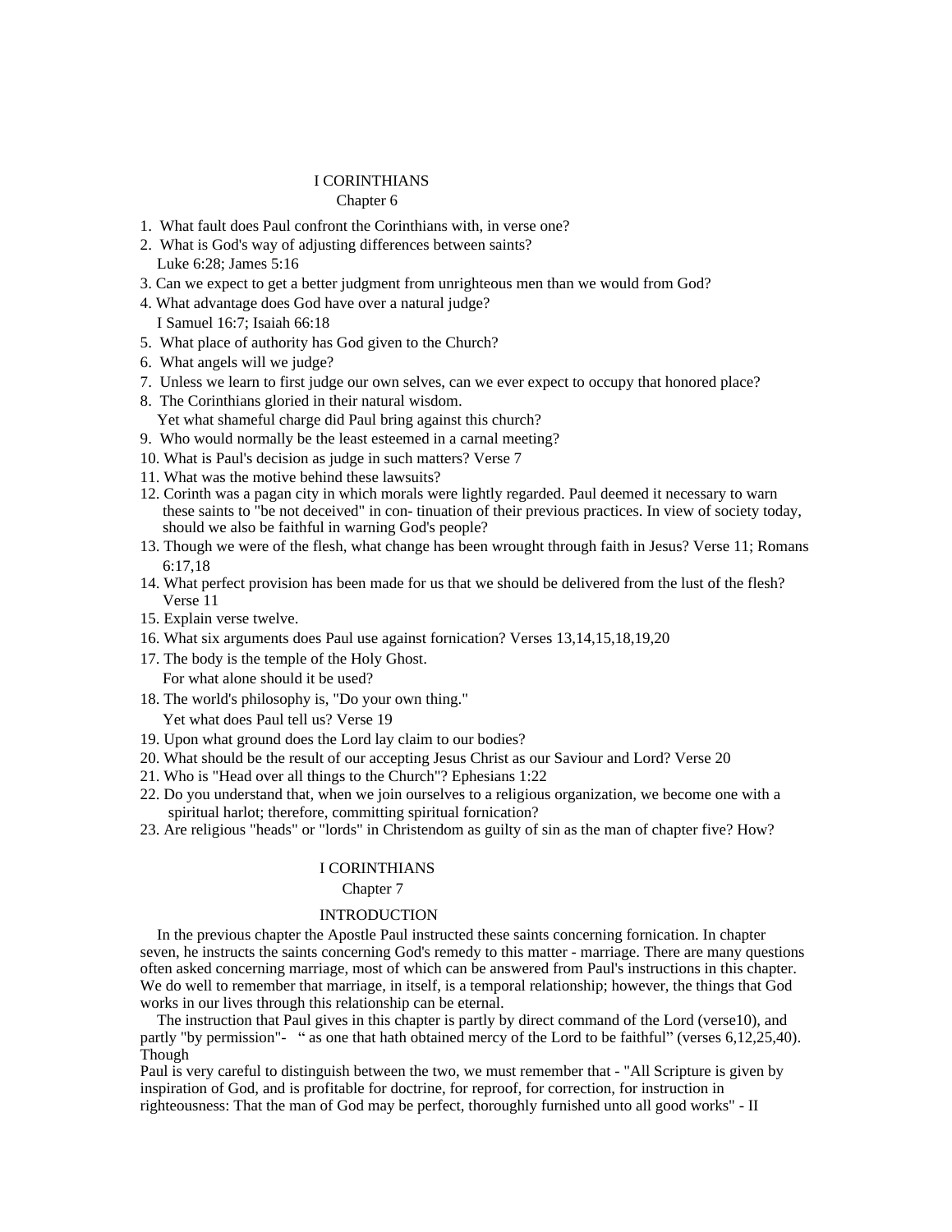Timothy 3:16,17.

Paul in this chapter, as he does throughout his epistles, seeks the good of the saints. He desires that we be free from all anxieties (verse 32) and able to "attend upon the Lord without distraction" (verse 35). Some are able to serve the Lord best in marriage, others unmarried. "Every man hath his proper gift of God" (verse 7).

Marriage, as we previously mentioned, is temporal; however, let us remember, that according to Scripture it is a type of the most beautiful of spiritual relationships - that of Christ and the Church. No other human relationship could so well express the intimacy that the Lord Jesus Christ desires with His people. The contract of the contract of the contract of the contract of the contract of the contract of the contract of the contract of the contract of the contract of the contract of the contract of the contract of the co

We find throughout the Scripture that the real spirit of Bridehood is submission. Let us, therefore, submit ourselves unto every leading of the Lord that we might reign with Him as His spotless glorious Bride.

#### I CORINTHIANS

Chapter 7 and 2008 and 2008 and 2008 and 2008 and 2008 and 2008 and 2008 and 2008 and 2008 and 2008 and 2008 and 2008 and 2008 and 2008 and 2008 and 2008 and 2008 and 2008 and 2008 and 2008 and 2008 and 2008 and 2008 and 2

1. When was marriage first instituted? Genesis 2:18

2. Of what was this a type? Ephesians 5:11,32

3. Of what duration was it in God's purpose? Mark 10:5.9

4. What prompted Paul to write to the Corinthians concerning these things?

5. In view of verse one, was Paul against marriage? Explain.

6. For whom are the joys of sex reserved? Verse 2

7. In this age of "free love" and "open marriages," is it not good to obtain

the mind of the Lord in such an important matter as this?

8. Upon what basis alone are marital relations to be withheld one from the other? Verse 5 9. What warning does Paul give these married couples concerning long periods of abstaining from marital relations? Verse 5

10. What was Paul's desire for all?

11. Why? Verses 32-34

- 12. To what three groups does Paul write? Verses 8,10,12
- 13. What instruction does he give to the unmarried and widows?
- 14. What instruction does he give to the married?
- 15. What instruction does he give to the rest?
- 16. In view of verses 12 to 17, to whom are verses 10 and 11 written?
- 17. By whose command does Paul give the instruction to the married?
- I8. As a teacher of God's Word, how would you instruct (by this chapter) a believer who is joined in marriage to an unbeliever?
- 19. Explain the statement that the unbelieving mate is sanctified by the believer.
- 20. If God made no provision for the believer to leave the unbeliever as long as the unbeliever was willing to remain married, are we to believe he has made provision for a believer to leave another believer?
- 21. What personal liberty does verse 17 guarantee to each believer?
- 22. If there are changes that God feels are necessary in our lives, do you not think Him able to make them? Verse 20
- 23. Whom should we serve in every human relationship?
- 24. Is God's grace able to give victory in every situation, including bad marriages?
- 25. What was Paul's motive in suggesting to the Corinthians that it would be best if they remained unmarried? Verses  $28$  and  $32$
- 26. What does Paul set before these saints as an incentive not to become too entangled with the affairs of this life?

27. What effect does the coming of the Lord have upon our everyday lives? 28. Paul did not desire to force the saints to live according to his life-style.

Yet what did he want them to do? Verse 35

29. What restriction does Paul place upon the widow who desires to re- marry, that all believers would do well to heed?

30. Does Paul's use of the expression, "I think," set forth an implication of doubt in regard to his instructions of this chapter? Or does it manifest a well-grounded assurance that he has listened to that inward witness of the Spirit of God?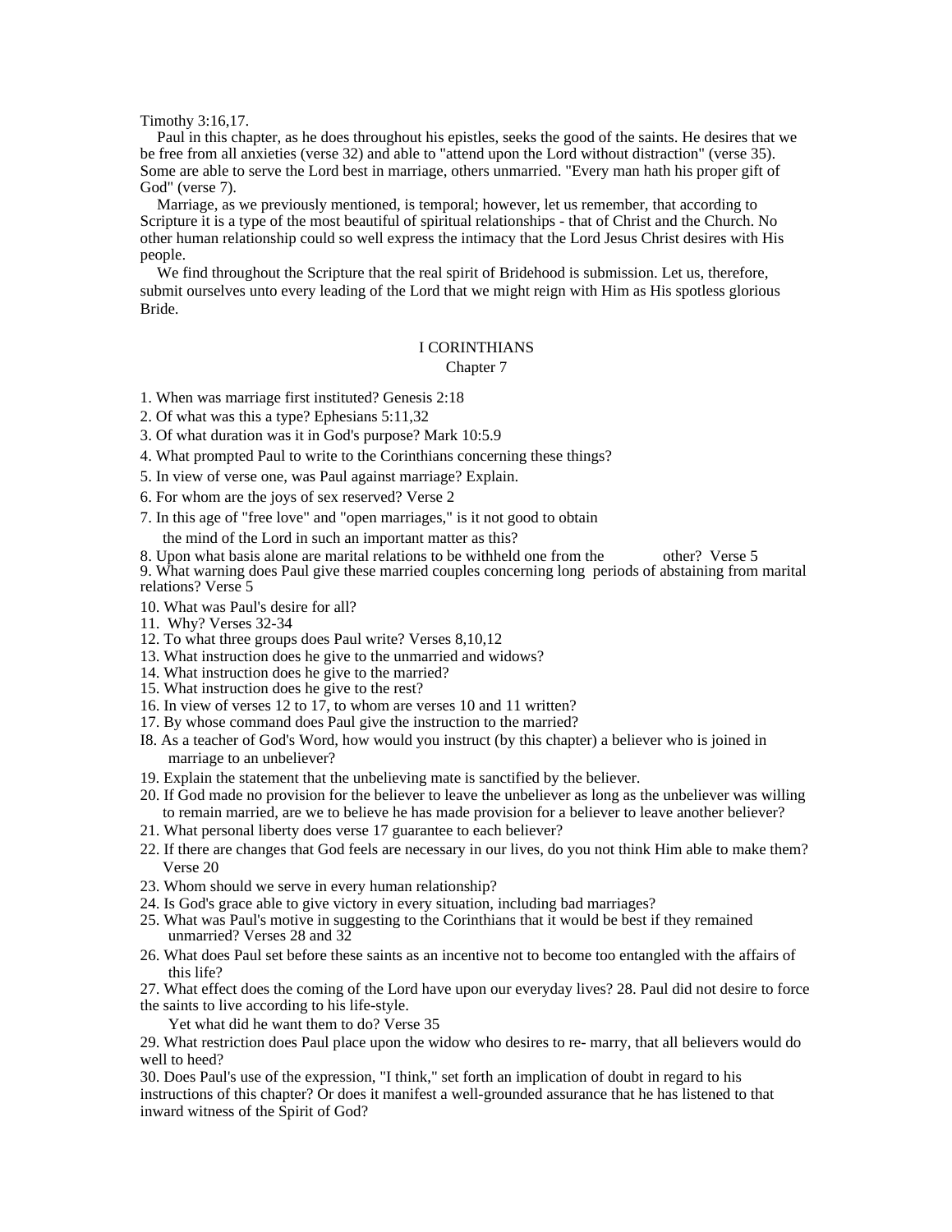31. What was the ultimate purpose in all of Paul's ministry to the Church? II Corinthians 11:2

He who marries a child of the devil

is sure to have trouble with his father-in-law.

#### I CORINTHIANS

#### Chapter 8 and 200 and 200 and 200 and 200 and 200 and 200 and 200 and 200 and 200 and 200 and 200 and 200 and 200 and 200 and 200 and 200 and 200 and 200 and 200 and 200 and 200 and 200 and 200 and 200 and 200 and 200 and

In view of Paul's instruction in this chapter, some of the Corinthians were saying, "I have knowledge; therefore, I have rights." However, Paul instructs us, that we are to have love; and, therefore, obligations.

- 1. What is the effect of head knowledge?
- 2. What is the result of knowledge and love? Ephesians 4:15
- 3. What is said concerning the one who has knowledge only?
- 4. Who is our Teacher? John 16:13
- 5. What admonition was sent from Jerusalem to the Gentile believers in Antioch, concerning meats offered to idols? Acts 15
- 6. For what purpose? Verse 7. See Romans 14:13-17
- 7. Do Paul's instructions agree with that of Acts 15?
- 8. Does it change the value of the food, to offer it unto idols?
- 9. But, because all men do not have this knowledge, what is the result when they eat those things which have been offered to idols?
- 10. What devilish doctrine is Paul repudiating? Verses 5 and 6
- 11. Are we any more spiritual by refusing to eat certain foods?
- 12. Are we any less spiritual by eating certain foods?
- 13. Upon what basis alone do we please God? Hebrews 11:6
- 14. How might a liberty of ours, be a hindrance to another?
- 15. What is it that makes us free in Christ? John 8:32
- 16. Should we always exercise the liberty that we have, even at the expense of our brother?
- 17. Is false or insincere worship today actually idol worship?
- 18. Against whom do we sin, when we wound the conscience of a weak brother?
- 19. What declaration did Paul's deep love for Christ lead him to make, concerning his weak brother?

#### I CORINTHIANS

#### Chapter 9 and 2008 and 2008 and 2008 and 2008 and 2008 and 2008 and 2008 and 2008 and 2008 and 2008 and 2008 and 2008 and 2008 and 2008 and 2008 and 2008 and 2008 and 2008 and 2008 and 2008 and 2008 and 2008 and 2008 and 2

- 1. What led Paul to ask the questions of verse one? Consider verses 2 and 3.
- 2. What does Paul offer to these saints as proof of his apostleship? Verse2
- 3. With whom does he compare himself and Barnabas, in verses 4 to 6?
- 4. What examples of nature does Paul use to show God's will for the support of its ministers?
- 5. What illustrations does he use from the Old Testament in support of his argument? Verses 9 to 13
- 6. Was God concerned for the ox, or was it for His ministers?
- 7. How were the priests and Levites supported under the Old Covenant? Numbers 18
- 8. How has God ordained the support of the ministers of the Gospel?
- 9. Were these Corinthians apparently supporting false teachers?

Verse 12. See II Corinthians 11:13-20

- 10. Do not many of God's people today faithfully give to visiting preachers or other ministries, which in itself is not bad, yet oftentimes fail to support their own pastor?
- 11. Why did Paul choose to labor at his own expense? Verse 15
- 12. Whom did he imitate in this?
- 13. Did Paul choose the ministry as a profession?
- 14. What did Paul mean "necessity is laid upon me"? Verse 16
- 15. Many today, seemingly, try to make all they can by preaching the Gospel. Yet what was Paul's testimony concerning this? Verse 18
- 16. Can we instruct the saints in the area of giving, without begging?
- 17. In what sense was Paul "free from all men"? Verse 19
- 18. In what four ways did he make himself a servant unto others?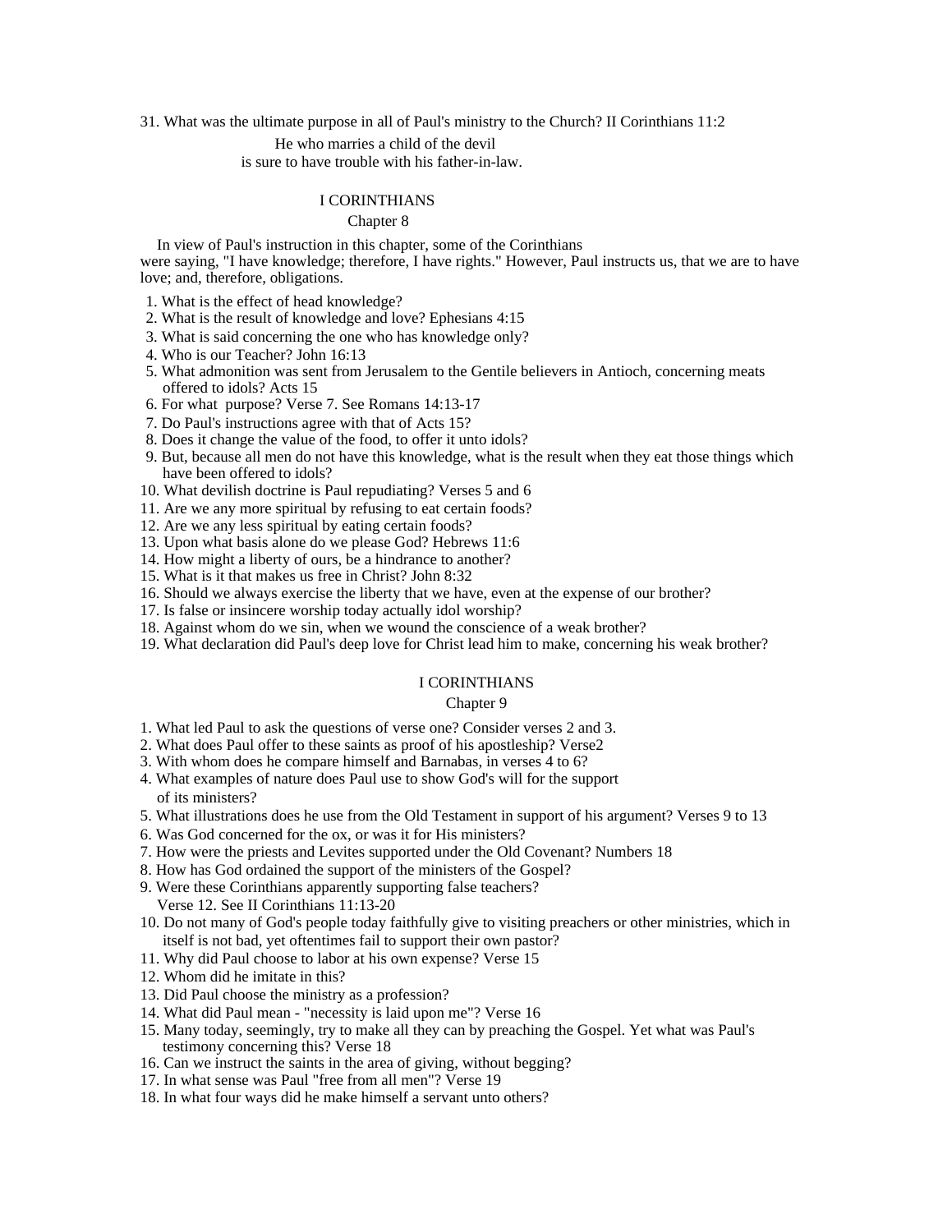19. On what occasion did he become "as a Jew"? Acts 16:3

20. When did he become "as under the law"? Acts 21:26

- 21. When did he become "as without law"? Galatians 2:11,12
- 22. Was Paul lawless?
- 23. Under what law did Paul live? Verse 21
- 24. How did Paul become "as weak"? I Corinthians 8:13
- 25. What was Paul's purpose in becoming "all things" to all people?
- 26. What is the purpose of our running this race? Verse 24
- 27. What is the Prize? Philippians 3:8
- 28. In what way are the natural contestants an example to us? Verse 25
- 29. Though Paul was not fearful of losing his salvation, why does he continue to run and fight so strenuously?
- 30. What rule must be followed, if we would win the Prize? Verse 27
- 31. Explain the first part of verse 27.

#### I CORINTHIANS

#### Chapter 10 and 200 and 200 and 200 and 200 and 200 and 200 and 200 and 200 and 200 and 200 and 200 and 200 and 200 and 200 and 200 and 200 and 200 and 200 and 200 and 200 and 200 and 200 and 200 and 200 and 200 and 200 and

1. In what five ways was the unity of Israel shown forth?

- 2. Of what was this unity between Israel and Moses typical?
- 3. What does the cloud represent?

4. Of what is the sea a type?

- 5. What does it mean that they "were all baptized unto Moses"?
- 6. What food did they all eat?
- 7. In what way was this food, which was sent from Heaven, typical of Christ?

8. What did they all drink?

- 9. In view of the abundance of blessings and miracles of God that Israel enjoyed, we would think them all to have been spiritually strong.
	- Yet what witness is given of many of them?
- 10. What was the root cause of this failure? Hebrews 4:6; 11:6
- 11. Why are God's dealings with Israel herein recorded? Verses 6 to 11
- 12. Though God faithfully provided the manna daily, did they tire of it?
- 13. Aren't there many in the Church today who have grown tired of God's Word, and are now desiring some new thrill and experience?
- 14. What does the golden calf, which Aaron made, represent?
- 15. Why did he make this idol? Exodus 32
- 16. Of whom is Aaron a type? II Timothy 4:3,4
- 17. In what five ways was the oneness of God and Israel manifested?
- 18. Of what is Israel's journey from Egypt to Canaan typical?
- 19. Where is our inheritance? Ephesians 1:3
- 20. Upon what unshakable foundation are we to stand?
- 21. What are some of the shakable foundations on which many men attempt to stand?
- 22. What word of promise gives us assurance in our journey? Verse 13
- 23. Many of God's people think that their trials are so special that no one else could have possibly suffered in like manner.
	- Yet what does the Scripture tell us? Verse 13
- 24. When we are trusting the Lord, what do we find in the darkest hour of our trials? Psalm 23:5
- 25. In what way is Christendon guilty of idolatry? II Timothy 3:5
- 26. Upon what is Christian fellowship based? Verse 16
- 27. How is this fellowship symbolized?
- 28. Though an idol is nothing, neither the sacrifices offered to them, why does Paul exhort us to abstain from such? Verses 19,20
- 29. What type of feasts are spoken of in verse 27?
- 30. What restrictions are placed upon us and why? Verses 28,29
- 31. What should be the motive behind all our actions?
- 32. Did Paul fellowship the customs of the heathen?
- 33. Should we?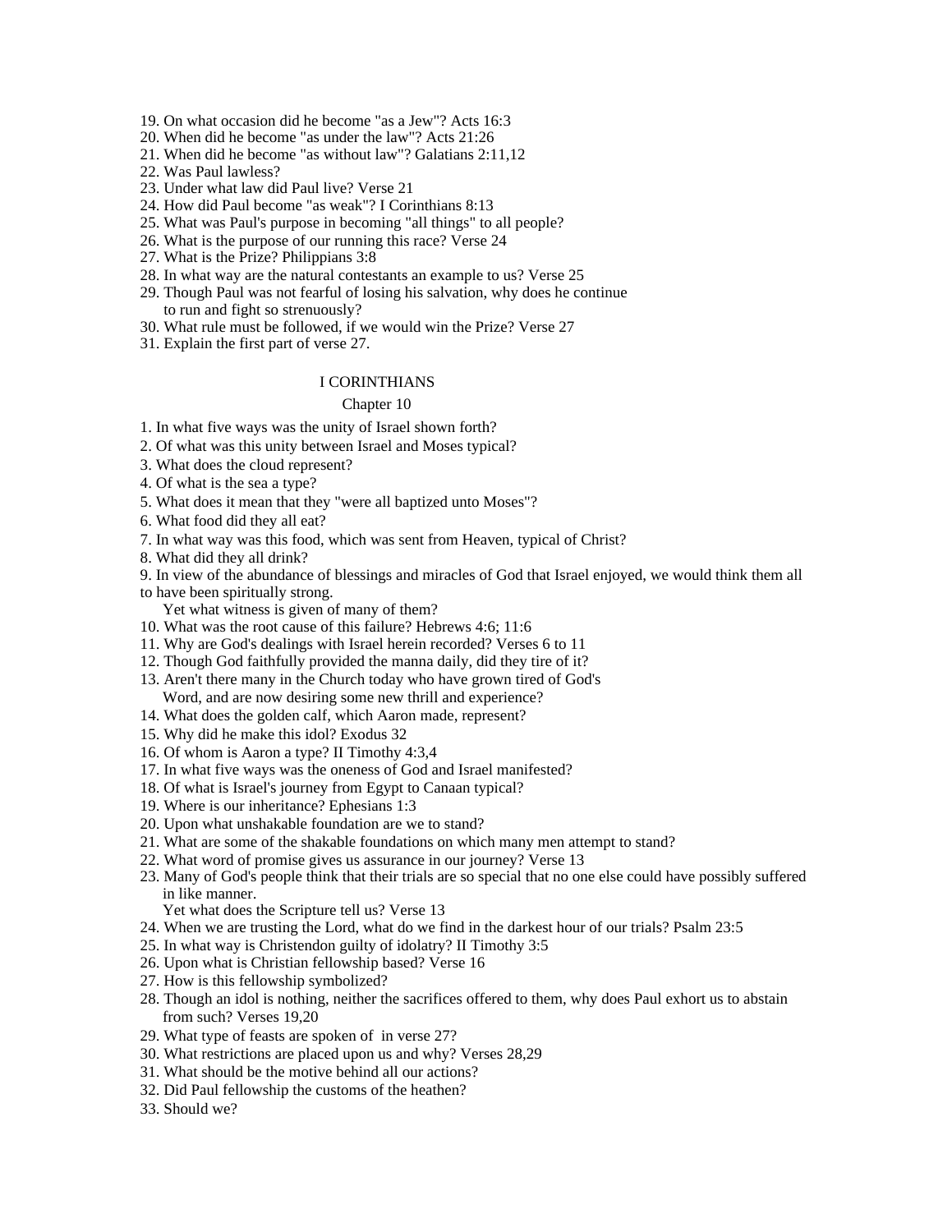34. How may we glorify God in all things? Verse 33

#### I CORINTHIANS Chapter 11

This chapter deals with two main subjects. The first portion of this chapter sets forth the subjection of a wife unto her husband, which is shown forth by her long hair and her head covering. The second part of this chapter deals with communion or the partaking of the Lord's Supper.

In verse three, the Apostle Paul sets forth God's Divine order, yet there is a portion of this verse that is grossly misunderstood. Is the man the head of the woman? Many would read this verse and answer with an emphatic "ves". However, let us note what Paul is teaching here. He says, "The head of every man is Christ." However, is he telling us that every man is the head of every woman? If we translate this verse as found in the King James Version, then this is what Paul is teaching. However, we find that the Greek word "gyne," which is translated "woman," is also the same word used for "wife". Likewise, the Greek word "aner" which is translated "man" is also the same word used for "husband". Therefore, Paul is not speaking of men and women in the second portion of the verse, but rather of husbands and wives.

I am a man; however, I am not head over all women. I am the head of one woman, and she is my wife. Another point which should be mentioned at this time is that I have headship over my wife from the natural or family standpoint. This headship does not carry over into the spiritual realm, for Christ is my wife's spiritual head. Ephesians 1:22- "....gave Him to be Head over all things to the church." Also,Colossiansl:18-"He is the Head of the Body, the Church." If my wife is saved, she is a part of the Church; and, therefore, as a part of the Church or Body of Christ, Christ is her spiritual Head. I am not lord or head over her spirit in any way. The Scripture does not teach that when husband and wife are made one, they are one spirit; but rather that they are "one flesh" - Genesis 2:24 and Ephesians 5:32. We do read, however, in I Corinthians 6:17 that "he that is joined unto the lord is one spirit." When we are joined to the Lord whether male or female, we become one spirit with Him; therefore, He becomes our spiritual Head.

#### I CORINTHIANS

#### Chapter 11 and 200 and 200 and 200 and 200 and 200 and 200 and 200 and 200 and 200 and 200 and 200 and 200 and 200 and 200 and 200 and 200 and 200 and 200 and 200 and 200 and 200 and 200 and 200 and 200 and 200 and 200 and

- 1. Why could Paul so emphatically exhort the Church to follow him?
- 2. What two memorials (traditions) did Christ institute, which have been handed down to the Church through Paul's writings?
	- Acts 18:8. See also Romans 6:3 and I Corinthians 11:23-26
- 3. Who Is the Head of every man?
- 4. Does verse three teach that all women are to be subject to all men?
- 5. What are Paul's instructions to a man praying or prophesying?
- 6. Of what is the head covering a sign?
- 7. In view of your preceding answer, can you see why it would dishonour Christ for the man to wear a head covering?
- 8. Did Paul instruct women not to pray or prophesy in public?
- 9. What instructions can we infer from Paul's statement of verse five?

10. Many denominational churches will not allow women to preach, yet will allow them to be Sunday School teachers. Is the sanctuary any more holy or any more the church than the Sunday School rooms?

- 11. What does it symbolize for the woman to cover her head in public worship?
- 12. In the typical sense, what does it show forth for a woman to be uncovered?
- 13. When was the wife made subject to her husband?
- 14. In what realm are we equal? Galatians 3:28
- 15. Give three arguments in favor of the man uncovering his head in worship. Verses 7-9
- 16. By what means does nature show forth the woman's subject place? V. 15
- 17. Does the Scripture teach us that it is a sin for a man to have long hair?
- 18. What does it say concerning this subject? Verse 14
- 19. What Bible character had power with God when his hair was long?
- 20. Of what is long hair a symbol?
- 21. Did Paul wear "long hair" spiritually? II Corinthians 12:9,10
- 22. Explain verse 16.
- 23. Though these Corinthians observed the Lord's Supper, what charge does Paul bring against them? Verse 20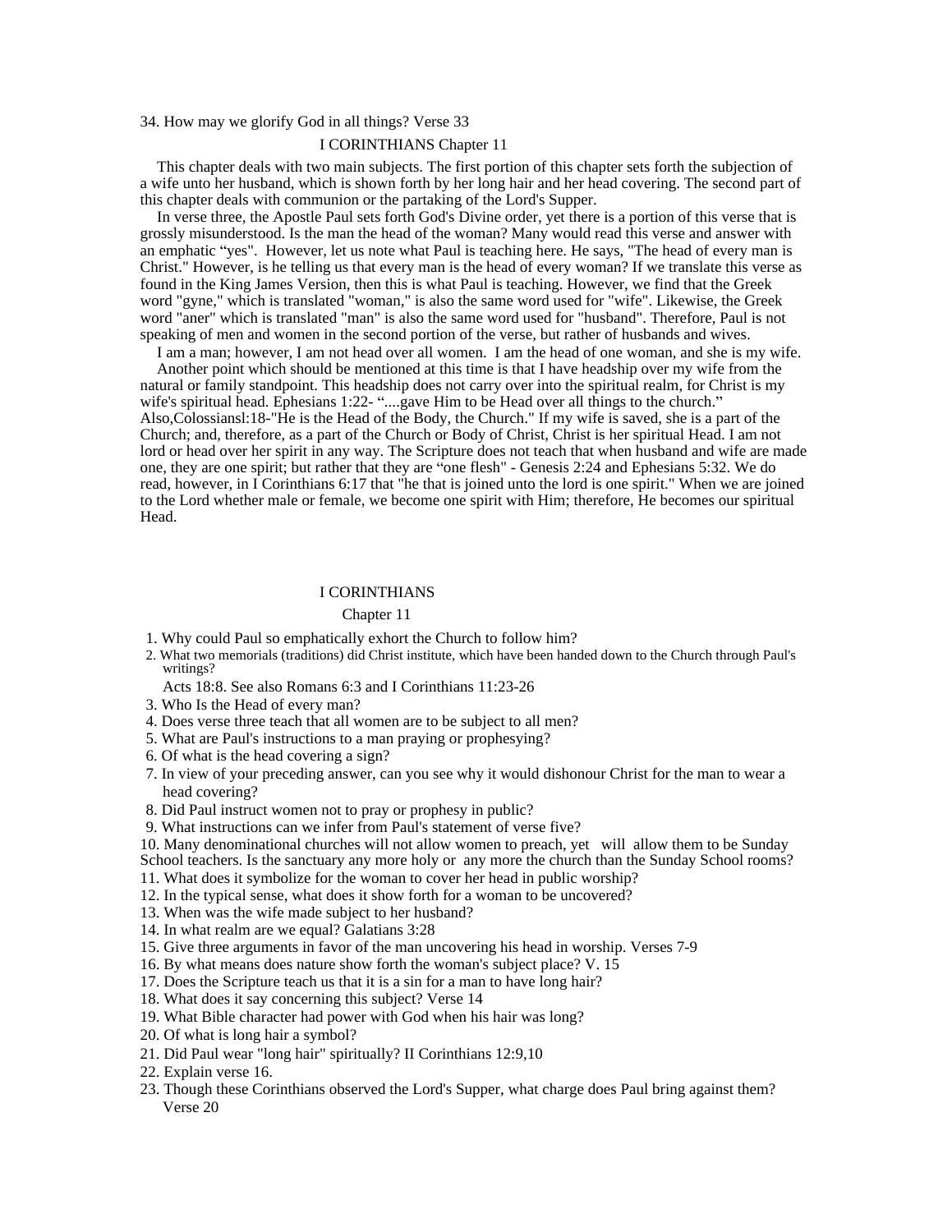24. Though God is not the author of divisions, yet does He separate the true from the false?

25. How had they been misusing this feast?

26. Who instructed the Apostle Paul concerning "the Lord's Supper"?

27. Why was it called "the Lord's Supper"? Verses 24-26

28. How often are we instructed to partake of the Lord's Supper? Verse 26

29. How long are we to partake? Verse 26

- 30. What do each of the tokens of this feast represent?
- 31. How do we partake of this memorial unworthily? Verse 29
- 32. Are we worthy to partake of this memorial because of what we do or because of who we are?
- 33. If we do not discern the Lord's body (the provisions that are ours because of His broken body and shed blood), we do not accept Him as our healing and victory. What are the results of such actions? Verse 30
- 34. When we are chastened of the Lord, what is this a result of? Verse 31
- 35. Many denominational churches would exclude non-members of their

assembly from partaking of the Lord's Supper with them. Dare we refuse any member of the Body of Christ from this memorial feast?

#### I CORINTHIANS

Chapter 12 and 200 and 200 and 200 and 200 and 200 and 200 and 200 and 200 and 200 and 200 and 200 and 200 and 200 and 200 and 200 and 200 and 200 and 200 and 200 and 200 and 200 and 200 and 200 and 200 and 200 and 200 and

Each Member of the Godhead has given gifts unto men:

*God the Father -*

His only begotten Son" - John 3:16

The Spirit of Truth" - "The Holy Spirit" - John 14:16,17; 16:13 *Jesus -*

Apostles, prophets, evangelists, pastors, teachers - Ephesians 4: 11

*The Holy Spirit -*

Gifts of the Spirit: Gifts of the Spirit:

The Word of Wisdom

The Word of Knowledge

The Gift of Faith  $\overline{a}$  and  $\overline{b}$  and  $\overline{a}$  are set to  $\overline{a}$  and  $\overline{a}$  and  $\overline{a}$  and  $\overline{a}$  and  $\overline{a}$  and  $\overline{a}$  and  $\overline{a}$  and  $\overline{a}$  and  $\overline{a}$  and  $\overline{a}$  and  $\overline{a}$  and  $\overline{a}$  and  $\$ 

The Gifts of Healing

The Working of Miracles

Prophecy and the contract of the contract of the contract of the contract of the contract of the contract of the contract of the contract of the contract of the contract of the contract of the contract of the contract of t

Discerning of spirits

Divers Kinds of Tongues

The Interpretation of Tongues - I Corinthians 12:8-10

Each of these gifts is needful and necessary today, in order for us to come to that place of maturity and growth that the Apostle Paul speaks of throughout his writings.

# I CORINTHIANS

# Chapter 12 and 200 and 200 and 200 and 200 and 200 and 200 and 200 and 200 and 200 and 200 and 200 and 200 and 200 and 200 and 200 and 200 and 200 and 200 and 200 and 200 and 200 and 200 and 200 and 200 and 200 and 200 and

- 1. What was Paul desiring to remove, concerning spiritual gifts? Verse 1
- 2. Are many of God's people, both Spirit-filled and non Spirit-filled,

confused today concerning there use in the assembly?

- 3. By what power is man "carried away" unto falsity?
- 4. By what power may one be led unto the Truth?
- 5. In verses 4 to 6, tell the different workings of each Person of the Trinity.
- 6. How many gifts of the Spirit are given?
- 7. Name them.
- 8. What ministry gifts were given to the Church by our Lord Jesus Christ? Ephesians 4:11

9. What gifts did the Father give unto us? John 3:16; John 14:16

- 10. By whom are the gifts of this chapter distributed, and for what purpose? Verse 7
- 11. Which three gifts of the Spirit would be classified as gifts of revelation?
- 12. Which three would be classified as gifts of power?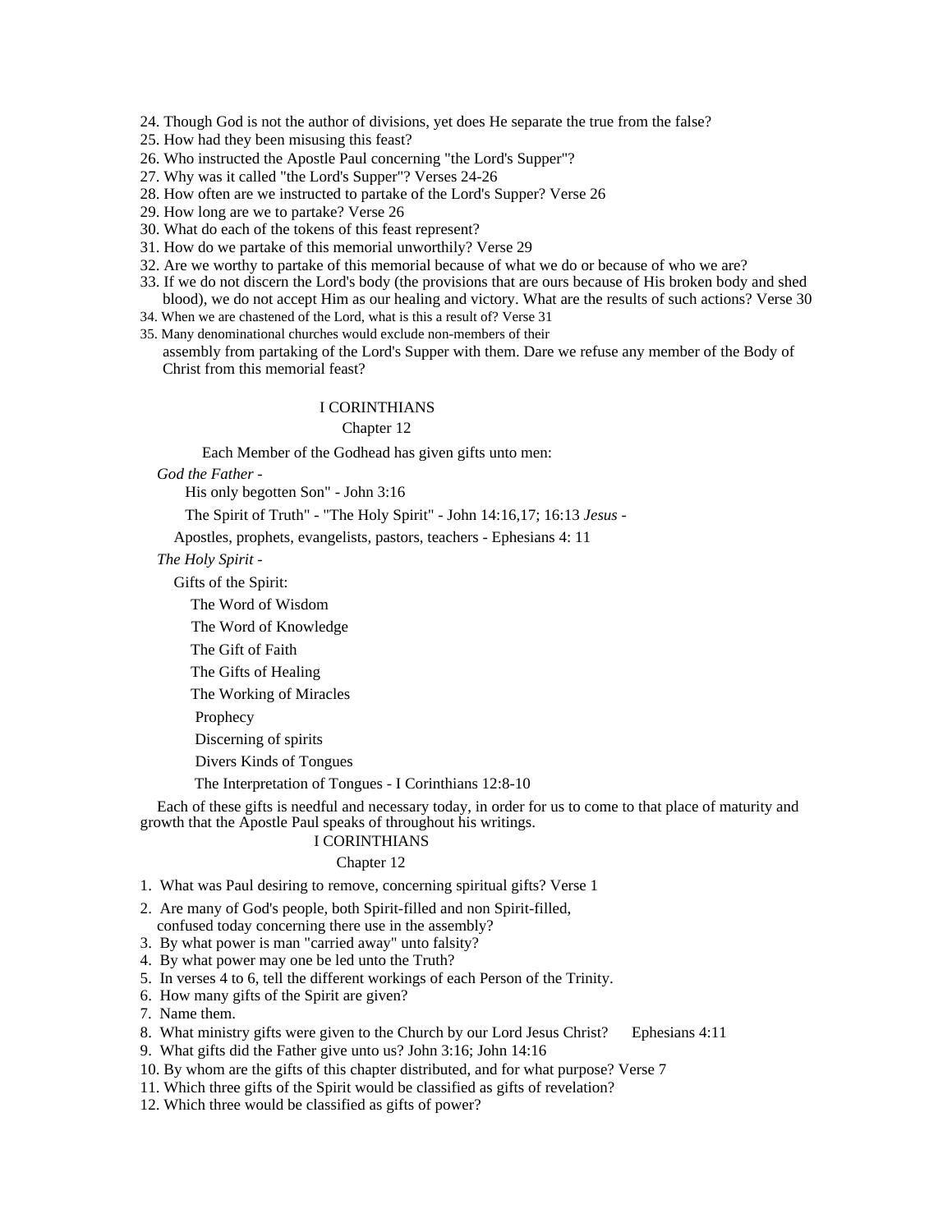- 13. Which would be gifts of utterance?
- 14. Though these gifts may be classified as above for study, yet are they not ALL MIRACULOUS MANIFESTATIONS of the power of God by His Spirit?
- 15. Which gifts are the most widely manifested?
- 16. How are they rendered "comely"? Verses 14,24
- 17. Are the gifts of verse 8 a wisdom and knowledge concerning natural things, a wisdom and knowledge of the written Word of God, or a supernatural revelation by the Holy Ghost of certain facts and mysteries in the mind of God?
- 18. Many scoff at "faith healers" because of the carnival atmosphere around many of them. Yet, In view of verse nine, can we deny that God has given certain individuals by His Spirit a supernatural gift of healing?
- 19. What is prophecy?
- 20. For what purpose has God given to us the gifts of tongues and interpre- tation? 14:5
- 21. In this age of false doctrines and lying spirits, what gift do we find to be very needful in the Church today? Verse 10
- 22. Many would tell us that God is doing only an inward work today and not an outward work; therefore, we no longer see miracles in this modern age. However, what gift of the Spirit is given unto believers which would repudiate this statement? Verse 10
- 23. Upon what basis are we given any of these gifts? Verse 11
- 24. How is the unity of God s people illustrated?
- 25. Though there seem to be many "babes" of Christians among believers, what is the positive statement of God's Word? Verse 12
- 26. When were we all baptized into one Body, according to God's provision? Study: Ephesians 2:11-19; Leviticus 23; Ephesians 4:4; Acts 1: 5.
- 27. Of what does the "been all made to drink" speak? Verse 13
- 28. Though some parts of the body are not as comely as others, are they not all needful?
- 29. Who hath given us our place in the Body?
- 30. Is there not a sympathy between the members of the Body of Christ? Verse 26
- 31. Name the offices or gifts which God has set (permanently placed) in the Church.
- 32. Because Paul sets forth the thought that all do not occupy the offices or have the gifts of verses 29 and 30, does this indicate that they are unimportant and not for us today?
- 33. Though the Spirit divides to "every man severally as He will," what does Paul exhort us to do?
- 34. What is the "more excellent way" that Paul speaks of? V. 31; Chapter 13

#### Chapter 13 and 200 and 200 and 200 and 200 and 200 and 200 and 200 and 200 and 200 and 200 and 200 and 200 and 200 and 200 and 200 and 200 and 200 and 200 and 200 and 200 and 200 and 200 and 200 and 200 and 200 and 200 and

It would appear on the surface that the Apostle Paul has tired of his

writing about the gifts; and, before going on into a deeper explanation of them, that he stops for a short period of time to teach us about love. However, this chapter is not placed here by accident; for Paul is not herein telling us how much greater love is than the gifts, neither is he giving us a written exposition on the subject of love. The subject of this chapter is not love, but rather a contrast between "the Gifts with Love" and "the Gifts without Love."

Many would attempt to use the teaching of this chapter to discredit the use of the Gifts today; however, when rightly divided, this chapter can only confirm that the Gifts of the Spirit are still needful and in full operation.

- 1. When the flesh usurps the gifts for self-seeking, what is God's estimate of the result? Verse 1
- 2. What credit is given to the new man when the gifts are exploited by self?
- 3. What two gifts are used as an illustration, in verse one?
- 4. Does Paul tell us in verse one, that these gifts become a noise unto God?
- 5. What four gifts are used as an illustration, in verse two?
- 6. What does Paul say concerning the saint who operates the gifts without love?
- 7. Though there might be gain to others in thus manifesting the gifts, as there is in the self-sacrifice of verse three, yet what do we gain unless we are moved by love?
- 8. What then, in view of verses 1 to 3, should be the controlling motive behind the use of the gifts?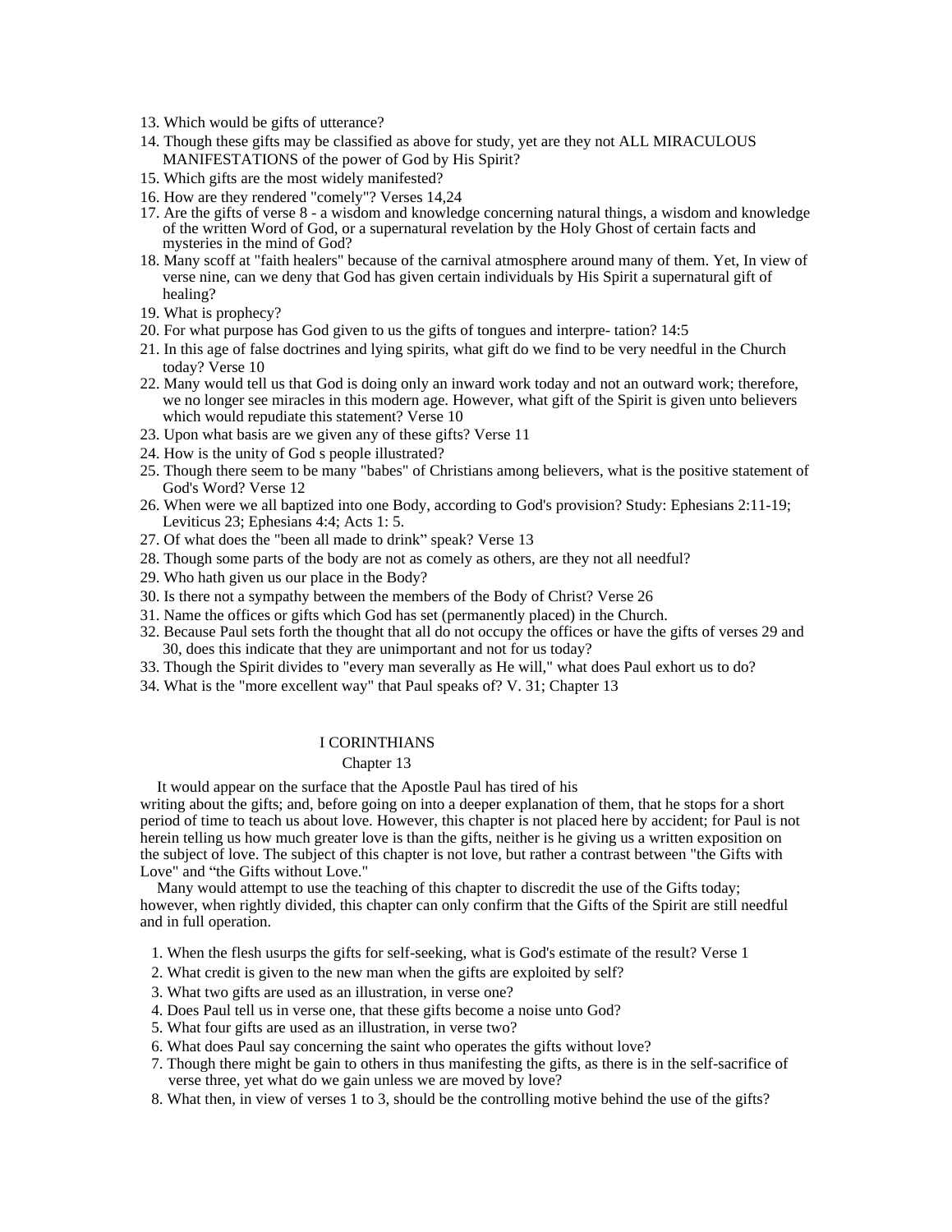- 9. In what sense could others be blessed by the operation of a gift, even though the motives of the one who operates the gift are wrong?
- 10. How many statements are made concerning love, in verses 4 to 8?
- 11. Can any of these be said of the flesh?
- 12. Give a brief explanation of each of the statements of verses 4 to 8, showing how each can apply to the use of the gifts.
- 13. If verse eight is telling us that the gifts of prophecy and tongues have ceased, then would not all knowledge have vanished away also?
- 14. In spite of all of Paul's revelations, what did he say concerning his knowledge of the things of God? Verse 9
- 15. When will verse ten be fulfilled?
- 16. Why will the gifts not be needed then?
- 17. In what sense will the gifts be "swallowed up"?
- 18. What does Paul mean when he speaks of the gifts as being "childish"?
- 19. To what day was Paul looking forward when he speaks of being a man?
- 20. How do we know that Paul was not saying that once when he was immature he used the gifts, but now that he is mature he no longer has need of them? Verse 12 and 14:18
- 21. When will we know even as we are known? Verse 12
- 22. What else beside the gifts was out of order in this Corinthian assembly, which many today fail to realize?
- 23. Explain the relationship of faith, hope, and love to the triunity of man.
- 24. Why is love the greatest of these three?

### Chapter 14

- 1. Though the gifts of the Spirit provide the necessary power in the Church, what is the proper controlling motive to keep a straightforward course? Verse 1
- 2. What is the chart and compass by which we determine the proper course? II Timothy 3:15-17
- 3. What is the chief purpose in the ministry of the gifts? Verse 12
- 4. What contrast is made in the first put of this chapter?
- 5. List three positive statements and three negative statements concerning speaking in tongues without the interpretation.
- 6. What is the ministry of the simple gift of prophecy?
- 7. Which gift is more profitable to the Church tongues or prophecy?
- 8. Why?
- 9. Prophecy and what other two gifts are on the same level? Verse 5
- 10. Church tradition has taught us that the gift of prophecy and preaching are one and the same. However, in view of verse five, tongues with the interpretation would then be brought on the same level as the Word of God. Can this be true?
- 11. What three illustrations from the natural does Paul use to show the importance of speaking intelligibly in the Church? Verses 7,8,10
- 12. Explain why one might speak in tongues at length and the interpretation be very short, or vice versa.
- 13. What instruction is given to the one who speaks in a tongue, that he may edify the Church? Verse 13 14. What part of the triunity of man prays when one prays in tongues? Verse 14
- 15. Need we be fearful of praying apart from the will of God when we pray in tongues? Romans 8:26
- 16. List four ways, which are set forth in this chapter, that we may use tongues. Verses 2,14,15,17
- 17. Though Paul spoke in tongues more than all, yet what emphatic declaration did he make concerning his use of this gift in the Church?
- 18. What does Paul call the manner in which these saints operated the gifts? Verse 20
- 19. To whom are tongues a sign?
- 20. Although tongues are a sign of the power and the Presence of God, can tongues alone bring one unto salvation?
- 21. The gift of tongues with the gift of interpretation are brought on the same level with the gift of prophecy. Therefore, what goes forth when all prophesy, as spoken of in verse 3l? Acts2:11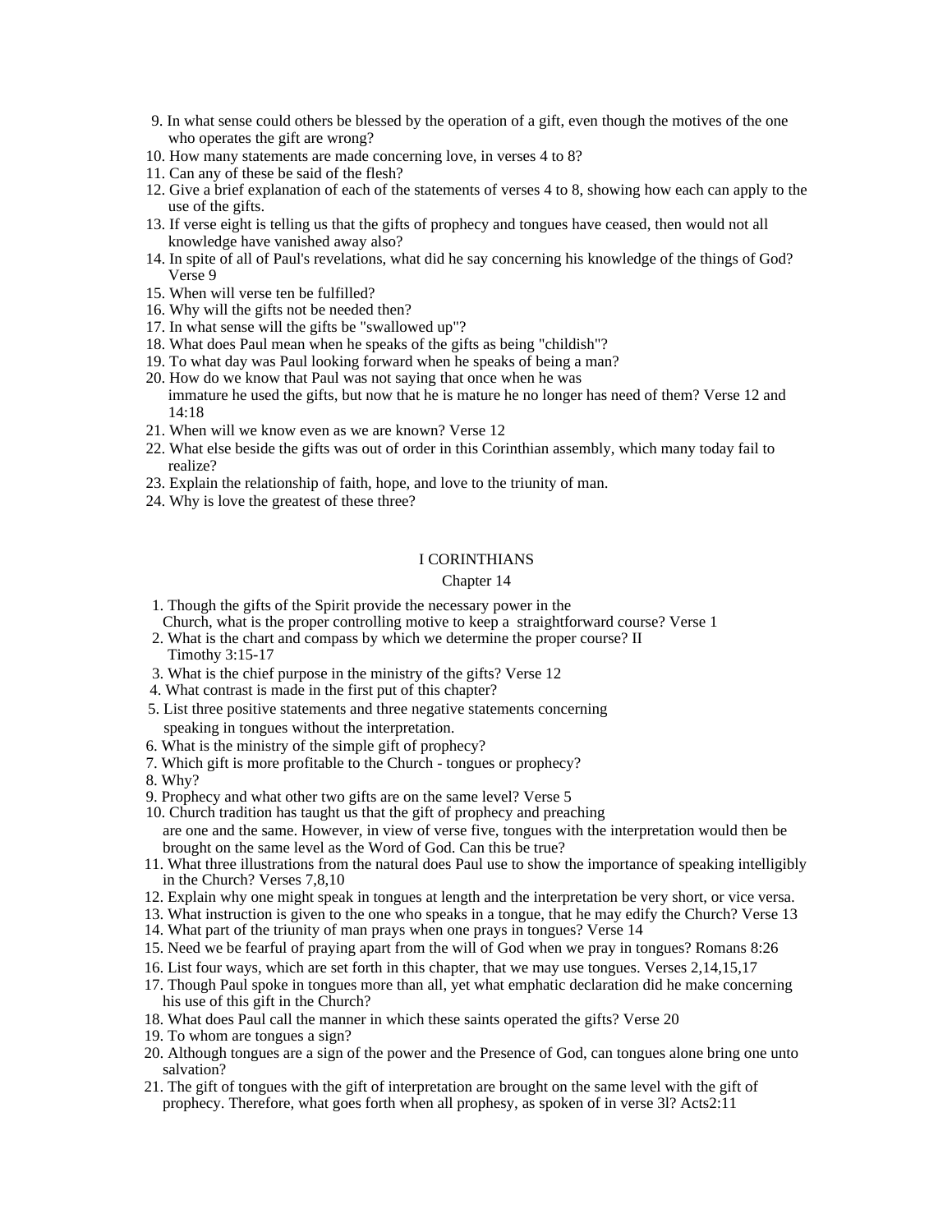- 22. Can you see then how prophecy can both edify the believer and also speak to the heart of an unbeliever?
- 23. Why was it necessary for Paul to write to these Corinthian saints concerning Church order? Verse 26
- 24. Could many assemblies in our day profit greatly by heeding Paul's instruction in this chapter?
- 25. For what purpose should we manifest the gifts in the assembly? V. 26
- 26. What regulations are placed upon the use of the gift of tongues and interpretation?
- 27. What regulations are placed upon the use of the gift of prophecy?
- 28. Does the gift of prophecy make us a prophet, as spoken of in Ephesians 4:11? Compare I Corinthians 14:1 and 31 with 12:29.
- 29. When the flesh operates these gifts, what is the result? Verse 33
- 30. Though we minister these gifts by the inspiration of the Holy Spirit, are we compelled beyond the point of control to operate one of these gifts? Verses 32, 33
- 31. By comparing verses 34 and 35, would you say that it was the women in general that were out of order or the wives in particular?
- 32. What was the root cause of the questions of verse 36? 1 Corinthians 9:2 33. What one thing must we acknowledge before we can ever be mature in Christ? Verse 37 Christ? Verse 37
- 34. Can we possibly deny the manifestation of these supernatural gifts in our assemblies, in view of verse 39?
- 35. What guideline is given to us which guards against both formality and wildfire? Verse 40 Let us not be so fearful of spiritual wildfire as to the use of the gifts, that we kill all the fire.

# Chapter 15

- 1. What brought about the writing of this chapter concerning the resurrection of the dead? Verse 12.
- 2. What four facts are contained in the Gospels which are re-established to these Corinthian saints? Verses 3,4,5
- 3. What does Paul mean when he says we are being saved if we keep in memory that which he has preached unto us? Verse 2
- 4. What is the source of this daily salvation? Romans 5:10
- 5. Of what is the revelation of Jesus in glory to Paul, an earnest?
- 6. In view of this fact, what may we conclude concerning these other appearings?
- 7. Though Paul took the place of the least of the apostles, what place had God's grace given him?
- 8. Some of the Corinthians did not believe in the resurrection of the dead, although they did not dispute Christ's resurrection. Yet, it there be no resurrection of the dead, could He have been raised?
- 9. Give seven statements which disprove Paul's Gospel if there be no resurrection of the dead. Verses 13- 19
- 10. How can we be assured of our resurrection if we go by way of the grave? Verse 20
- 11. Who are destined to death?
- 12. Is verse twenty-two telling us that all men will be saved? Explain.
- 13. What does it mean "But every man in his own order"? Verse 23
- 14. Give a brief explanation of God's program which is outlined in verses 24 to 28.
- 15. What spiritual truth is set forth by water baptism?
- 16. If Christ be not raised, is there any reason to observe this symbol?
- 17. If there were no resurrection and no reward for his suffering and labor,
- what gain would Paul receive for such a self-sacrificing life?
- 18. There is much evil communication in the world, both in the religious and natural realms. What is the effect of such communications? Verse 33 (first part)
- 19. What natural illustration from the vegetable world does Paul use to show forth the manner of the resurrection?
- 20. What do these various illustrations of verses 39 to 41 teach us concerning the resurrection?
- 21. How do we know that Paul is telling us of different ranks in the resurrection rather than just different rewards after we get to Heaven? V. 42
- 22. What four qualities will the bodies of all resurrected saints have? Verses 42-44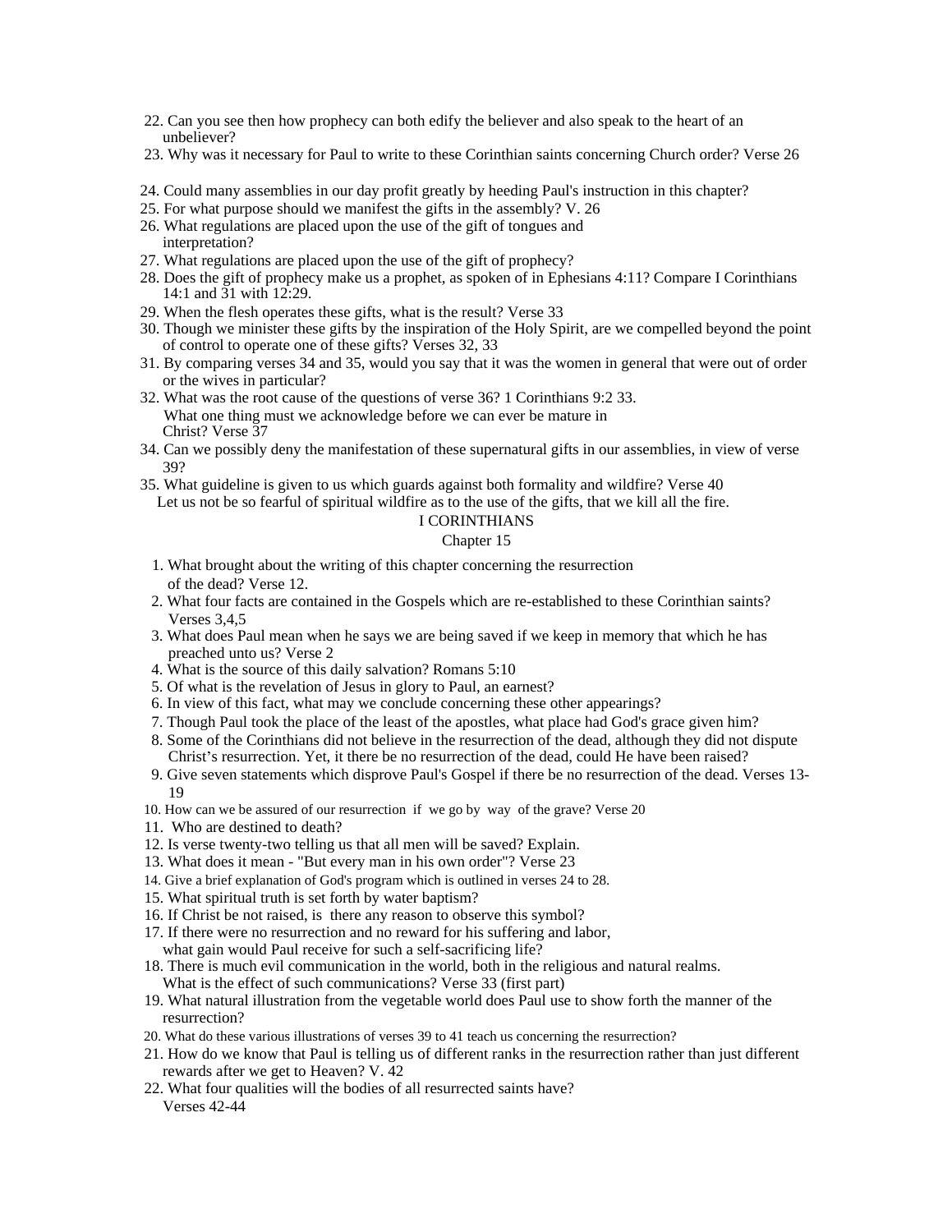23. Contrast the two Adams.

- 24. What glorious promise do we have concerning our bodies?
- 25. What great mystery does Paul here declare?
- 26. What must occur before "the last trump"?
- 27. When will verses 54,55,56 be completely fulfilled?
- 28. Death is the result of what? Romans 5:12
- 29. Can there be any more death when there is no more sin?
- 30. What present victory may we have? Verse 57
- 31. What assurance do we have that our labour is not in vain? Verse 58

# I CORINTHIANS

#### Chapter 16 and 200 and 200 and 200 and 200 and 200 and 200 and 200 and 200 and 200 and 200 and 200 and 200 and 200 and 200 and 200 and 200 and 200 and 200 and 200 and 200 and 200 and 200 and 200 and 200 and 200 and 200 and

- 1. For whom was this offering that Paul was collecting? Verse 1 and Romans 15:26.
- 2. For what were the Gentiles indebted to the Jews?
- 3. Why did Paul desire them to save this offering prior to his arrival?
- 4. Did he not know human nature well?
- 5. Upon what basis are we instructed to give?
- 6. When we give little, what are we confessing?
- 7. Is it proper for a minister to instruct an assembly in the area of giving?
- 8. If we have little financially, does this excuse us from giving?
- Mark 12:42-44
- 9. Why did Paul allow the churches to send brethren with him to Jerusalem? II Corinthians 8: 19-21
- 10. Who determined where Paul would go and when he should go? Verse 7
- 11. Why would some possibly not accept Timothy? I Timothy 4:12
- 12. Though Paul was the chief apostle to the Church, did he usurp authority over his co-workers?
- 13. If it is God's will that we follow a certain course, to whom will He ultimately deal with?
- 14. What fourfold admonition does Paul set forth to these saints?
- 15. Paul here instructs these saints to act like men (spiritual men). What had been their previous conduct?
- 16. What should be the motive behind all our actions?
- 17. What precious testimony is given of the household of Stephanas?
- 18. To whom, besides the Lord, are we to be submissive?
- 19. What effect do such saints have upon others? Verse 18
- 20. Is it the building or the people who are the Church?
- 21. Where was Paul when he wrote this epistle? Verse 19. See Acts chapters 18 and 19.
- 22. What alone provides the enabling to overcome? Verse 23

23. After all the rebukes and corrections which have gone before, how does Paul express the true tenderness of his feelings toward these saints?

#### II CORINTHIANS

#### Introduction **Intervention**

In contrast to the Apostle Paul's first epistle to the Corinthians, which

was primarily a letter of correction, his second epistle sets forth the life of a New Testament priest in sacrifice and service on behalf of the saints. Paul's great inward affection and care of all the churches is shown forth in this epistle.

Although Paul's great love for the saints cost him a life of sacrifice and suffering he reminds us in this epistle that, if we but continue to gaze upon the things unseen, all our afflictions work for us "a far more exceeding and eternal weight of glory."

### II CORINTHIANS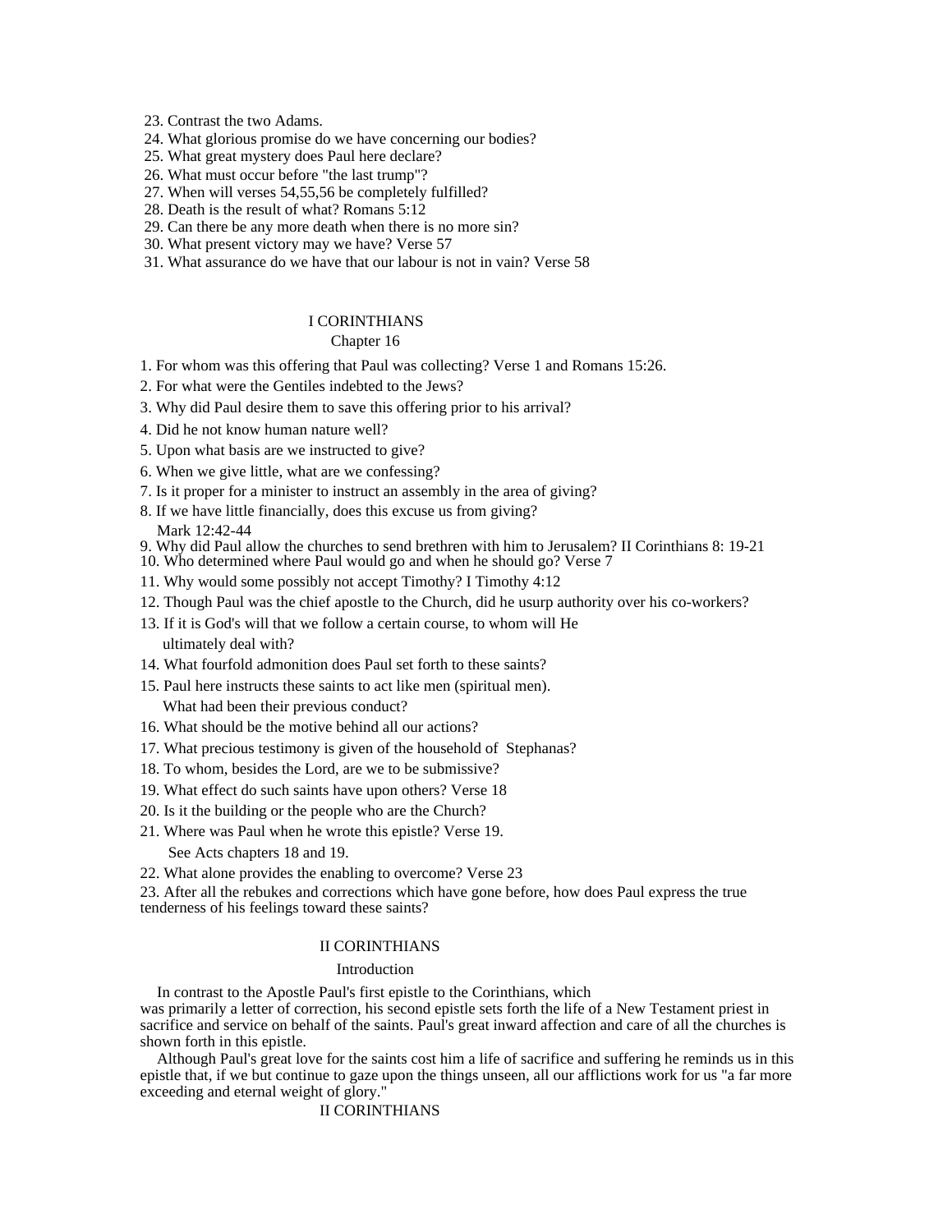#### Chapter 1 and 2 and 2 and 2 and 2 and 2 and 2 and 2 and 2 and 2 and 2 and 2 and 2 and 2 and 2 and 2 and 2 and 2 and 2 and 2 and 2 and 2 and 2 and 2 and 2 and 2 and 2 and 2 and 2 and 2 and 2 and 2 and 2 and 2 and 2 and 2 an

- 1. With what Old Testament book does II Corinthians correspond? In what way?
- 2. Who was associated with Paul in writing this second epistle?
- 3. To whom was this epistle addressed?
- 4. What is the meaning of "Achaia"?
- 5. What title is here ascribed to God the Father?
- 6. Give a brief explanation of the meaning of "Achaia" in relationship to the name ascribed unto the Father in verse three.
- 7. In what way do we find the burnt offering set forth in this chapter?
- 8. What is the source of our comfort in all our tribulations?
- 9. What good can our sufferings work in the lives of others? Verse 4
- 10. What principle, concerning suffering, do we find in verse five?
- 11. Though most believers care not for the way of the Apostle Paul, what prerequisite to reigning with Christ does he lay before us? Romans 8: 17
- 12. For what purpose did God allow Paul to be placed in such extreme circumstances? Verse 9
- 13. Is the God of yesterday sufficient for the trials of today?
- 14. What is the great death from which all saints have been forever delivered?
- 15. Explain how verse ten speaks of our total deliverance spirit, soul, and body.
- 

16. By what one means can we always help others? Verse 11<br>17. To what joyful testimony did Paul's conscience bear him witness? V. 12 18. Are there many 17. To what joyful testimony did Paul's conscience bear him witness? V. 12. today who only acknowledge Paul "in part"?

- 19. From Paul's statement of verse seventeen, what do we find out about the plans or purposes of the flesh?
- 20. Explain what Paul means when he states "All the promises of God in Him are yea, and in Him Amen." **American** contract the contract of the contract of the contract of the contract of the contract of the contract of the contract of the contract of the contract of the contract of the contract of the contract of the
- 21. What four provisions do we find herein for God's people? Verses 21,22
- 22. How does God establish us? Romans 16:25. See also Acts 20:32.
- 23. Did Paul try to exercise lordship over this church, and try to whip these believers into line?
- 24. Who only has dominion over our faith?

#### II CORINTHIANS

#### Chapter 2 and 2 and 2 and 2 and 2 and 2 and 2 and 2 and 2 and 2 and 2 and 2 and 2 and 2 and 2 and 2 and 2 and 2 and 2 and 2 and 2 and 2 and 2 and 2 and 2 and 2 and 2 and 2 and 2 and 2 and 2 and 2 and 2 and 2 and 2 and 2 an

- 1. Why did Paul not return personally at this time? Verse 1
- 2. What former reproof had Paul given which is followed in this chapter with comfort for those whom he had reproved? The contract of the contract of the contract of the contract of the contract of the contract of the contract of the contract of the contract of the contract of the contract of the contract of the contract of

3. In what attitude did Paul make the corrections of I Corinthians? Verse 4 4. What was his purpose behind the correction of I Corinthians? Verse 4

- 5. Of what was the wrong headship of I Corinthians 5:1 a symbol?
- 6. What effectual result had been wrought through the obedience of the saints to Paul's correction? Verses 6-8
- 7. Where else, but amongst God's people, could such a one find real comfort and strength? Verse 7
- 8. Give two reasons why the repentant brother should be restored to their fellowship. Verses 7 and 11
- 9. Though multitudes of saints would refuse to fellowship one who actually takes his father's wife, yet do they think it proper for one to assume headship of the Body of Christ?
- 10. Is our attitude of forgiveness for the repentant one an expression of the forgiveness of Christ also?
- 11. What did Paul do that proved his great love toward these Corinthian saints?
- 12. Though the life of one who desires to reign with Christ is a life of suffer- ing (Romans 8: 17), what glorious promise is given to us in this chapter?
- 13. When we live in the victory of the cross, what is manifested to others? Verse 14
- 14. What is such a life of victory unto God?
- 15. Explain how the savour of our lives is an odor of life unto some, and also an odor of death unto others.
- 16. Name at least one way that God's Word is being corrupted today.
- 17. In what way do we find the peace offering set forth in this chapter?

# II CORINTHIANS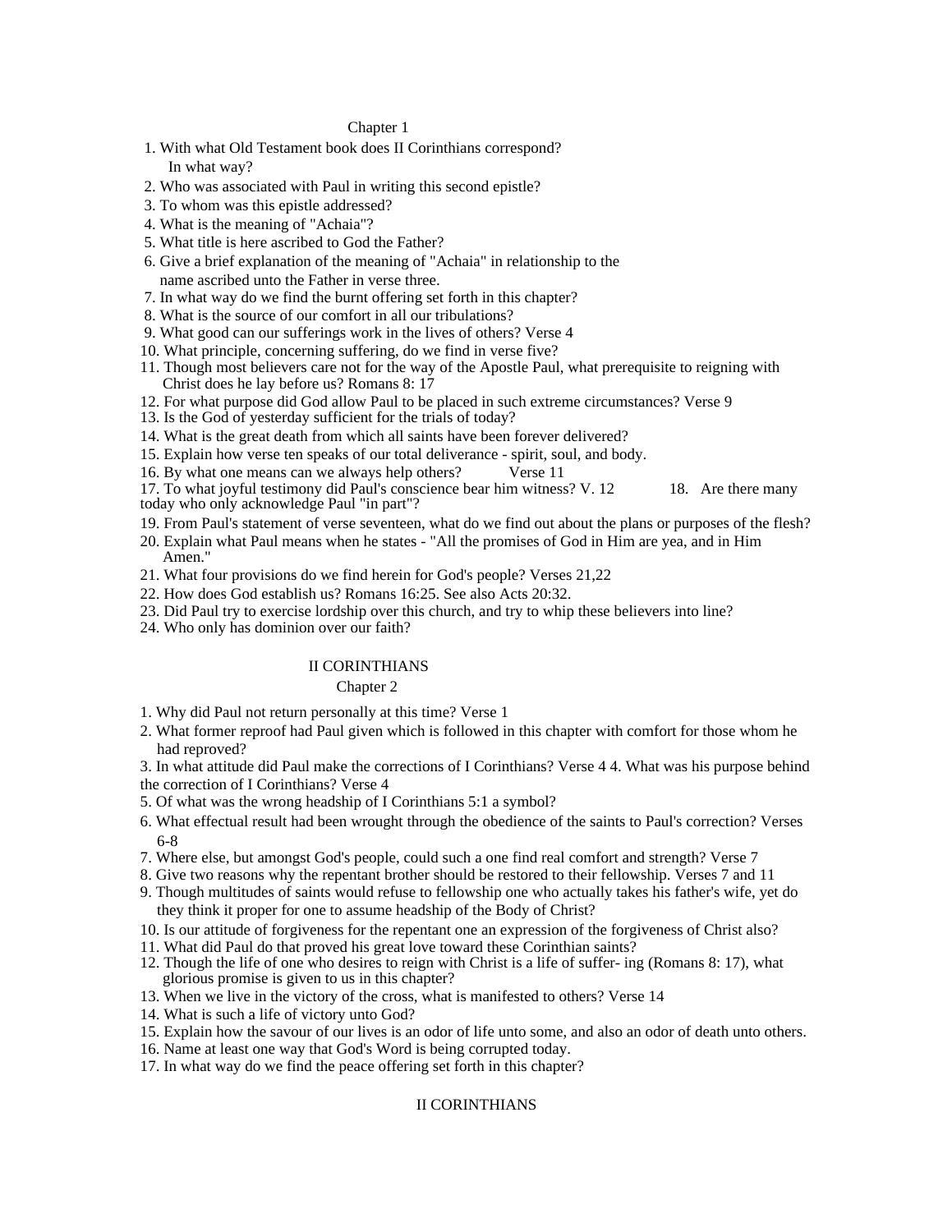#### Chapter 3 and 200 methods are seen as  $\sim$  100 methods and 3 and 3 and 3 and 3 and 3 and 3 and 3 and 3 and 3 and 3 and 3 and 3 and 3 and 3 and 3 and 3 and 3 and 3 and 3 and 3 and 3 and 3 and 3 and 3 and 3 and 3 and 3 and 3

- 1. What condition in this assembly had forced Paul to commend himself and his co-laborers unto them in his previous epistle? I Corinthians 9
- 2. What could Paul claim as his recommendation to all men?
- 3. When the world reads the epistle of our lives, who should they see? V.3
- 4. What can true Pauline ministers offer as proof of their ministries?
- 5. Under the new covenant, where has God written His law?
- 6. What spiritual significance do we see in the statement "written not with ink"? Verse 3
- 7. What is shown forth spiritually by the Mosaic law being written upon "tables of stone"?
- 8. Who do we praise for any good which is done through our ministries?
- 9. What very valuable lesson had the Apostle Paul learned which we also
- must learn prior to truly being a blessing to others? Verse 5
- 10. To what ministry had Paul and his co-laborers been called?
- 11. Whose responsibility is it to make ministers?
- 12. Expain what Paul meant by the statement "ministers of the new testa- ment." Verse 6
- 13. What does "the letter" speak of?
- 14. Give at least three points of contrast between the ministry of the letter and the ministry of the spirit. Verses 6,9,11
- 15. Why is the law called the ministration of condemnation"? Romans 3:20; Romans 7:7
- 16. Then why is it said to be "glorious"?
- 17. Though Israel hoped that the law would be their spiritual light, what did it prove to be unto them? Verse 14
- 18. How was the law done away? Romans 10:4; Colossians 2:14
- 19. Did Paul vail his face, after receiving the Gospel of grace and glory? Verse 12
- 20. How should we preach and teach this Pauline message?
- 21. Legal brethren boast in the law. Yet would you want to boast in that which brings condemnation and death? The contract of the contract of the contract of the contract of the contract of the contract of the contract of the contract of the contract of the contract of the contract of the contract of the contract of the con
- 22. How are we now permitted to come into the Presence of God? Hebrews 10: 19
- 23. From what part of man must the vail be removed before he can see clearly?
- 24. Who is "that Spirit" which is contrasted with the law in this chapter?
- 25. What takes place in one's life as they gaze upon the glory of the Lord?
- 26. Can we become like Christ by gazing upon the law of Moses?
- 27. In what way do we find the meal offering set forth in this chapter?

## II CORINTHIANS

#### Chapter 4 and 200 and 200 and 200 and 200 and 200 and 200 and 200 and 200 and 200 and 200 and 200 and 200 and 200 and 200 and 200 and 200 and 200 and 200 and 200 and 200 and 200 and 200 and 200 and 200 and 200 and 200 and

- 1. What ministry had been committed unto Paul and the other early Church
	- Apostles? II Corinthians 3:6
- 2. Is our ministry the same today?
- 3. What gave Paul courage to continue his ministry, in the face of such dis- couragements as confronted him?
- 4. Of what can the Apostle Paul never be accused of doing? Verse 2
- 5. What should our lives manifest?
- 6. Though Paul's Gospel unveils the Truth of God's grace to sinful man, why cannot all men see it?
- 7. Who is "the god of this world"? 4:4; Ephesians 2:2
- 8. What is the message here called?
- 9. Many preachers today build a great name for themselves, yet what does Paul here declare?
- 10. What place do Paul and his fellow-laborers take? Verse 5
- 11. In what condition does God find each heart when the Gospel reaches us?
- 12. What great change has God wrought in us? Colossians 1:13
- 13. What is the light called, in verse seven?
- 14. For what purpose do we possess this treasure in our earthen vessel?
- 15. What four experiences do we suffer in the natural, which emphasize the weakness of our earthen vessel?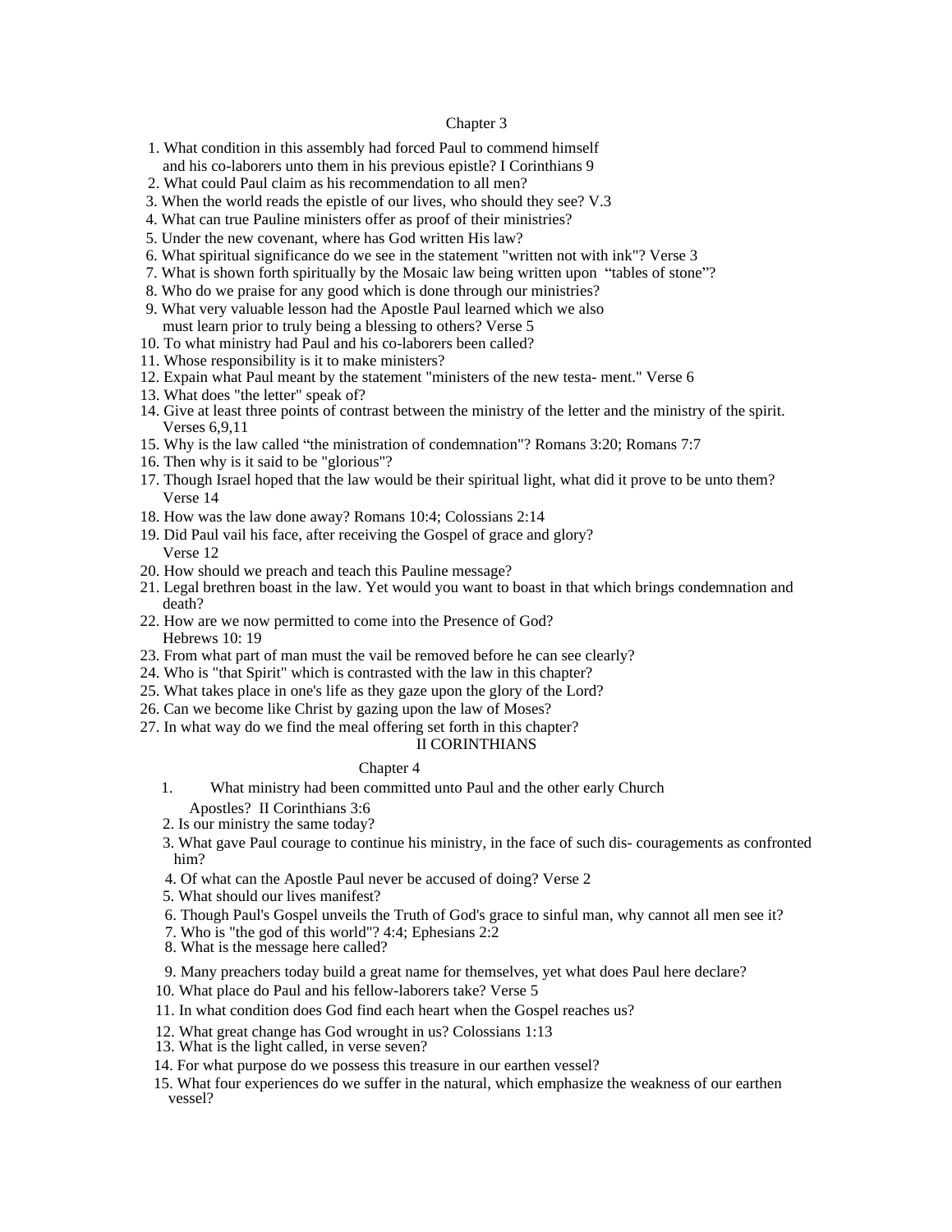16. Yet, what effect does each of these aforementioned trials have on us, when we are strengthened by the treasure within? Verses 8,9

17. Explain the statement that we bear in our bodies "the dying of the Lord Jesus."

18. What is the source of our strength in the midst of suffering? Vs. 10, 11 19. As we pour out our lives in sacrifice and service, what profit does it bring to others? Verse 12 and the state of the state of the state of the state of the state of the state of the state of the state of the state of the state of the state of the state of the state of the state of the state

- 20. Upon what unshakable foundation was Paul's faith resting, to give hope of a resurrection?
- 21. What was the purpose of all Paul's sufferings? Verse 15
- 22. Who was Paul's example of suffering for others?
- 23. Did Paul lose anything by pouring out his life for others?
- 24. What present strengthening do we receive in the midst of our trials and tribulations? Verse 16
- 25. What did Paul call his lifelong sacrifice, suffering, and tribulation?
	- 26. What result can our trials and tribulations work for us?
	- 27. Upon what are we to fix our gaze, if we desire these tribulations to work for us?
	- 28. What thought do we see in this chapter which sets forth the trespass offering?

Jesus became sin for us - He became, in God's sight, as sinful as we were; that we might become as righteous as He is.

#### II CORINTHIANS

#### Chapter 5 and 200 and 200 and 200 and 200 and 200 and 200 and 200 and 200 and 200 and 200 and 200 and 200 and 200 and 200 and 200 and 200 and 200 and 200 and 200 and 200 and 200 and 200 and 200 and 200 and 200 and 200 and

1. To what temporal structure does Paul compare our bodies?

- 2. What glorious prospect lies before us concerning our future abode? V. 1
- 3. What are we earnestly waiting for? Verse 2 Romans 8:23
- 4. Why is it imperative that we receive a new body?
- 5. As long as we are in this earthen vessel, what are we sure to have? V. 4
- 6. Explain the difference between eternal life and immortality.
- 7. What does Paul mean by the words "not for that we would be un- clothed"?
- 8. What was the hope of Paul's heart? Verse 4
- 9. What pledge of our future blessings has God given unto us?
- 10. Why is such a pledge necessary? Verse 7
- 11. What is the purpose of our labors?
- 12. What becomes of us when we go by the way of the grave? Verse 8
- 13. At whose judgment seat must we all appear? Verse 10
- 14. Who is the "we" of verse ten?
- 15. Is the judgment seat of Christ a judgment of destiny or rewards?
- 16. Much of the religious world today boasts in what? Verse 12
- 17. What is it that controls our lives?
- 18. Unto what are we dead? Romans 6:11; Galatians 5:24; Galatians 6:14 (three Part Answer)
- 19. What did Jesus gain the right to, when He died for us? Verse 15

20. What great transformation has been made in all those that are in Christ? 21. Who did the work of reconciliation?

- 22. How did God reconcile the world unto Himself?
- 23. What is the ministry of reconciliation?
- 24. What does it mean to be an ambassador for Christ?
- 25. Explain how the sin offering is set forth in this chapter.
- 26. What inconceivable standing has God given us in Christ Jesus? Verse 21 27. Does this wonderful

Gospel of the grace of God make you beside yourself unto God?

#### II CORINTHIANS

Chapter 6 and 200 and 200 and 200 and 200 and 200 and 200 and 200 and 200 and 200 and 200 and 200 and 200 and 200 and 200 and 200 and 200 and 200 and 200 and 200 and 200 and 200 and 200 and 200 and 200 and 200 and 200 and

1. How can believers receive the grace of God in vain?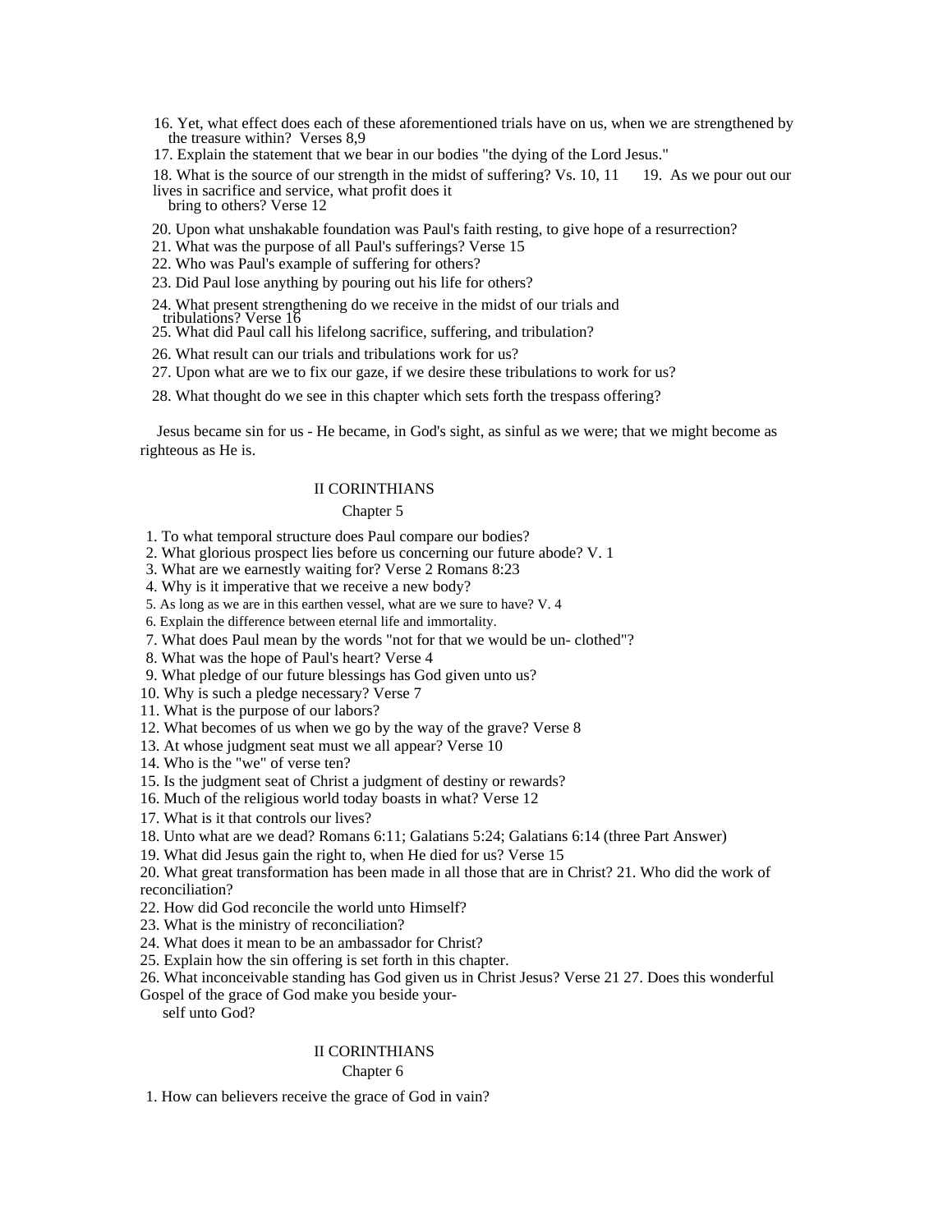- 2. Why should we not hesitate to lay hold of all God's promises? Verse 2
- 3. In view of verse two, should our song be "victory ahead" or "victory at hand?" The contract of the contract of the contract of the contract of the contract of the contract of the contract of the contract of the contract of the contract of the contract of the contract of the contract of the con
- 4. Where goes the blame, when a believer walks as the rest of the world according to the flesh?
- 5. In what was the Apostle Paul approved?
- 6. What did Paul offer as his credentials?
- 7. Would Paul's life of suffering be in line with the modern teaching of prosperity?
- 8. What statement does Paul make concerning most of the preachers of his day, which could well be said of many today? Philippians 2:21
- 9. Though Paul had little in the natural to offer others, what great wealth did he possess that he shared with others? Ephesians 3:8
- 10. What does Paul mean by the statement "Our mouth is open unto You"? I Corinthians 3:2; Acts 20:27
- 11. Though these saints caused the Apostle Paul many a heartache, how do we know that his love for them had not diminished? Verses 11,l2
- 12. Though their heart was not enlarged toward Paul, what indicates that they were broad-minded toward the world? Verse 14
- 13. What five sharp pointed questions indicate the complete separation which God desires of His people?
- 14. Where is God's dwelling place on earth today?
- 15. Did God dwell AMONG Israel, or IN Israel? Exodus 29:45
- 16. What attitude toward religion and the world must God's people main- tain, in order to enjoy continual fellowship with God?
- 17. What threefold promise does God give us, conditioned upon this separa- tion unto Himself?
- 18. Many today would wonder why we are so particular with whom we feed and fellowship spiritually. Yet, in the natural, if you knew a portion of food was contaminated would you go ahead and eat of it?

#### Chapter 7 and 2008 and 2008 and 2008 and 2008 and 2008 and 2008 and 2008 and 2008 and 2008 and 2008 and 2008 and 2008 and 2008 and 2008 and 2008 and 2008 and 2008 and 2008 and 2008 and 2008 and 2008 and 2008 and 2008 and 2

- 1. What promises are meant in verse one?
- 2. What two necessary steps must we take before we can ever have an intimate relationship with the Lord? 6:17; 7:1
- 3. Can we have both the friendship of the world and the fellowship of the Triune God?
- 4. What is the source of our cleansing? John 17:17; Ephesians 5:26
- 5. Did Paul's life correspond to his message?
- 6. Though Paul did correct these saints, was it in the attitude of love or criticism?
- 7. Who alone can give us joy in all our tribulation?
- 8. Which has the greatest potential of hindering our spiritual growth -
- the fightings without or the fears within?
- 9. What caused the Apostle Paul's fears?
- 10. How did God comfort Paul?
- 11. What consolation did Titus bring with him from these Corinthians

saints?

12. What is the difference between godly sorrow and that of the world? 13. For what purpose did the

Apostle Paul write his first epistle unto these saints? Verse12

14. Did his former epistle accomplish that which he had trusted it would? 15. What encouragement did Titus also receive when he beheld the change in the believers toward Paul? Verse 13

16. How had Paul apparently persuaded Titus to go to Corinth? Verse 14

- 17. What happened to Titus after he returned to Corinth? Verse 15
- 18. Though Paul dared not boast in the flesh concerning these saints, yet because he had laid the right foundation and had taught them the Word, did he not have a right to expect his work to stand?

# II CORINTHIANS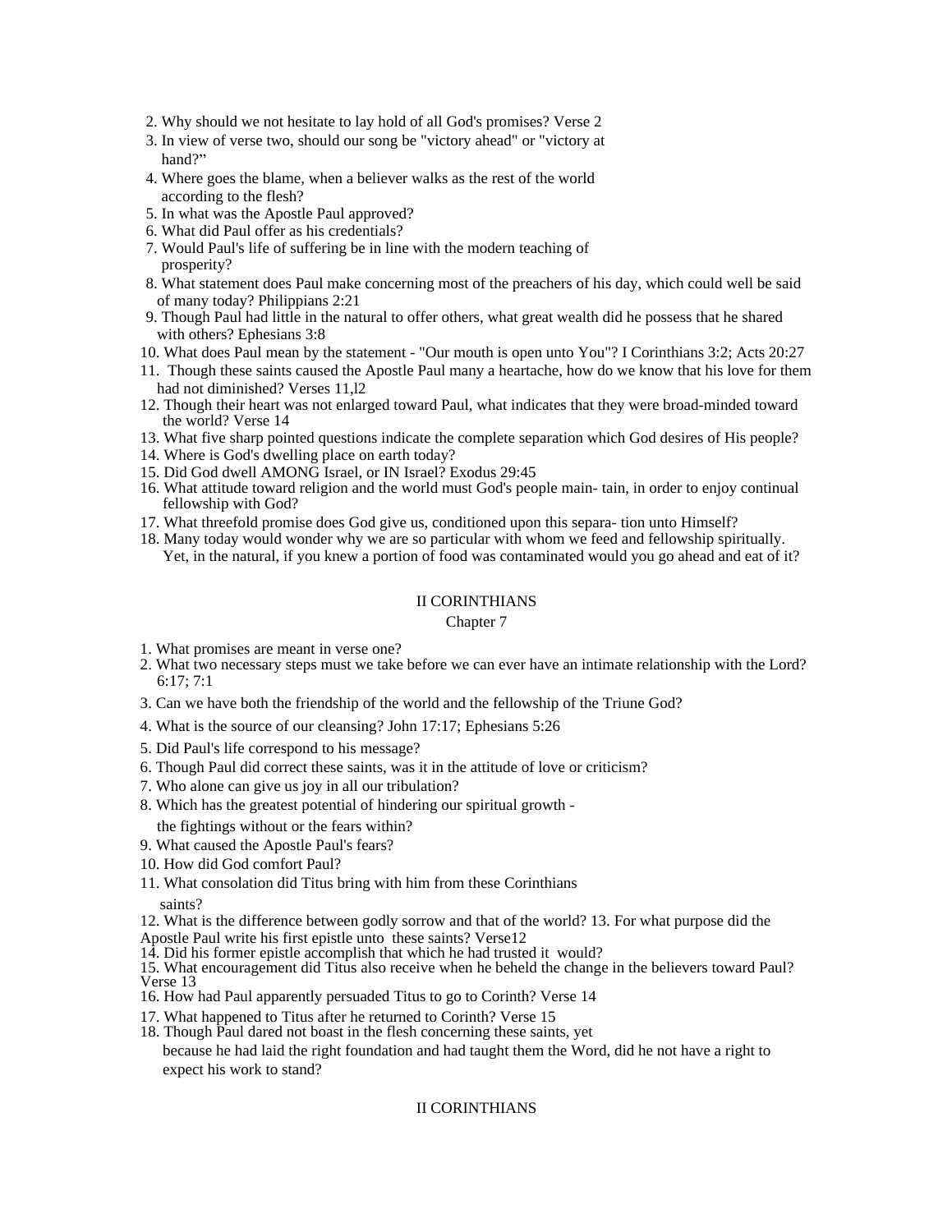#### Chapter 8 and 2008 and 2008 and 2008 and 2008 and 2008 and 2008 and 2008 and 2008 and 2008 and 2008 and 2008 and 2008 and 2008 and 2008 and 2008 and 2008 and 2008 and 2008 and 2008 and 2008 and 2008 and 2008 and 2008 and 2

- 1. What was Paul desiring these saints to know?
- 2. When we are in a trial, isn't it a great comfort to know of the abundance of God's grace?
- 3. What were the circumstances of these saints who gave so much? Verse 2
- 4. Did these saints give according to that which they could afford? Explain
- 5. What indication do we have that Paul possibly thought that these Macedonian saints were giving more than they could spare?
- 6. For what purpose had this offering been pressed upon Paul?
- 7. What estimate had Jesus once placed upon the gift that was given out of extreme poverty? Mark 12:41- 44
- 8. What was the Macedonian's secret of their wholehearted giving? Verse 5
- 9. If we are now rich through Christ Jesus, in what practical way may we
- show forth our God-given abundance? 10. What glorious promise was given to these saints of Macedonia who gave out of their poverty? Philippians 4:19
- 11. What had been Paul's previous experience with the Corinthians in the area of giving? I Corinthians 16:17
- 12. Should we not be careful as to whom we give our financial support?
- 13. In what special way had God's grace been shown forth unto this church? Verse 7
- 14. What does giving of ourselves manifest?
- 15. Who is our example of giving?
- 16. What is the result of His Gift unto us?
- 17. What is Paul's advice to these saints who evidently had already promised to give of their means?
- 18. What is the basis by which God judges our gift?
- 19 What had God given Titus concerning the Corinthians?
- 20. Was Titus willing to return to Corinth?
- 21. What is the end result of our giving? Verse 19
- 22. Why did Paul desire for the churches to select a man to travel with him when he returned to Jerusalem? Verse 20
- 23. What testimony of these other messengers does Paul give?
- 24. What honor should be shown them?

#### II CORINTHIANS

#### Chapter 9 and 200 and 200 and 200 and 200 and 200 and 200 and 200 and 200 and 200 and 200 and 200 and 200 and 200 and 200 and 200 and 200 and 200 and 200 and 200 and 200 and 200 and 200 and 200 and 200 and 200 and 200 and

- 1. Though Paul had previously instructed the Corinthian saints in the matter of giving, why did he find it advisable to further admonish them?
- 2. Why did he desire that their offering be ready when he returned to Corinth? Verses 3 and 5
- 3. What boast did Paul make to the Macedonians of these Corinthian saints?
- 4. What lesson do we learn from the farmer, which can be applied to the spiritual?
- 5. In what attitude are we to give?
- 6. What glorious promise can we claim, as we cheerfully give our lives and all we have unto the Lord?
- 7. Is God's ability ever hindered by the difficulty of our circumstances?
- 8. Mention four results of one's liberal giving which bring glory to God? Verses 12,13,14
- 9. What standard of giving did God order for those under the covenant of law?
- 10. With II Corinthians 9:8 as our capital, need we give less than they?
- 11. To whom was the tithe given? Numbers 18:21-24
- 12. In the time of Israel, did God pronounce blessing upon the one who obeyed? Malachi 3: 10
- 13. Who introduced tithing? Genesis 14
- 14. Was tithing then instituted under the law or grace?
- 15. Did Jesus endorse tithing? Matthew 23:23
- 16. How did Paul endorse and teach it? I Corinthians 9:13,14
- 17. In what way is the giving of tithes a witness of the resurrection of Jesus? 18. Can we ever out-give the Lord? **Let us a set of the set of the set of the set of the set of the set of the set of the set of the set of the set of the set of the set of the set of the set of the set of the set of the set of the set of the set of t**
- 19. What unspeakable Gift has He given unto man?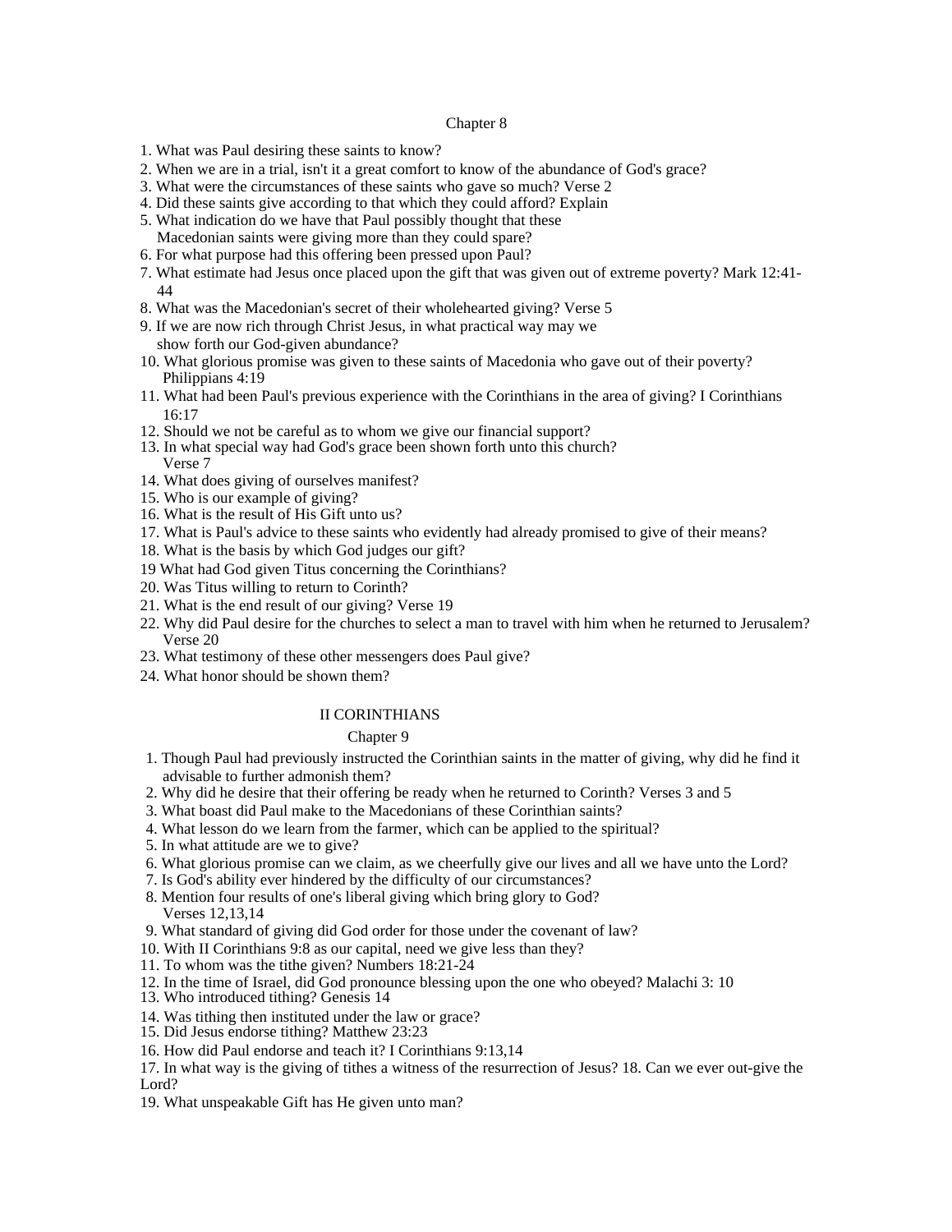#### Chapter 10 and 200 and 200 and 200 and 200 and 200 and 200 and 200 and 200 and 200 and 200 and 200 and 200 and 200 and 200 and 200 and 200 and 200 and 200 and 200 and 200 and 200 and 200 and 200 and 200 and 200 and 200 and

- 1. Did Paul force his apostolic authority on the saints?
- 2. How was it that Paul's humility led them to underestimate him?
- 3. By what means did Paul desire to win them rather than rebuke?
- 4. How did the carnal workers misjudge Paul?
- 5. Yet what was Paul's answer to them?
- 6. What were Paul's weapons of warfare which we also must use if we hope to win?
- 7. What is our main offensive weapon? Ephesians 6:17
- 8. What can the Word of God do to Satan's strongholds in our lives?
- 9. Mention three strongholds of Satan, given in verse five.
- 10. In Romans twelve, we are admonished to present our bodies unto God. What are we to do with our thoughts?
- 11. Does God ask our reasoning or our faith to agree with the Word of God?
- 12. What had to take place before Paul could come to Corinth and correct these false teachers? Verse 6
- 13. How do many believers look upon situations? Verse 7
- 14. What effect will God-given authority have upon the saints?
- 15. What can we conclude from this chapter concerning Paul's physical appearance?
- 16. Though he had been tender and gentle with his children of faith, what did he purpose to do when he should come to them again?
- 17. What warning does Paul give us in verse twelve?
- 18. What alone is our standard of measurement?
- 19. Did Paul have the authority to correct this Corinthian assembly?
- 20. Does he have that same authority even today?
- 21. What was Paul's hope concerning this church? Verses 15,16
- 22. Though Paul was God's chosen apostle to the Church, in whom did he glory?
- 23. To whom are we to look for our commendation?

#### II CORINTHIANS

#### Chapter 11 and 200 and 200 and 200 and 200 and 200 and 200 and 200 and 200 and 200 and 200 and 200 and 200 and 200 and 200 and 200 and 200 and 200 and 200 and 200 and 200 and 200 and 200 and 200 and 200 and 200 and 200 and

- 1. Though Paul gloried only in the Lord, how did his boasting appear to carnal saints?
- 2. Why did Paul have to resort to such methods? Verses 18-23
- 3. Who has been espoused unto Christ?
- 4. Will the Bride of Christ be a woman of immaturity?
- 5. Will the Bride of Christ be a woman who is loose in her spiritual rela- tionships?
- 6. Unto what is she likened?
- 7. Why was Paul so concerned about the welfare of the Church?
- 8. How did the serpent beguile Eve?
- 9. Haven't many of the Church today listened to the subtle voice of Satan?
- 10. What is meant by "the simplicity that is in Christ"?
- 11. If the whole Church will constitute the Bride regardless of their state, as most teach, why, was Paul so jealously guarding them from error?
- 12. If the Church is going to tolerate the numerous false doctrines we hear today, could they not well afford to tolerate Paul? **Paul**?
- 13. Name seven items which prove Paul to have been not a whit behind the other apostles.
- 14. Why was Paul so determined to live and preach amongst these saints freely? Verse 12
- 15. What three charges does he bring against these religious leaders who usurped authority over the saints?
- 16. Who is the father of such religion?
- 17. In what do many religious leaders boast today?
- 18. What shameful charge does Paul bring against these saints? Verse 19
- 19. What is the result of such actions? Verse 20
- 20. Could anyone show greater proof of being a minister of Christ than Paul?
- 21. What does he offer as his credentials, unto those who gloried in appear- ance?
- 22. Make a list of those things that Paul suffered for the Gospel's sake.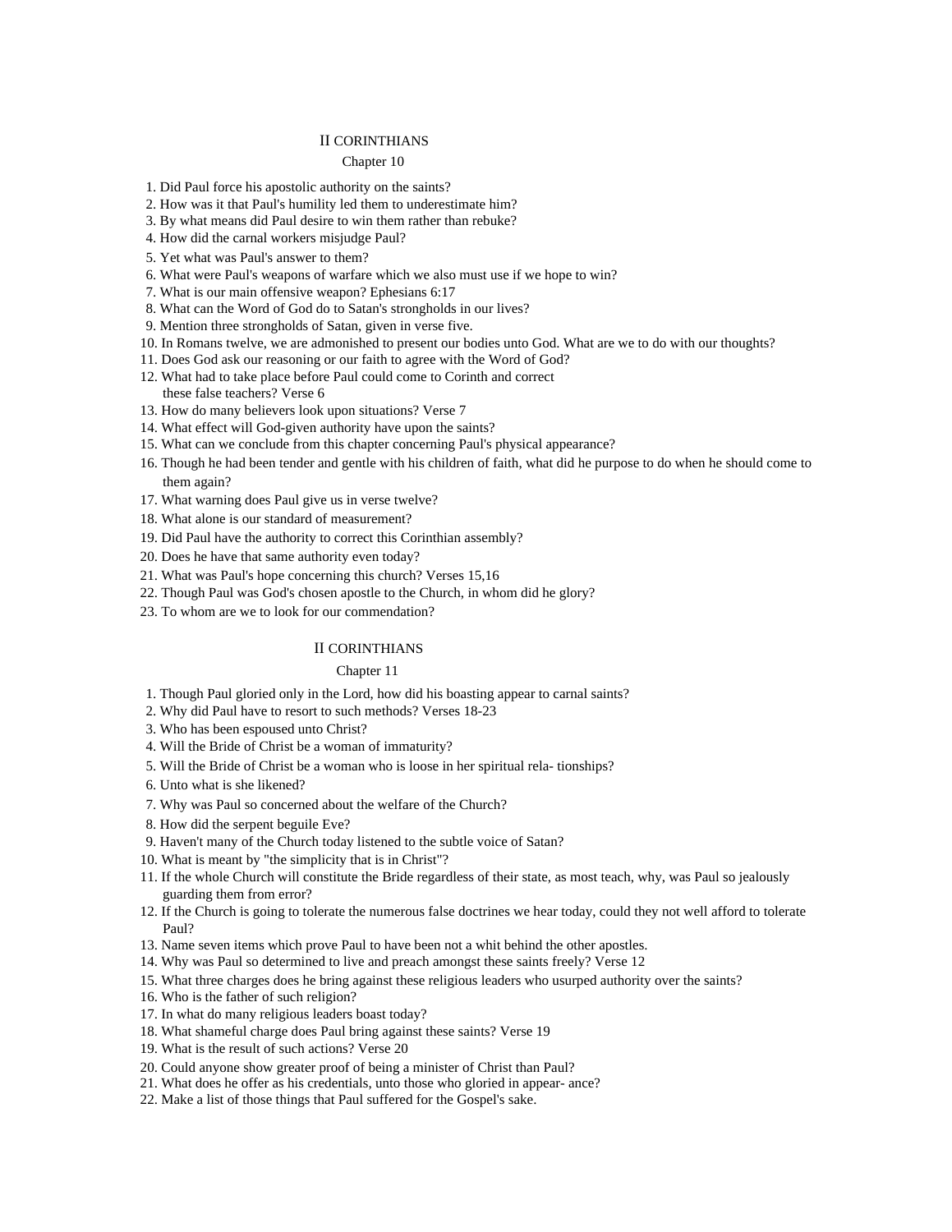23. What did Paul consider his life of suffering to be? 4:17

24. Beside all these physical sufferings, what spiritual burden did he carry?

25. Why did Paul desire to glory in weak things? 12:9

26. What incident does he mention which displayed his utter helplessness?

#### II CORINTHIANS

#### Chapter 12 and 200 and 200 and 200 and 200 and 200 and 200 and 200 and 200 and 200 and 200 and 200 and 200 and 200 and 200 and 200 and 200 and 200 and 200 and 200 and 200 and 200 and 200 and 200 and 200 and 200 and 200 and

1. To what final area of glorying does Paul come?

- 2. Why does Paul set forth only one such experience? Verse 6
- 3. Who was the "man in Christ" of verse two?
- 4. Why does Paul speak of himself in the third person, as if it were someone else?
- 5. From this vision, what do we learn of the present location of paradise?
- 6. Where was it located at the time of Jesus' death?
- Luke 16:19-23, Luke 23:43; I Peter 3:19-22
- 7. When was paradise moved to its present location? Ephesians 4:8
- 8. Where do the spirits of departed believers go when they leave the bodies?
- 9. Explain why Paul writes as if there were two people spoken of in verse f ive.
- 10. In what way only, would Paul glory in the natural? Verse 5
- 11. When people begin to receive an abundance of revelations, what occasionally happens? Verse 7
- 12. From whence cometh the thorn?
- 13. For what purpose did he intend it?
- 14. Yet how did God use this thorn?
- 15. What answer did the Lord give Paul when he prayed for deliverance?
- 16. What other one prayed three times, yet received no deliverance from the bitter cup? Matthew 26:39-44
- 17. Though Paul spent a lifetime in the midst of persecution and weakness, yet what compensation came to Paul in the midst of these circumstances? Verse 9 last part
- 18. What secret did Paul learn through his infirmities, reproaches, necessities, persecutions, and distresses?
- 19. What humble place did Paul take before the Lord? Verse 11
- 20. How had Paul's apostleship been proven unto these saints?
- 21. Which did Paul desire the most from these saints their lives or their substance?
- 22. How did the Corinthians show their lack of appreciation for Paul's life of sacrifice toward them?
- 23. What wonderful testimony is given of Titus?
- 24. What is the purpose of each action of all true Pauline ministers? Vs. 19
- 25. What conditions was Paul fearful of finding when he returned to Corinth?
- 26. Would he find those same conditions in many churches of today?

#### II CORINTHIANS

#### Chapter 13 and 200 and 200 and 200 and 200 and 200 and 200 and 200 and 200 and 200 and 200 and 200 and 200 and 200 and 200 and 200 and 200 and 200 and 200 and 200 and 200 and 200 and 200 and 200 and 200 and 200 and 200 and

- 1. How many epistles did Paul apparently write to the church at Corinth? I Corinthians 5:9
- 2. How many times did he come to them in person? II Corinthians 12:14
- 3. What is the significance of verse one, in relation to the numerous times
- Paul's Gospel had been preached to them?
- 4. Even after all of Paul's visits to them, what was their attitude toward him?
- 5. Explain how Christ was weak.
- 6. By what power did He triumph over all his foes?
- 7. Since Paul was weak in the natural, how did he live a life of victory?
- 8. What message has God ordained for the edification of the saints? Acts 20:32
- 9. Who should these saints have been examining, instead of Paul?
- 10. What proof of Paul's apostleship could be found in each one of these Corinthians, if they were truly born again?
- 11. Will the Truth stand all opposition and criticism?
- 12. What was Paul seeking for these saints? Verse 9
- 13. How does the Word of God fall upon one who does not judge his own flesh and submit to the work of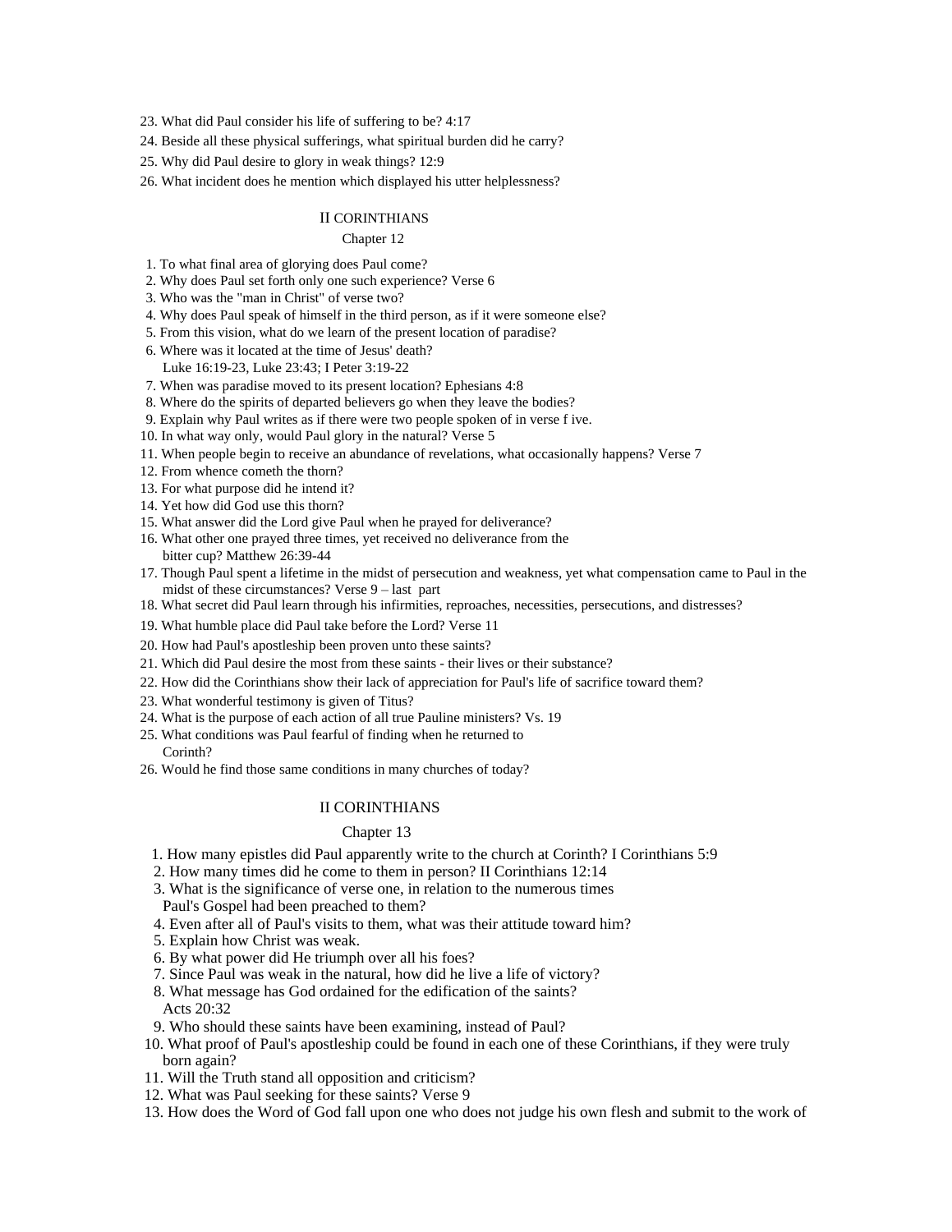the Spirit unto edification?

14. What is the purpose of spiritual "sharpness" and reproof?

15. What fourfold admonition does Paul give as a final exhortation?

16. In Paul's absence, upon whom could they count to be with them?

 17. What precious salutation closes this epistle which sets forth the Presence and care of the Triune God? GALATIANS

# Introduction **Intervention**

The truth found in this book is fundamental to genuine spiritual growth; yet many of God's people never come to a realization of the truth contained herein.

Joshua chapter four sets forth, in spiritual type, the truth of our death and resurrection with Jesus Christ. To be free of legal bondage we must understand that His death was our death; His grave was our grave; His resurrection was our resurrection; and His life is our life. We stand before God on the merits of Calvary, not on the merits of our law-keeping, and not by the merits of personal or religious works.

- 1. Under whose ministry did the Galatians hear and believe the Gospel? Acts 16:6
- 2. To whom was the law given? Romans 3:2
- 3. Why was the law given? Romans 5:20 and Galatians 3:19
- 4. If a believer places himself under the law, will he find commendation or condemnation?
- 5. In what way did false teachers at Antioch seek to pervert the Gospel? Acts 15:1
- 6. At the conference in Jerusalem, how was the question settled "Are we saved by grace alone, or by grace and works mixed?"
- 7.What man was the first to offer a sacrifice of self efforts as a means of acceptance to God?
- 8. Much of Christendom is taught a message of legality, yet what are the results of such a message? Exodus 19:9,12,16
- 9. Explain the spiritual significance of Joshua chapter four.
- 10. Natural man can add nothing to God's plan of redemption. Why did God provide such a salvation? I Corinthians 1:29,31

#### GALATIANS

#### Chapter 1 and 2 and 2 and 2 and 2 and 2 and 2 and 2 and 2 and 2 and 2 and 2 and 2 and 2 and 2 and 2 and 2 and 2 and 2 and 2 and 2 and 2 and 2 and 2 and 2 and 2 and 2 and 2 and 2 and 2 and 2 and 2 and 2 and 2 and 2 and 2 an

- 1. What one thing in particular was different about the call of the Apostle Paul and that of the twelve disciples? Verse 1
- 2. What was the purpose of Christ giving His life for our sins? Verse 4
- 3. Into what intimate and eternal relationship with God have we been
- brought through Christ's resurrection? John 20:17
- 4. If Christ be risen, need we attempt to merit God's favor through penance or self-crucifixion?
- 5. What was the great motivation of Christ's life? Verse 4
- 6. We are told in verse five that the Lord will receive glory forever and ever. But to whom does a message of legality give glory?
- 7. What does the word "soon" tell us about these saints' spiritual maturity? Verse 6
- 8. Unto what have we been called? Verse 6
- 9. When saints remove themselves from the message of grace unto a message of law, what are they actually doing? Vere 6
- 10. What effect does a message of law have on the saints?
- 11. What effect does the message of the grace of God have on the saints? Acts 20:32
- 12. Is there another gospel beside the Gospel of grace?
- 13. What that does it mean to pervert the Gospel?
- 14. Docs God take it lightly when man preaches a message that nullifies or lessens the power of the death of Christ? Verses 8 and 9
- 15. If the disciples (the twelve) did not school the Apostle Paul concerning the message of the grace of God, who did?
- 16. Though we are taught by teachers, how do we receive a knowledge of the Word of God? Verse 12
- 17. How did Saul of Tarsus manifest his zeal for God? Verse 13
- 18. Did Paul manifest as great a zeal to build up the saints after his conversion as he did to destroy them in his earlier years?
- 19. Explain the dispensational aspect of the statement "... who separated me from my mother's womb ..."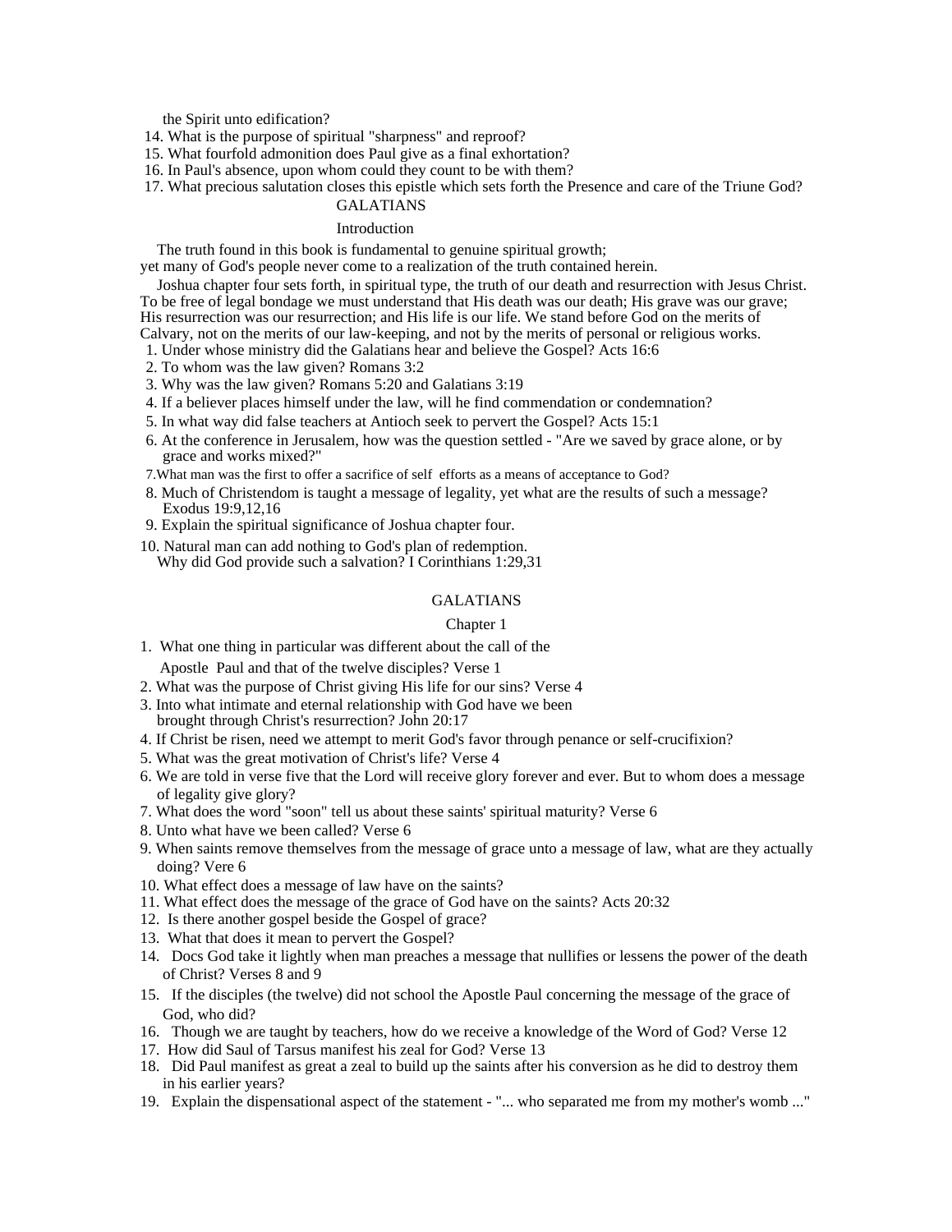- 20. What was God's twofold purpose in Paul's calling? Verse 16
- 21. Where would have been the most likely place to study, for a new convert with a call to preach? Verse 17
- 22. Where did the Spirit of God lead the Apostle Paul after his conversion? Verse 17

23. What attitude did the saints of Judaea have toward Paul? Verse 24 24. List seven statements made in this chapter concerning legality and

those who try to earn or maintain favor with God through law-

keeping. Verses 6 (3), 7 (2), 9,10.

#### GALATIANS

#### Chapter 2

- 1. Paul journeyed to Jerusalem the second time, by whose instruction?
- 2. Was Paul so conceited that he only ministered to those of reputation?
- 3. Why did Paul communicate privately with them which were leaders?
- 4. Why was this ministers' conference called? Acts 15
- 5. What twofold purpose brought these false brethren to this private meeting? Verse 4
- 6. This message of the grace of God genders liberty.
- Yet what type of liberty do we have? Verse 4
- 7. Can we give place to those who minister error?
- 8. Paul stood very firm against those who tried to mix law with grace. For what purpose? Verse 5
- 9. Peter, James, and John were early disciples of the Lord, and yet Paul said that they added nothing to him in conference.

Did Paul think so highly of himself that he felt no one could teach him anything? Or did he have a revelation that was far superior to that of Peter, James, and John?

- 10. To whom did Peter, James, and John minister?
- 11. What action of Peter caused Paul to correct him publicly?
- 12. Contrast this failure of Peter with his denial of Christ just before the crucifixion.
- 13. On the surface, the actions of Peter, Barnabas, and the other Jews does not look so terrible. Yet what does Paul say about them? Verse 14
- 14. What does Paul say about the works of the law? Verse 16
- 15. If we put ourselves under the law, we put ourselves under the ministry of what? II Corinthians 3:9
- 16. Explain verse 17.
- 17. Explain the statement, "For I through the law am dead to the law."
- 18. If we are justified by keeping the law was Christ's death necessary?

19. List eight statements made in this chapter concerning legality and those who try to earn or maintain favor with God through law-keeping. Verses 4 (2), 5,6,14,16,17,21.

# Galatians 3:11

"The just shall live by faith."

#### Hebrews 11:6

"But without faith it is impossible to please Him (God)."

#### Galatians 3:12

# "And the law is not of faith."

"He that hath an car, let him hear what the Spirit saith."

#### GALATIANS

#### Chapter 3 and 200 methods are seen as  $\sim$  100 methods and 3 and 3 and 3 and 3 and 3 and 3 and 3 and 3 and 3 and 3 and 3 and 3 and 3 and 3 and 3 and 3 and 3 and 3 and 3 and 3 and 3 and 3 and 3 and 3 and 3 and 3 and 3 and 3

 1. Anyone, who leaves the Gospel of the grace of God for a message of legality, is what?

2. What statement does Paul make concerning these saints' obedience?

 3. Having been born of the Spirit and being now a new creation in Christ Jesus, how only can we come to full maturity in this new life?

4. By what means did Abraham become righteous?

5. Religious man attempts to pass off his failures by saying, "I do my best to please God," or "I do my best to keep the law."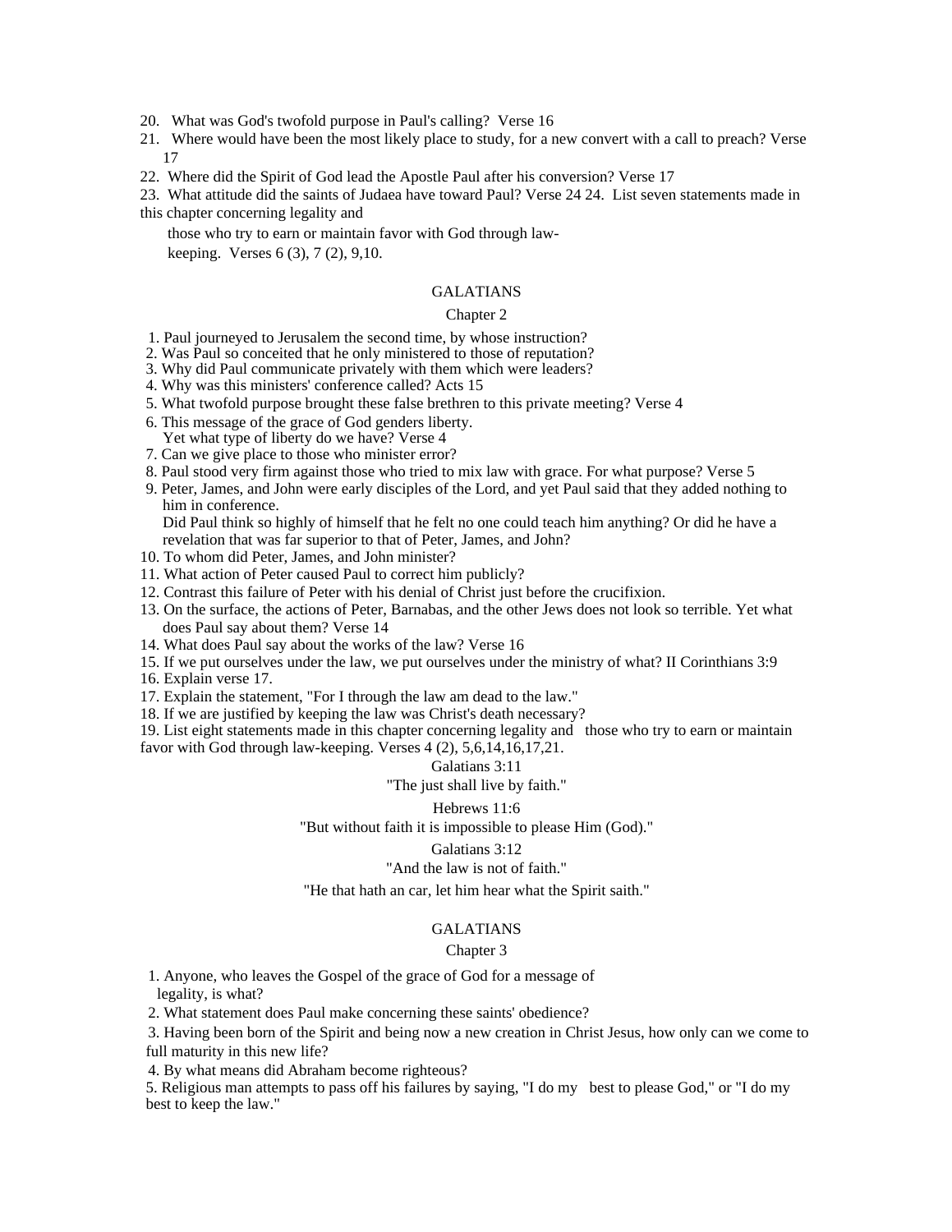Yet what does verse ten tell us of law keeping?

- 6. What statement does Romans 10:4 make concerning the law and the Lord?
- 7. What definite statement does Paul make concerning the law? Verse 12
- 8. What is the blessing on Abraham which has come freely upon the Gentiles through Jesus Christ?
- 9. What gift of God's grace is bestowed upon His children? Verse 14. Ephesians 1:13.
- 10. Who is the Seed of Abraham in whom God's promises were fulfilled?
- 11. Why was the law given? Verse 19. Romans 5:20
- 12. Though the law was holy, just, and good, in what was it weak? Verse 21
- 13. To what is the law likened, in verse 24?
- 14. Could this schoolmaster give us a statement of good conduct?
- 15. When was the voice of the law hushed forever? Colossians 2:14
- 16. By what means are we children of God?
- 17. All differences sex, race, and social standing have been wiped out in Christ. We have been brought unto what glorious unity?
- 18. Who are the real heirs of promise?
- 19. List ten statements made in this chapter concerning legality and those who try to earn or maintain favor with God through law-keeping. Verses 1 (3), 10,11,12,19,21,22,24.

#### GALATIANS

#### Chapter 4 and 2008 and 2008 and 2008 and 2008 and 2008 and 2008 and 2008 and 2008 and 2008 and 2008 and 2008 and 2008 and 2008 and 2008 and 2008 and 2008 and 2008 and 2008 and 2008 and 2008 and 2008 and 2008 and 2008 and 2

- 1. What natural relationships does Paul use in verses one and two which illustrate spiritual relationships?
- 2. With what people only was God in covenant relations before the law was given? Deuteronomy 7:6-8
- 3. Under what covenant were they, when He brought them out of Egypt?
- 4. Explain the importance of both statements: "God sent forth His Son, made of a woman, made under the law" - 4:4
- 5. A legal message causes a believer to settle for less than his position provides. Under law, to what position are we held? Verse 7
- 6. What place has the grace of God given us?
- 7. What privilege, denied to servants, is enjoyed by sons?
- 8. The law was given by God, and it was "just and holy."

Yet what is it called in verse 9?

- 9. In what way did these Galatians show their bondage to the law? Vs. 10
- 10. Shall we now go back to shadows after partaking of the reality?
- 11. What was Paul's great concern expressed in verse 11?
- 12. Contrast the Galatians' former attitude toward Paul, with that at the time this epistle was written?
- 13. What does verse nineteen tell us about the spiritual maturity of these legal brethren?
- 14. What two covenants are represented by Hagar and Sarah in this chapter?
- 15. Of what are the two sons of Abraham typical?
- 16. God told Abraham to cast out the bondwoman and her son.
- Of what does this speak spiritually?
- 17. Though a believer may struggle with his attempts at law keeping, yet who are true heirs of the promise of God?
- 18. List seven statements made in this chapter concerning legality and those who try to earn or maintain favor with God through law-keeping. Verses 7,9 (2), 17,19,29,30.

#### GALATIANS

#### Chapter 5 and 200 and 200 and 200 and 200 and 200 and 200 and 200 and 200 and 200 and 200 and 200 and 200 and 200 and 200 and 200 and 200 and 200 and 200 and 200 and 200 and 200 and 200 and 200 and 200 and 200 and 200 and

- 1. What was it the yoke of bondage" that Paul spoke of in verse one? Acts 15:10
- 2. Explain Paul's statement of verse two.
- 3. Was circumcision ever required as a means of salvation?
- 4. If we seek salvation and righteousness by any other means than faith in the finished work of Calvary, are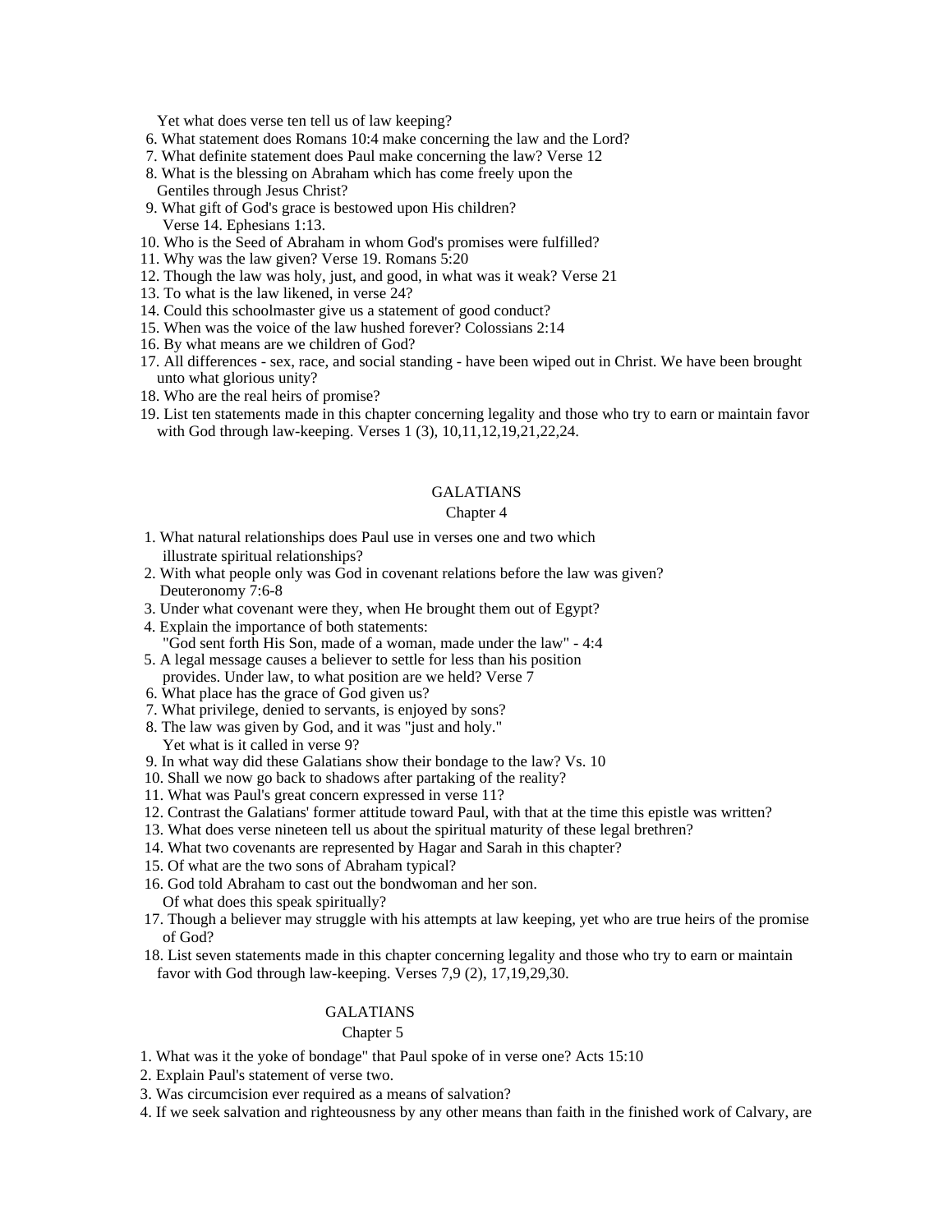we in the same class as those of Galatia?

- 5. Who is said to have "fallen from grace"? Verse 4
- 6. What is the hope of righteousness by faith for which we are waiting? Romans 8:23,24; I John 3:2
- 7. What type of faith are we to have?
- 8. Do ALL Christians begin well?
- 9. With what has Christendom been leavened?
- 10. Why is the message of the Cross an offence to natural man?
- 11. What does Paul mean by verse 12?
- 12. What warning does Paul make concerning the liberty we have in Christ? Verse l3
- 13. Though many who teach and preach false doctrine claim their message was revealed to them by the Holy Spirit, what does Paul declare about their persuasion?
- 14. If we desire a life of victory over sin, Satan, and the flesh, how must we walk?
- 15. An unbeliever has no desire to walk in the Spirit; therefore, can you see that the inward battle spoken of in verse seventeen is that of a believer?
- 16. As to our standing, God has transported us from the realm of darkness into the Kingdom of His dear Son. Is He not also able to keep us in the spiritual realm as to our activities?
- 17. What characteristics of Christ are manifest in our lives as we walk in the realm of the Spirit? Verses 22,23
- 18. In order that Christ may be all and in all to us, what do we reckon concerning the flesh, whether good flesh or bad flesh? Verse 24
- 19. List thirteen statements made in this chapter concerning legality and those who try to earn or maintain favor with God through law-keeping. Verses 1,4,7 (3), 8,9,12,15,18,26 (3).

#### GALATIANS

#### Chapter 6 and the contract of the contract of the contract of the contract of the contract of the contract of the contract of the contract of the contract of the contract of the contract of the contract of the contract of

- 1. How are the spiritual ones instructed to restore those overtaken in a fault?
- 2. Are any of us above being tempted in the same manner as the weaker brother?
- 3. What does Paul say of those who believe they keep themselves in God's good grace by their own good works? Verse 3
- 4. Contrast the "burdens" of verse two and verse five.
- 5. Will God give the strength for any burden that He puts on us?
- 6. What are we instructed to do for those who minister unto us the Truth?
- 7. Many believers today are sowing to the flesh during the week, and yet still active in their churches on Sunday.
	- What warning is given to those who try to serve in this manner?
- 8. Explain the latter portion of verse eight. Do we earn eternal life through our service? John 5:24 and Romans 6:23
- 9. So often we tire of helping others who seemingly never appreciate us as they should. Yet what encouragement are we given?
- 10. In view of 4:15 and 6:11, do you believe it was probable that the Apostle Paul had poor eyesight?
- 11. Does legality bring about true separation unto God, or does it make a show of fleshly attempts to be separated? The contract of the contract of the contract of the contract of the contract of the contract of the contract of the contract of the contract of the contract of the contract of the contract of the contract of the
- 12. A message of law keeping brings glory to whom? Verse 13
- 13. What does Paul say about the law keeper's ability to keep the law? Verse 13
- 14. Does this not prove that such a religion is only hypocrisy after all?
- 15. In what did the Apostle Paul glory?
- 16. Explain Paul's statement, "The world is crucified unto me, and I unto the world." Verse 14
- 17. According to what rule are we to walk?' Verses 15,16
- 18. What must we have before we have a gracious walk? Verse 18
- 19. List four statements made in this chapter concerning legality and those who try to earn or maintain favor with God through law keeping. Verses 3, 12, 13 (2)
- 20. Examine once again each of the statements made at the end of each chapter concerning legality. Are you now Able to see why a message of self-effort and law keeping is a slap in the face of God who has freely given us all things through faith in Christ Jesus?

"What shah I render unto the Lord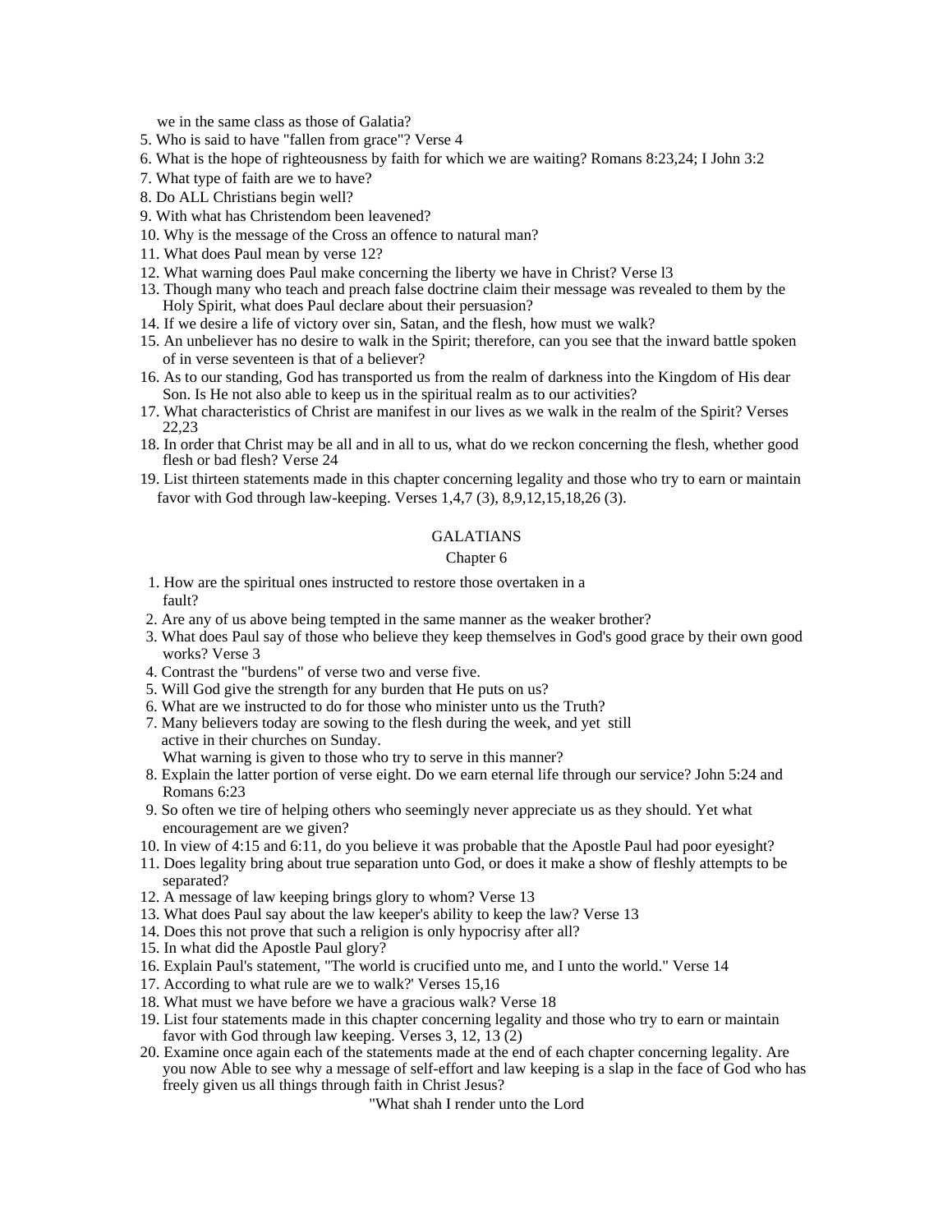# for all His benefits toward me? I will take the cup of salvation, and call upon the Name of the Lord." Psalm 116:12,13

# EPHESIANS

#### Introduction **Intervention**

1. The Canaan inheritance of the Old Testsment was figurative of our

heavenly inheritance which is set forth in this book.

Who of Israel was able to go into Canaan?

- 2. Can the halfhearted Christian enter into the fullness of God's provision?
- 3. What does the word "Ephesus" mean?
- Give the spiritual interpretation also.
- 4. What does "in Christ" mean?
- 5. Why is it so necessary to see ourselves seated "in the heavenlies"?
- 6. As to God's provision, does the heavenly place belong to all saints or just a few?
- 7. Do all saints enjoy the experience of this heavenly position?

#### EPHESIANS

#### Chapter 1 and 200 and 200 and 200 and 200 and 200 and 200 and 200 and 200 and 200 and 200 and 200 and 200 and 200 and 200 and 200 and 200 and 200 and 200 and 200 and 200 and 200 and 200 and 200 and 200 and 200 and 200 and

- 1. To whom is this epistle written?
- 2. Does the phrase "to the faithful in Christ Jesus" extend to us today?
- 3. What is the amount of our blessing?
- 4. What kind of blessings are they?
- 5. Where are we blessed?
- 6. In whom are these blessings?
- 7. What do the words "hath blessed" signify'?
- 8. How were we chosen by God?
- 9. Who are the "us" of verse four?
- 10. Can you see that God chose a new creation in Christ, not individuals of the Adamic race?
- 11. Unto what were we predestinated?
- 12. How does Divine "adoption" differ from human adoption? II Peter 1:4.
- 13. Then does the phrase "holy and without blame before Him in love," pertain to our walk or to our birth? Verse 4.
- 14. What part did God the Father have in this plan of bringing us to sonship?
- 15. What part did Jesus have?
- 16. What is our standing before God? Verse 6.
- 17. Are you foolish enough to think you can improve upon such a standing as this?
- 18. Upon what basis have we been redeemed? Verse 7.
- 19. What is one of the results of redemption which is mentioned in verse 7?
- 20. Does God desire us to know the hidden mysteries of His will?
- 21. What is the threefold mystery which it pleased God to purpose in Himself Ephesians 3:6.
- 22. What is meant by the "fulness of times"?
- 23. What now becomes ours because of our sonship? Verse 11.
- 24. How did God show His acceptance of the Gentiles?
- 25. When were they filled, or sealed, with the Holy Spirit? Verse 13.
- 26. Explain in a few words, verse fourteen.
- 27. To whom did Paul pray? Verse 17.
- 28. Do all saints know God, the Father of glory?
- 29. What three things did Paul want the Lord to do for these saints? Verses 17 and 18.
- 30. What three things did He want these saints to know as a result of their enlightened understanding?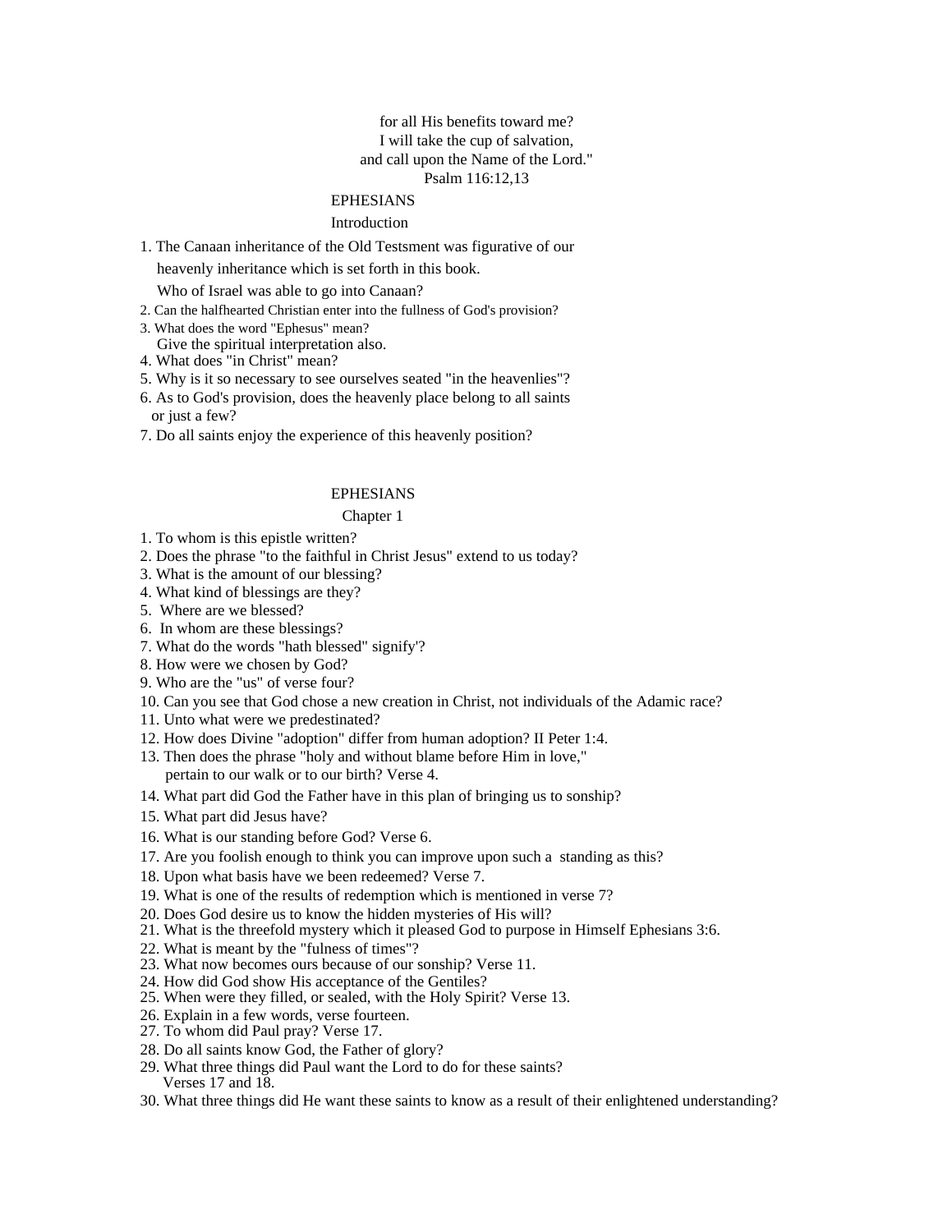31. What is our calling? Galatians 4:5-7.

- 32. What hope have we as sons?
- 33. What is the measure of God's inheritance in the saints?
- 34. How can we know the power of God in our everyday lives? Rom. 8:11
- 35. Where is Christ? Verse 20.
- 36. If we were raised with Him, where are we?
- 37. What place of authority does Jesus now have?
- 38. Who constitutes the Body of Christ?
- 39. Does the Church let Christ exercise His place as Head today?

#### EPHESIANS

#### Chapter 2 and 2 and 2 and 2 and 2 and 2 and 2 and 2 and 2 and 2 and 2 and 2 and 2 and 2 and 2 and 2 and 2 and 2 and 2 and 2 and 2 and 2 and 2 and 2 and 2 and 2 and 2 and 2 and 2 and 2 and 2 and 2 and 2 and 2 and 2 and 2 an

1. In what hopeless condition did the grace of God find us? Verse 1.

- 2. Can a dead man do anything to better his condition?
- 3. Before we were saved, what path or course did we travel?
- 4. Who directs this course? Verse 2 and II Corinthians 4:4.
- 5. Though we were all children of wrath, why were we not children of disobedience? Mark 16:16;
- Hebrews 6:4-6; Romans 1:18; Acts 7:54,
- 6. In verse two, Paul uses the pronoun "ye"; and in verse three, he uses "we". Why the difference?
- 7. Read again verses four and five. Meditate upon them.
- 8. Why did God make such provision for us, who by nature were His enemies? Verse 4.
- 9. If we are seated together with Christ in the heavenlies, where then should be our attentions? Colossians 3:2.
- 10. What will the ages of eternity manifest?
- 11. What is the process of salvation? Verse 8.
- 12. Man in the natural must work for what he gets. Why did God make salvation a gift?
- 13. As recipients of God's grace, what do we now become? Verse 10.
- 14. Can we, the clay, instruct the Potter in His work?
- 15. Does Paul tell us to go out and hunt for good works to do?
- 16. Would you rather walk in the good work which God has prepared for you, or seek your own as the rest of the religious world?
- 17. The Jews had hope in the promises of God, but what did the Gentiles have? Verse 12.
- 18. Is there any hope today for man apart from Christ?
- 19. Where and how was the door of hope opened unto the Gentiles? Vs. 13.
- 20. What was the middle wall of partition between Jew and Gentile? Vs. 15
- 21. How was it broken down?
- 22. What was the result of abolishing the law of commandments? Vs. 15,16
- 23. What has been made, not only between Jew and Gentile, but between God and man?
- 24. Do we now have a right to come into the Presence of the Father? Why? How?
- 25. Give three figures which illustrate the unity of the believers? Vs. 19-22.
- 26. What is the Church? Verse 22.
- 27. The word "habitation" means a "place of dwelling." Do all saints let the Lord truly dwell in their lives?

#### EPHESIANS

#### Chapter 3 and 200 methods of the state of the state of the state of the state of the state of the state of the state of the state of the state of the state of the state of the state of the state of the state of the state o

- 1. Whose prisoner was Paul? Who was his jailor?
- 2. Why was Paul imprisoned?
- 3. How was Paul's imprisonment a benefit to us today?
- 4. How was this mystery made known unto Paul?
- 5. What was this mystery that was hidden from the sons of men? Verse 6
- 6. Under the old covenant, to whom were the blessings promised?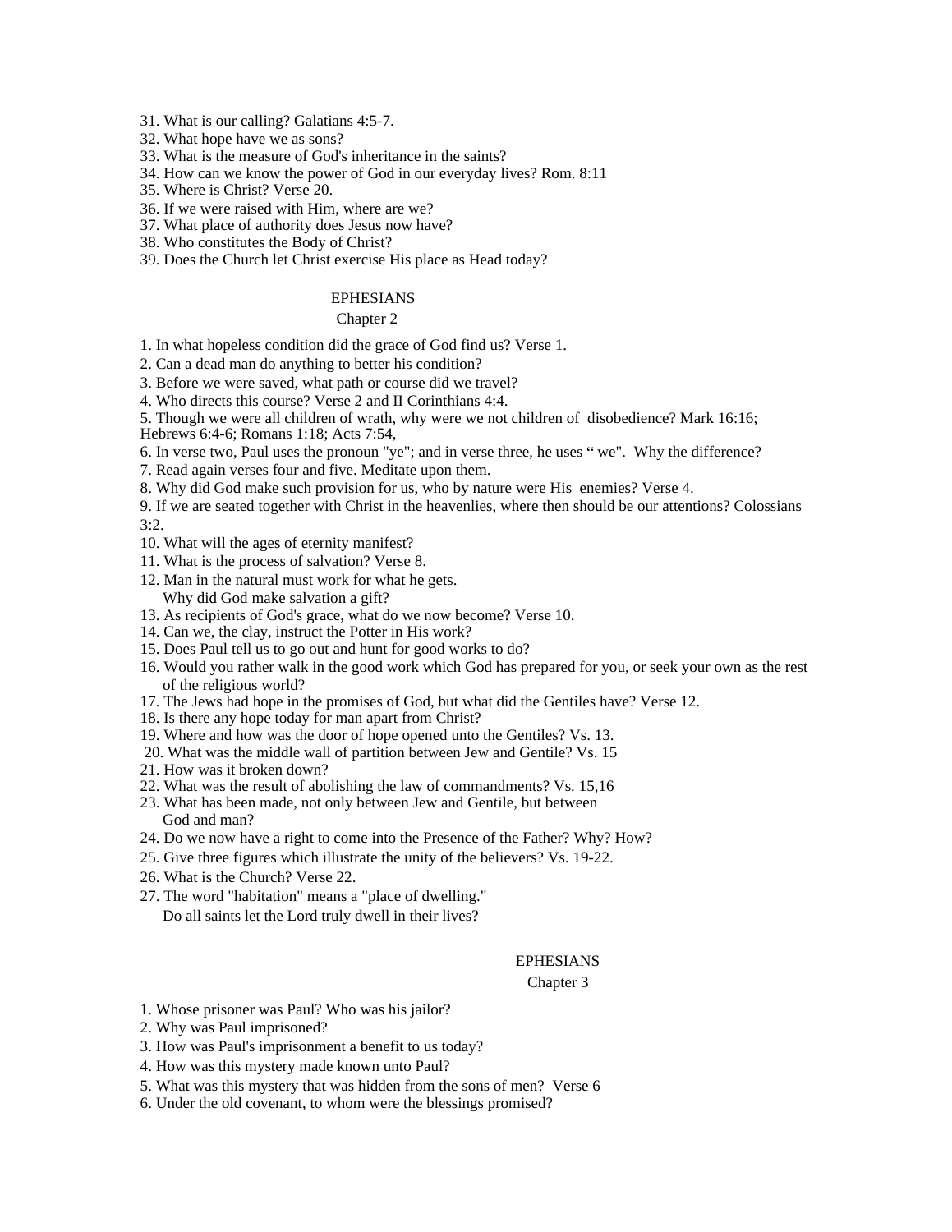- 7. How are ministers made? Verse 7.
- 8. Can we or any other school or university make ministers?

9. What place does a revelation of the grace of God cause us to take? V.8

- 10. To whom was Paul called to preach? What was his message?
- 11. What is the outward sign to all, of this mystery which Paul preached? Verse 9.
- 12. Through whom is God now displaying His manifold wisdom?
- 13. What is the eternal purpose which God purposed in Christ Jesus?  $\text{Acts } 15:14.$
- 14. Was Paul weak and fearful during his imprisonment?
- 15. Why are we able to come before God with confidence?
- 16. Why do especially Ephesian saints need such intercession as found in Paul's prayers of verses 14-17?
- 17. How are we strengthened, and where?
- 18. According to what measure of supply are our needs met? Can we ever exhaust this supply?
- 19. List the five different petitions of Paul's prayer for these saints. Verses 16-20.
- 20. In what measure does Paul mean that Christ should dwell in us?
- 21. Why cannot natural man understand the love of God? Verse 19.
- 22. Of what must we be emptied before we can be filled with the fulness of God?
- 23. Should there be any doubt concerning the working of the Lord in our lives? Why? Verse 20.
- 24. Will God ever cease to receive praise for His wondrous grace shown unto man? Verse 21.

#### EPHESIANS

#### Chapter 4 and 2008 and 2008 and 2008 and 2008 and 2008 and 2008 and 2008 and 2008 and 2008 and 2008 and 2008 and 2008 and 2008 and 2008 and 2008 and 2008 and 2008 and 2008 and 2008 and 2008 and 2008 and 2008 and 2008 and 2

- 1. What phase of truth has been dealt with in the first three chapters of this book?
- 2. What phase of truth is dealt with in the last three chapters, indicated by the many exhortations of this section?
- 3. Though Paul was a prisoner in Rome, yet why did he never acknowledge himself to be a prisoner of Rome?
- 4. Parents of renown in this world want their children to walk in a manner becoming to their name. Would God expect any less of us as Christians?
- 5. Could we ever, in ourselves, be worthy of the name "Son of God"?
- 6. How then can we walk worthy of our calling?

#### Chapter Four Continued

- 7. List five characteristics of our walk. Verses 2 and 3.
- 8. Verse three instructs us in keeping the unity of the Spirit. Does it tell us to go out and try to make the Body of Christ one?
- 9. Is the Body already one?
- 10. Can the efforts of man bring together a more perfect body than that made by the Divine working of God? **God** in the contract of the contract of the contract of the contract of the contract of the contract of the contract of the contract of the contract of the contract of the contract of the contract of the contract of
- 11. According to verse three, is the current ecumenical movement Scriptural?
- 12. The word "walk" is mentioned eight times in this book. Contrast the first  $(2:2)$  with the second  $(2:10)$  and the third  $(4:1)$ .
- 13. What is the one Body, and who constitute it?
- 14. What Spirit is meant by the "one Spirit"?
- 15. Why are they mentioned together?
- 16. What is the hope of all believers? Titus 2:13.<br>17. Who is the one Lord?
- 17. Who is the one Lord?
- 18. Why is this "one" the center of the seven mentioned?
- 19. What is this "one" faith? Galatians 2:20; Ephesians 2:8.
- 20. What is the source of our faith? Hebrews 12:2.
- 21. Why do we know that this "one baptism" is not water baptism? Matthew 3:11; Acts 1:5.
- 22. When did this one baptism occur? I Corinthians 12:13. Consider Leviticus 23:16-18.
- 23. What place does God the Father have?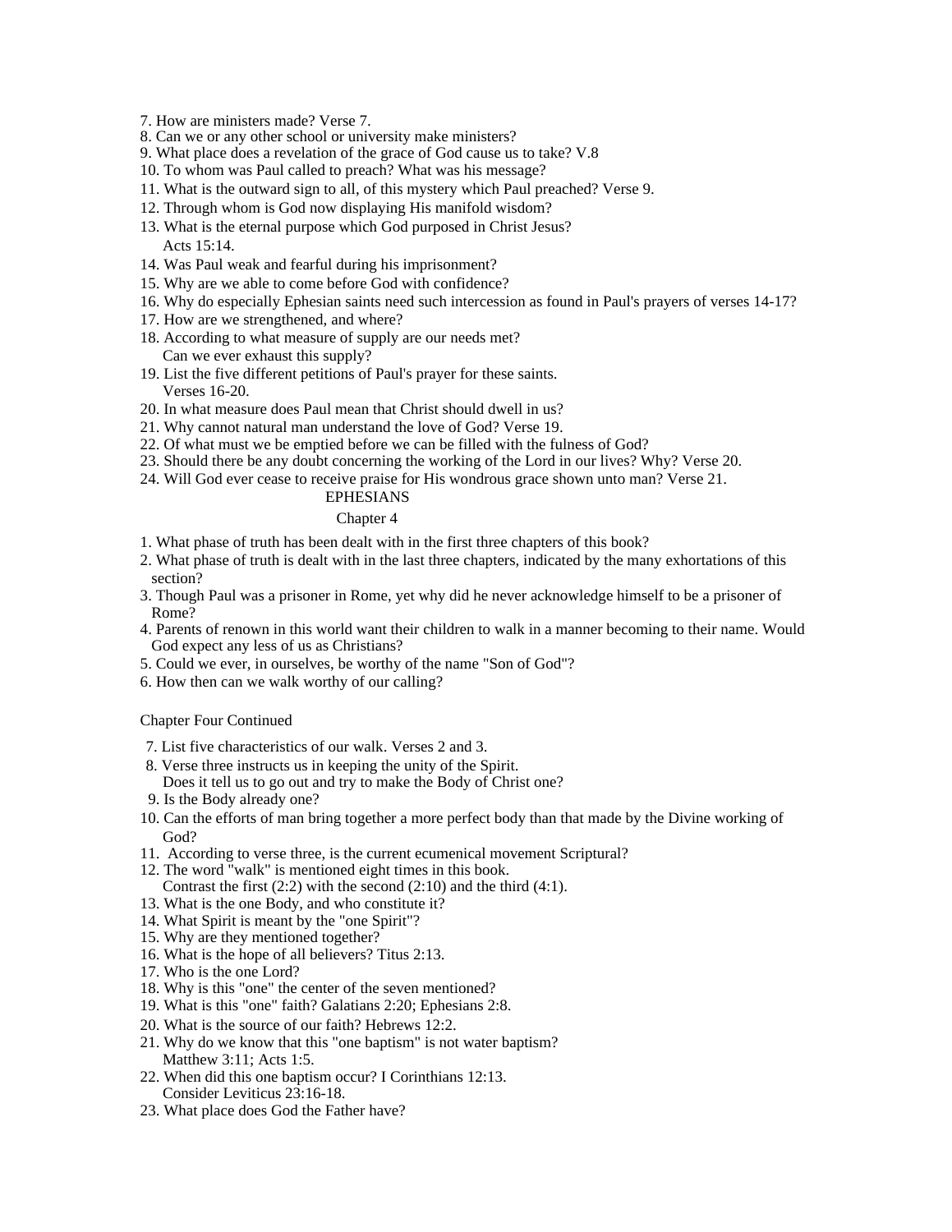- 24. Tell in a few words the connection of each of these "ones".
- 25. What is the one gift from God which assures us an unlimited measure of grace?
- 26. Paradise before Christ's resurrection was down below, but where is it now? Matthew 12:40; Luke 23:43; Luke 16:22; II Corinthians 12:2-4.
- 27. What captives did Jesus deliver, and when? Matthew 27:52,53; I Peter 3:18-20.
- 28. What gifts did Christ give to the Church? Verse 11.
- 29. Do we find in the Scripture where any of these offices are non-existent today?
- 30. Why were these five different ministries given? Verse 12.
- 31. For what ultimate purpose was Jesus given these ministries? Verse 13.
- 32. Does God intend for His people to go from place to place hearing every wind of doctrine?
- 33. What does He call such ones who do? Verse 14.
- 34. What alone can cause saints to grow in Christ? Verse 15.
- 35. In what manner must the Truth be spoken? Verse 15.
- 36. In what areas of our life are we to grow in Christ? Verse 15.
- 37. Does each individual part of the Body perform a necessary function? Verse 16.
- 38. What is the chief element in this continual growing of the Body? Vs. 16.
- 39. How would you explain the phrase "Gentiles walk in the vanity of their mind" in relation to man's general attitude to God today?
- 40. List the phrases which picture the natural state of fallen man. Vs. 17-19
- 41. What two things must be done in our lives if we are walking according to the truths of Jesus? Verses 22 and 24.
- 42. What is the outward evidence to man of the change in our lives? V.25
- 43. What happens to anger when it continues to burn within a person? 44. What would the word "let" indicate concerning the dual nature of a
- believer? 45. What is a good guideline for our words to one another? Verse 29.
- 46. In what way do we grieve the Holy Spirit?
- 47. Can we put away these old creature garments by self effort?
- 48. What example of forgiving do we have before us? Verse 32.

#### EPHESIANS

#### Chapter 5 and 200 meters of the contract of the contract of the contract of the contract of the contract of the contract of the contract of the contract of the contract of the contract of the contract of the contract of th

1. What does the phrase "as dear children" indicate?

2.Can we blindly follow the Lord with confidence? 3.What is the first walk

mentioned in chapter five?

4. Is this natural or Divine Love?

- 5. As we "walk in love," whose life is really being manifested in us?
- 6. What does such a one become unto God? Verse 2.
- 7. What should fill our mouth in the place of Filthy and foolish talking and jesting? 4:29.
- 8. What happens to the man who sows to the flesh? Galatians 6:8.
- 9. Does such a man rob himself of his spiritual inheritance? Verse 5.
- 10. Today the world tells us to live our lives as "we" please.
	- But what warning is given here concerning the words of man?
- 11. Though we have been saved from God's wrath (Romans 5:9), yet does He permit His children to have fellowship with the children of unbelief?
- 12. What were we before? What are we now? Verse 8.
- 13. If we are light and have light, how should we walk? Where does our light come from?
- 14. Contrast the fruit of the light (verse 9) with the fruit of darkness (vs.3).
- 15. Does the Lord expect us to get His will for our lives? Verse 10.
- 16. What type of works are the works of darkness? Verse 11.
- 17. Does God make provision for us to fellowship the darkened religious world? Verse 11.
- 18. What is this light that can make manifest all things?
- 19. Who is verse fourteen directed to?
- 20. What does it mean for us to walk circumspectly?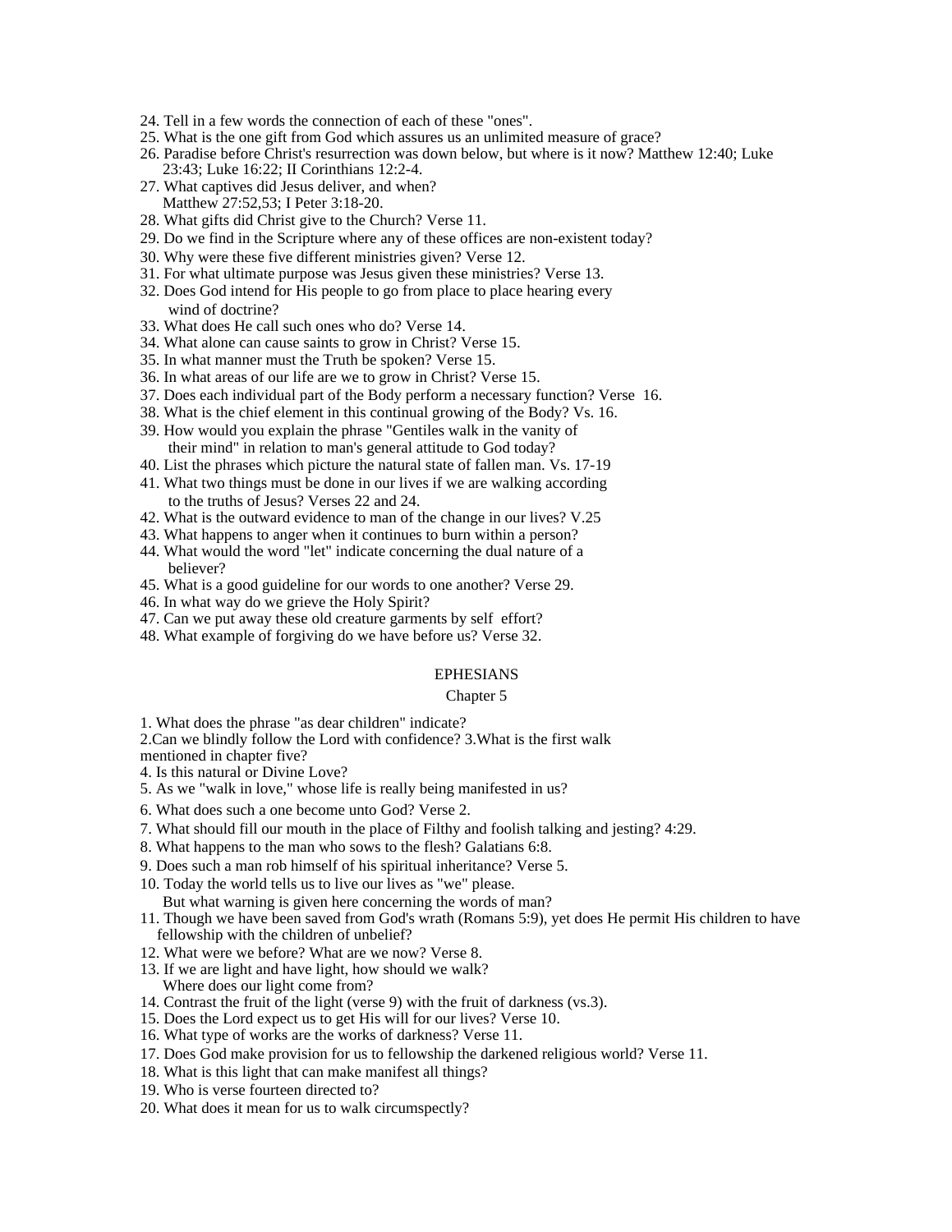- 21. How can we walk wisely in this evil day? Verse 16. Explain your answer.
- 22. What is true wisdom? Verse 17.
- 23. What is essential in a believer's life to fully understand the will of God?
- 24. Where should the real melody of our lives be?
- 25. Should the attitude of praise and worship be reserved for the meeting only?
- 26. Why do we give thanks in the Name of Jesus Christ?
- 27. What kind of spirit does the Bride have? Verse 21.
- 28. Is this submission unto God only?
- 29. Of what is the latter part of this chapter both figurative and instructive?
- 30. How is the husband a picture of Christ?
- 31. What spiritual relation is symbolized in the submission of the wife unto her own husband?
- 32. How did Christ manifest His love for the Church? Verse 25. Why? Verses 26 and 27.
- 33. Do all saints have this spirit of submission unto Christ?
- 34. Though Paul uses the natural marriage as an illustration, how do we know his main thought was on the spiritual relationship?

#### EPHESIANS

#### Chapter 6 and the contract of the contract of the contract of the contract of the contract of the contract of the contract of the contract of the contract of the contract of the contract of the contract of the contract of

1. What other natural relationships does Paul use in this chapter to further illustrate spiritual truth?

2. Are we not all children of the Lord?

Should we not then be obedient to His leading?

- 3. How are parents instructed to raise their children in this darkened world? Verse 4.
- 4. Then would you say that God holds the parents responsible for the child's spiritual welfare? .
- 5. How may either a parent, a child, a servant, or a master, attain to the rank of' "the Bride of the Lamb"? Verse 5.
- 6. In what attitude should we perform any job we do? Verse 5, latter part.
- 7. From where should come the desire to serve the Lord?
- 8. Whom are we to please with our life?
- 9. What must we be able to stand against? Verse 11.
- 10. What are we to have on, before we can make the stand?
- 11. In whom is our strength? Verse 10.
- 12. With whom do we battle?
- 13. Where are they located?
- 14. Why do Ephesian saints ONLY, know this warfare?
- 15. What is the meaning of "wiles"?
- 16. Does Satan often times use religious devices to deceive God's people?
- 17. What is our primary function in this battle against the forces of Satan? Verses 11,13,14.
- 18. What place of double authority does Satan take now? Ephesians 2:2; II Corinthians 4:4.
- 19. How are his demonic forces masqueraded today? II Corinthians 11: 15.
- 20. Do you realize the importance of faithfully standing for the"TRUTH"?
- 21. What is the sevenfold armour of God, which Paul twice counsels us to put on?
- 22. Which piece of armour is the basis of all others?
- 23. What is meant by "The Truth"?
- 24. Will a breastplate of human righteousness withstand the "fiery darts of the wicked"?
- 25. However, can any "wile of the devil" defeat the child of God who stands as the "righteousness of God in Christ Jesus"?
- 26. The word "preparation" means "readiness." Of what does this speak to you?
- 27. What part does faith serve in this Divine armour?
- 28. Is it necessary that our minds be guarded also from the devil? Verse 17.
- 29. What one weapon of offense is given to us?
- 30. Need we any other type of weapon?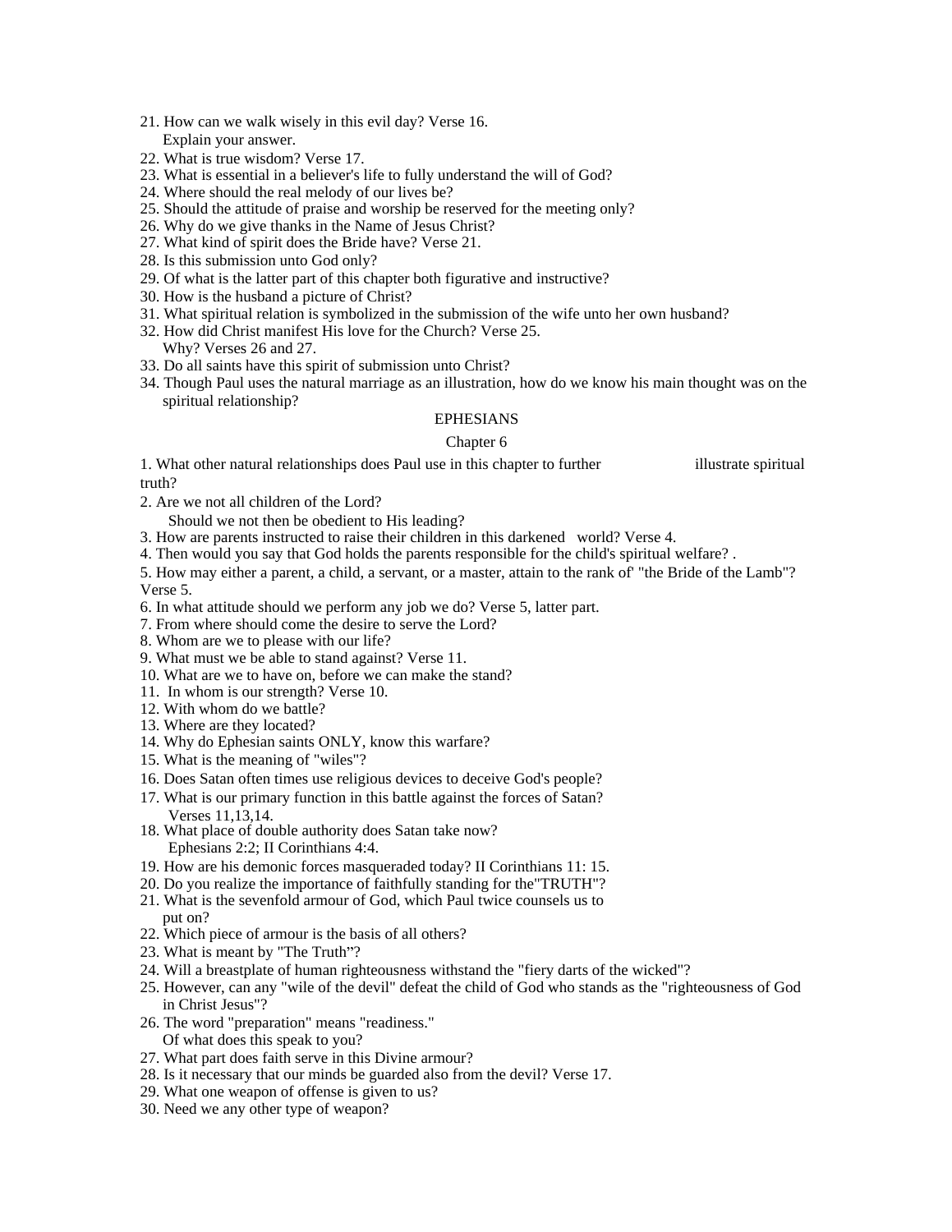31. What is the last mentioned piece of armour, which is often overlooked?

32. How does each engagement with the enemy work good for us?

- 33. What is meant by "supplication"?
- 34. Does God always immediately answer our prayer? Verse 18.
- 35. For whom are we instructed to pray?
- 36. Why did Paul ask the saints to pray for him?
- 37. What effect does Paul's message have on our hearts?
- 38. Of whom is Tychicus, Paul's messenger, typical?

9 times 1 time 1 time 5 times

#### PHILIPPIANS

The Apostle Paul wrote this epistle from a Roman prison cell. Although his circumstances were not pleasant, he speaks throughout this book of rejoicing in the Lord. This small book is the joy book of the Bible. In its four chapters we find the following significant words:

Rejoice .......... Rejoicing ...... Rejoiced ......

#### Joy .

As we study this book, we soon realize that herein is a message that causes us to truly rejoice in the Lord; for it is in the book of Philippians that we find we are on a racecourse running to win the Lord Jesus Christ as our Prize.

#### PHILIPPIANS

Lover of Horses

#### Chapter 1 and 200 and 200 and 200 and 200 and 200 and 200 and 200 and 200 and 200 and 200 and 200 and 200 and 200 and 200 and 200 and 200 and 200 and 200 and 200 and 200 and 200 and 200 and 200 and 200 and 200 and 200 and

#### Christ, The Life of the Racer

- 1. "Philippi" means "lover of horses." What is significant about this meaning, in relation to the truth contained in this book? **book**?
- 2. Why are the bishops and deacons also mentioned in Paul's opening

#### salutation? The contraction of the contraction of the contraction of the contraction of the contraction of the contraction of the contraction of the contraction of the contraction of the contraction of the contraction of t

- 3. What was Paul's manner of praying for these saints in Macedonia? Vs. 4
- 4. Why were these saints special to Paul's heart? Vs. 5 and 4:15.
- 5. What was the secret of their liberal giving? II Corinthians 8:5
- 6. Who began this work of grace in all our lives? What kind of work is it? Verse 6
- 7. Are you then so foolish as to think you can apply the finishing touches by your efforts and determination to hold out faithful to the end?
- 8. Many desire to abound in gifts, abilities, and works.
- Yet in what does Paul desire these saints to abound?
- 9. What type of knowledge is spoken of in verse 9?
- 10. Does ignorance of God's Word stunt the growth of the new life?
- 11. Many a religious life is filled with self-works and efforts.
	- Paul's desire for these saints was that their life be filled with what?
- 12. Who is the source of such a life?
- 13. What is the result of such a life?
- 14. Paul's imprisonment was a furtherance of the Gospel to those who were his contemporaries and to the saints of'future years. Explain.
- 15. Paul mentions several reasons why individuals preach the Gospel. What are they?
- 16. What praise can we offer God for those who preach for motives other than love?
- 17. What salvation or deliverance was Paul speaking of in verse 19?
- 18. Paul said that imprisonment was the fruit of his labors. Does he make this statement in victory or despair?
- 19. For whom was it important that the Apostle Paul live a while longer?
- 20. What manner of life are we to have in this world? Verse 27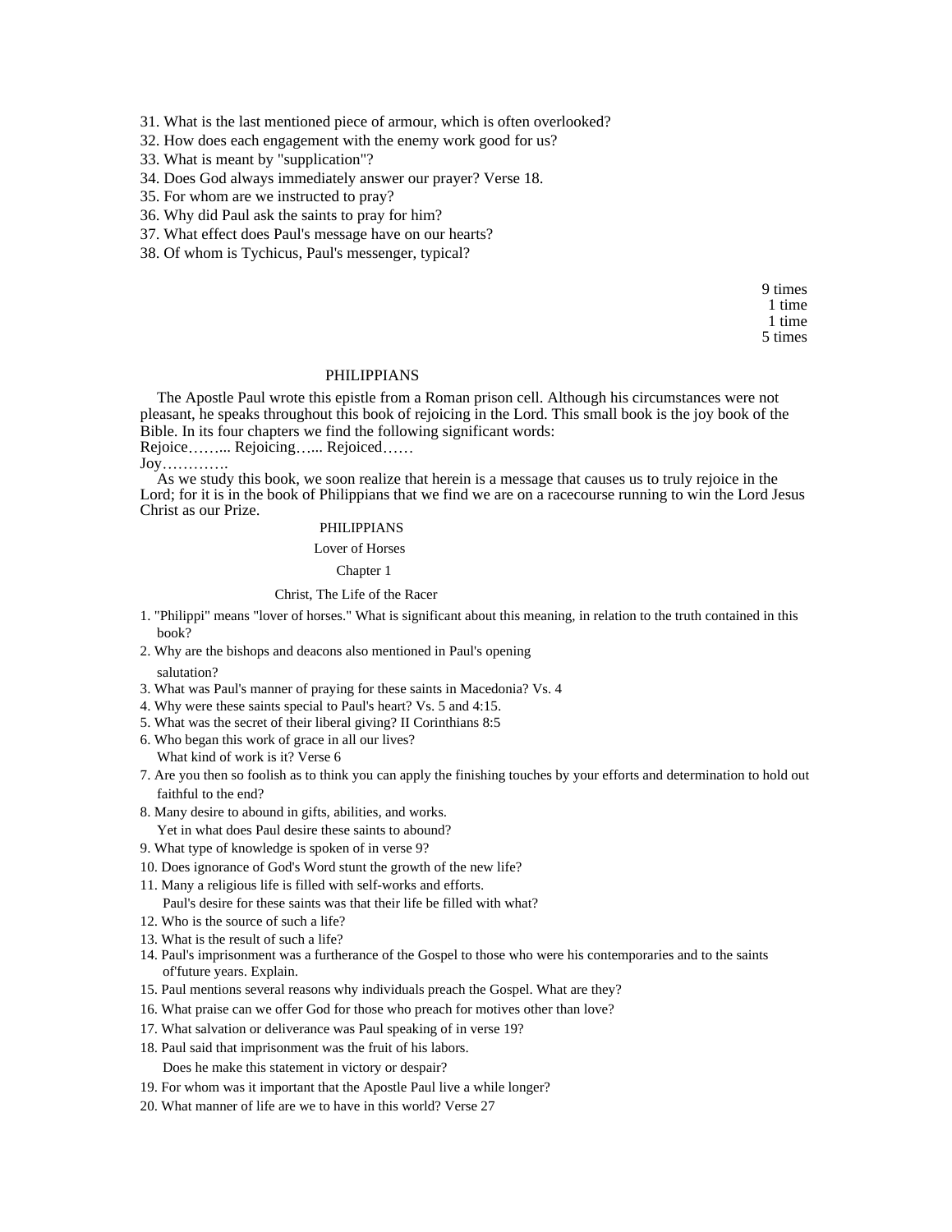21. Who is our adversary? I Peter 5:8

22. What are sufferings called in verse 29?

#### PHILIPPIANS

#### Chapter 2

#### Christ, The Pattern Racer

- 1. Even though we are called to suffering, what do we find in Christ? Vs. 1
- 2. How could the saints fulfill Paul's joy?
- 3. Is it possible to serve the Lord (pray, preach, and sing) for vain glory?
- 4. What was the mind of Christ? Verse 4
- 5. What does the word "let" indicate in verse 5?
- 6. What was the exact status of Christ Jesus before His condescension? John 1:1
- 7. What was the first of seven downward steps that Jesus took? Verse 7
- 8. Of what did He empty Himself II Corinthians 13:4; 8:9
- 9. Jesus was the Creator of all things great and small. Yet on earth what form did He take? Verse 7 (Second step)
- 10. Into what weak and limited vessel did the eternal Son of God condense Himself (Third step)
- 11. Did Jesus the Man seek a high position in this world? Vs.8 (Fourth step)
- 12. As God, He had supreme authority over every creature. Yet to what extent did He relinquish that place? (Fifth step)
- 13. To what extent was Jesus obedient unto the Father's will? (Sixth step)
- 14. What final separation from the Father did Jesus suffer? Verse 8 (Seventh step)
- 15. What is the spiritual significance of the death of the Cross?
- 16. How did the Father reward His Son for obedience unto death?
- 17. What was the beginning of this exaltation? Acts 2:24
- 18. In what way is the Name of Jesus greater than any other name? Act 4:12
- 19. Does verse eleven teach us that all will be ultimately saved? Explain.
- 20. When shall every knee bow to that Name?
- 21. What great testimony did Paul have of these Philippian saints? Verse 12
- 22. How does a believer work out his own salvation?
- 23. Who works in us?
- 24. What is the work that God does in us?
- 25. What is our occupation in this darkened world? Verse 15
- 26. What is the source of our light?
- 27. What testimony did Paul have of Timothy?
- 28. Though Paul was sure of their standing in Christ, in what was he always deeply interested?
- 29. What statement does Paul make concerning so-called ministers? Verse 21
- 30. In view of verses 23 and 24, wouldn't you say that Paul was anticipating his release from prison?
- 31. How did Epaphroditus manifest his great love for the Lord and for Paul? Verse 30

#### PHILIPPIANS

#### Chapter 3 and 200 and 200 and 200 and 200 and 200 and 200 and 200 and 200 and 200 and 200 and 200 and 200 and 200 and 200 and 200 and 200 and 200 and 200 and 200 and 200 and 200 and 200 and 200 and 200 and 200 and 200 and

#### Christ, The Prize of the Racer

- 1. With what admonition does Paul begin this chapter?
- 2. Name the three classes of people who seek to hinder the racer.
- 3. What are the characteristics of the true circumcision? Verse 3
- 4. Contrast the circumcision with the concision.
- 5. In what realm do the concision live?
- 6. List the seven points that Paul mentions in this chapter that he could boast in. Verses 5 and 6
- 7. Of what were all those points in the natural symbolic of his place in Christ?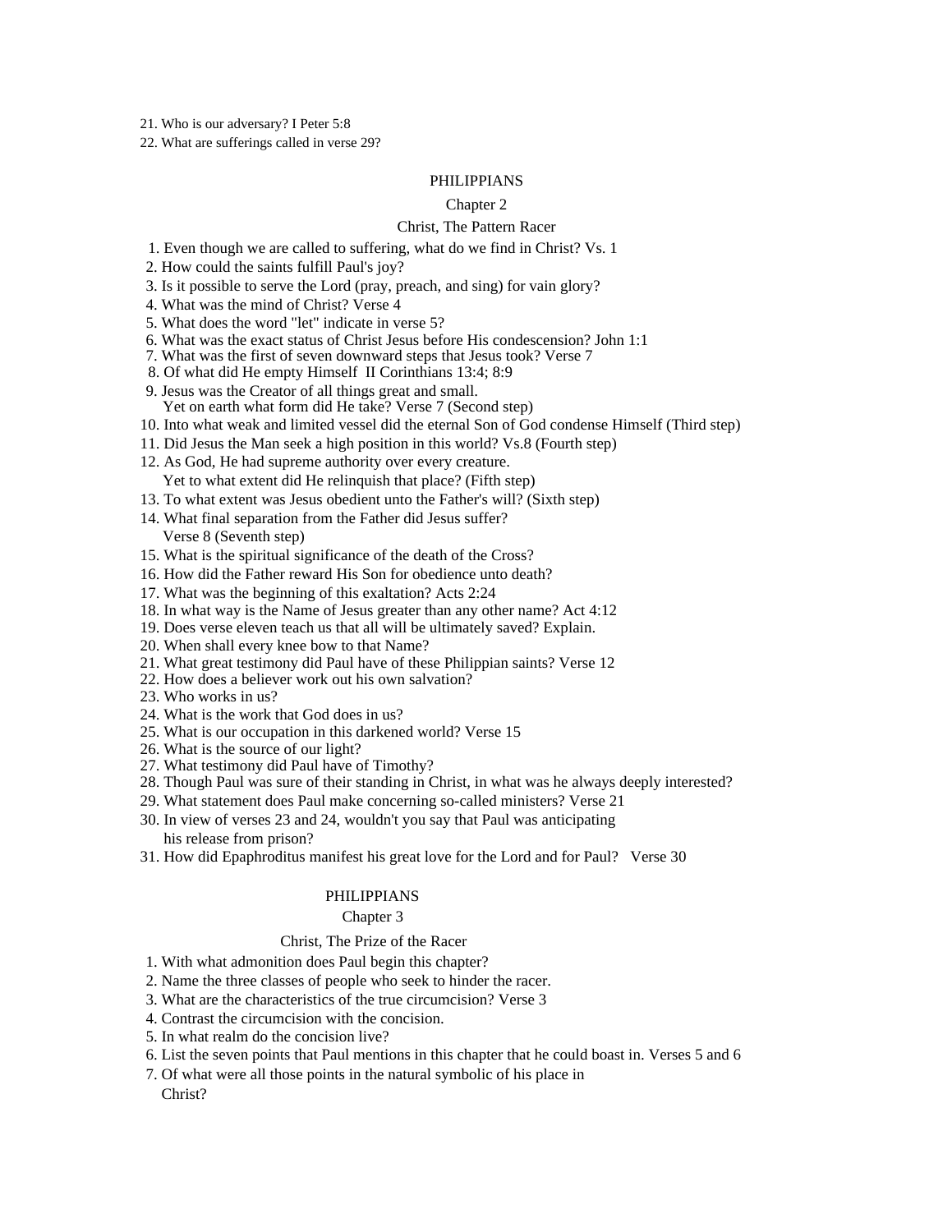- 8. Paul suffered the loss of all things that were gain to him.
- What then did he have to give the saints? Acts 20:27,32; Phil. 3:8
- 9. What is Paul's estimate of the whole old creation? Verse 8
- 10. For what reason did Paul lay aside all those things that were gain to him? Verse 8 (latter part)
- 11. Can we win Christ and continue to walk after the flesh?
- 12. If we continue to claim a righteousness of self-works and moral goodness, are we identifying with Christ or the flesh?
- 13. What type of righteousness cometh through the law? V.9; Romans 10:3
- 14. How does one obtain the righteousness of God? Vs.9; Romans 10:10
- 15. In what powerful way did Paul desire to know Christ?
- 16. What is the twofold way to a knowledge of the "power of His resurrec- tion"?
- 17. Paul for years had suffered many hardships in proclaiming the message of God's grace as the Chief Apostle to the Church. He now instructs the Philippian saints from his prison cell to rejoice in the Lord. Is this the life and message of a man who is not sure of his eternal destiny?
- 18. What then was Paul striving for?
- 19. What is meant by "the resurrection out from among the dead ones"?
- 20. What led Paul to hope for a better resurrection? Hebrews 11:35
- 21. Do we obtain the Prize first because we have a knowledge of the race?
- 22. What are some of the things we must forget?
- 23. Who is the Prize of the high calling?
- 24. All who accept Christ during this Church Age have a heavenward call. Yet what is the high point of this call that Paul ran to obtain?
- 25. If we truly desire God's will in our lives, what promise do we have con- cerning those inward attitudes we might have that we don't know about? Verse 15
- 26. Contrast those who walk in verse 16 with those of verse 18.
- 27. Paul wept when he thought of the way that false teachers deceived the saints. Do you think he would weep at the conditions in Christendom today?
- 28. What is the most important vocation of the racer? Verse 20
- 29. What exceeding great transformation will take place at that time?

# PHILIPPIANS

# Chapter 4 and 2008 and 2008 and 2008 and 2008 and 2008 and 2008 and 2008 and 2008 and 2008 and 2008 and 2008 and 2008 and 2008 and 2008 and 2008 and 2008 and 2008 and 2008 and 2008 and 2008 and 2008 and 2008 and 2008 and 2

# Christ, The Strength of the Racer

- 1. Would there be any profit to us to know of the wonderful Prize offered to the overcomers, if God did not enable us to win?
- 2. What were these Philippian saints to Paul?
- 3. How only can we be full overcomers? Verse 1
- 4. What mind are the saints admonished to have?
- 5. What common yoke did Paul and the Philippian pastor bear? Verse 3
- 6. These Philippian saints are admonished to always do what?
- 7. Is our rejoicing to be in the victory or the Victor?
- 8. Explain the statement, "Be careful for nothing."
- 9. Can faith and anxiety dwell together?
- 10. What effect does the peace of God have on the racer's life?
- 11. What instruction does Paul give these saints concerning the Truth they have heard? Verse 9
- 12. What great lesson had Paul learned? Verse 11
- 13. Does Paul sound as if he enjoyed a life of prosperity in the natural? Verse 12 and II Corinthians chapter 11
- 14. What benefit can we receive from all circumstances? Verse 12
- 15. Who was Paul's source of enduring strength?
- 16. In what did the Philippian saints excel all others?
- 17. Can we ever exhaust God's ability to give?
- 18. Through what supply are our needs met?
- 19. Does verse 19 include both natural and spiritual need?

COLOSSIANS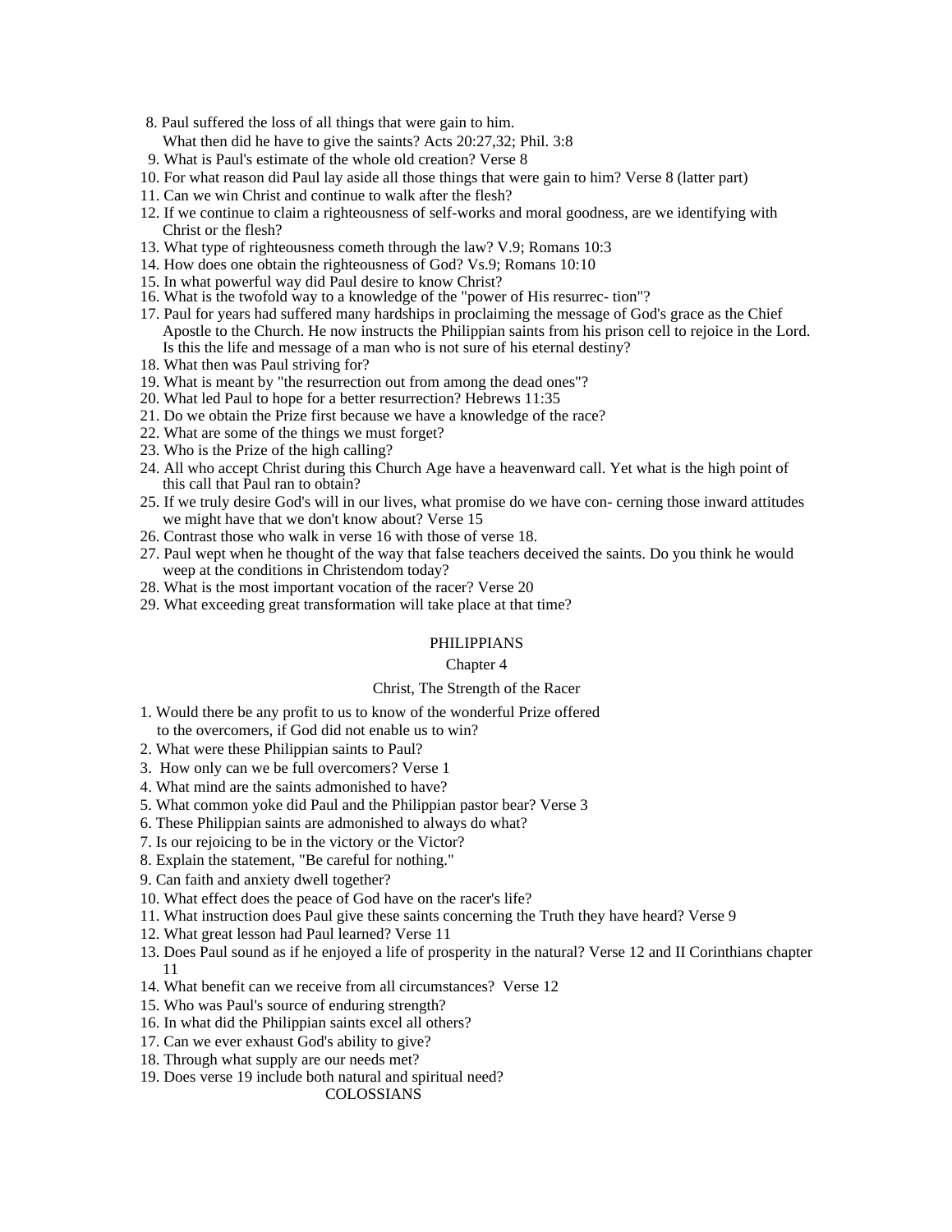#### Chapter 1 and 200 and 200 and 200 and 200 and 200 and 200 and 200 and 200 and 200 and 200 and 200 and 200 and 200 and 200 and 200 and 200 and 200 and 200 and 200 and 200 and 200 and 200 and 200 and 200 and 200 and 200 and

1. Who was associated with Paul in writing this epistle?

- 2. What ministry can we all be engaged in toward other brethren? Verse 3
- 3. For what did Paul give thanks unto God concerning these saints? Vs. 4,5
- 4. What is the location of our hope?
- 5. What was the result in these saints of hearing the Truth of the Gospel?
- 6. What message is it that builds up the saints? Verse 6. Acts 20:32
- 7. What testimony did Paul give of Epaphras?
- 8. "Epaphras" means "foam covered." Solid and the state of the state of the state of the state of the state of the state of the state of the state of the state of the state of the state of the state of the state of the sta
- Explain the spiritual meaning of his name.
- 9. For what great need did Paul pray on behalf of these saints? Verse 9

10. How is this knowledge manifested?

- 11. What is the purpose of such a knowledge? Verse 10
- 12. What happens to us as we walk with the Lord? Verse 10 (last part)
- 13. By what power only can we walk "unto all pleasing" to the Lord? V.11
- 14. How is this strength to be manifested?
- 15. To whom will our eternal praise belong?
- 16. What translation have believers already experienced?
- 17. Is this deliverance "from the power of darkness" provisional, experi- mental, or both?
- 18. Under whose authority and dominion are we now dwelling?
- 19. What is the basis of our deliverance "from the power of darkness"? V.14
- 20. Who is the visible manifestation of Deity?
- 21. When man does not yield his life to the Lord, why does he find no real satisfaction in life? Verse 16
- 22. What place of Headship belongs to the Lord?
- 23. In what does Jesus desire the preeminence?
- 24. How did man become alienated from God?
- 25. How did "Christ reconcile all things unto Himself"?
- 26. Could He do this without becoming a Man?
- 27. What was the ultimate result of redemption for mankind? Verse 22
- 28. Is it our salvation, or our presentation as His spotless glorious Bride, that is dependent upon verse 23?
- 29. What is the "hope of the Gospel"? I John 3:2
- 30. For whom were Paul's sufferings?
- 31. What mystery had been hidden from ages past? Ephesians 3:6
- 32. What special hope is set forth by "the riches of the glory of this mystery"?
- 33. What was the purpose of Paul's life of ministering this Gospel? Verse 28

# COLOSSIANS

#### INTRODUCTION

- 1. To whom was this epistle written?
- 2. From whom did Paul receive his apostolic authority and office?
- 3. What is the theme of this book?
- 4. What is the twofold meaning of the word "Colosse"?
- 5. Explain the spiritual significance of the two meanings together.
- 6. Did Paul start this church? 2:1
- 7. Who apparently did? 1:7 and 4:12
- 8. What teaching was prevalent in Colosse which Paul felt necessary to correct?

## COLOSSIANS

#### Chapter 2 and 2 and 2 and 2 and 2 and 2 and 2 and 2 and 2 and 2 and 2 and 2 and 2 and 2 and 2 and 2 and 2 and 2 and 2 and 2 and 2 and 2 and 2 and 2 and 2 and 2 and 2 and 2 and 2 and 2 and 2 and 2 and 2 and 2 and 2 and 2 an

- 1. How did Paul show his intense interest in the welfare of the saints at Colosse?
- 2. Was Paul's fervent care extended to the lukewarm saints as well as to those who received the correction of the Word of God?
- 3. What was Paul's desire for all the saints?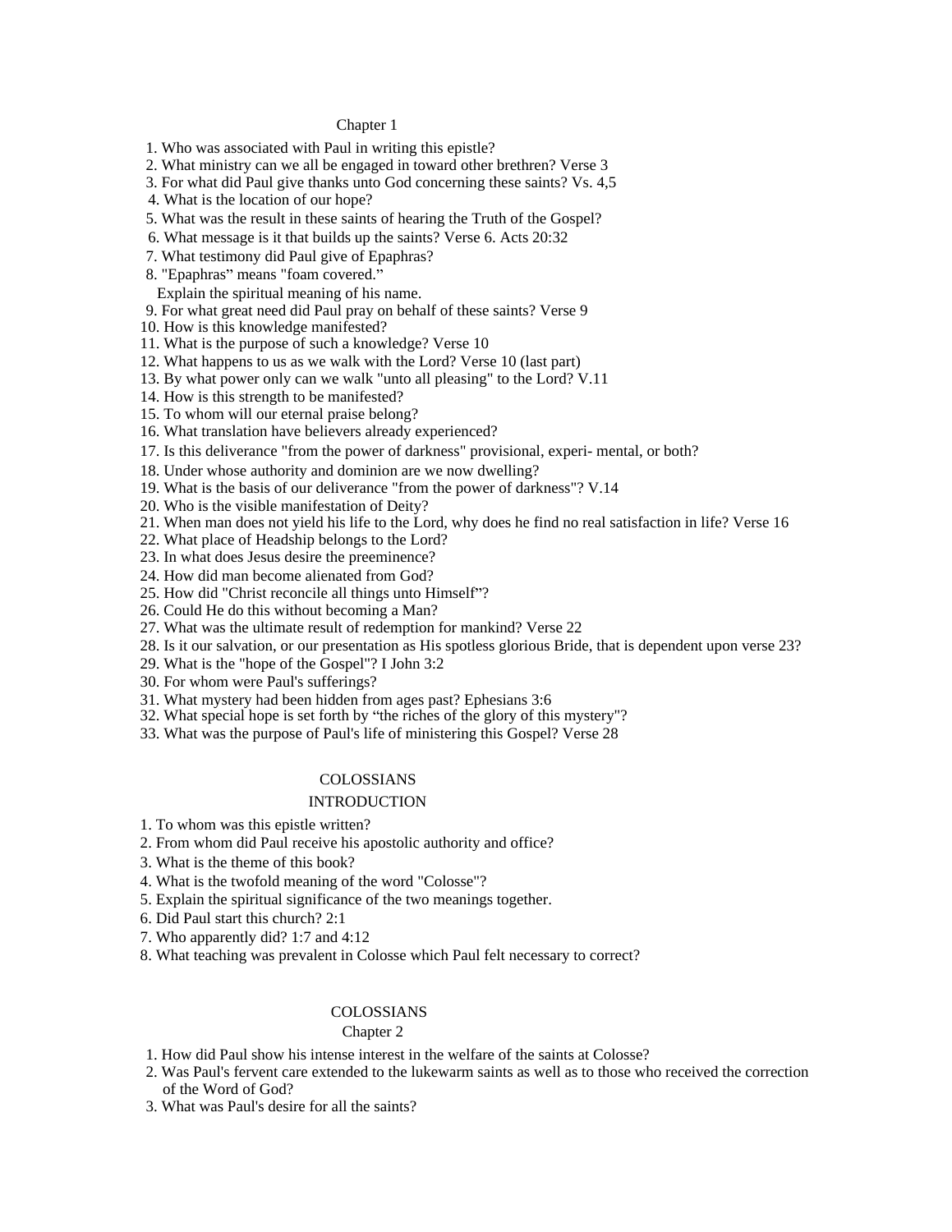- 4. What important teaching is Paul here relaying to these saints? I Corinthians 12:13,25,27; Galatians 3:28
- 5. Genuine spiritual understanding imparts what to a believer? Verse 2
- 6. "In whom are hid all the treasures of wisdom and knowledge"?
- 7. What fear did Paul have concerning these saints? Verse 4
- 8. Did Paul's care for the saints diminish when he was not with them in person?
- 9. Why was Paul's heart joyful over these saints whom he had never met?
- 10. What was the secret of their order and steadfastness? Verse 7
- 11. By what means are many spoiled or taken captive?
- 12. Who is the Door to all that God has for us?
- 13. Who are coupled together in verses nine and ten?
- 14. What mind staggering statement does Paul make concerning the Church? Verse 10
- 15. When did this "circumcision made without hands" take place?
- 16. Explain the spiritual truth of water baptism.
- 17. Just as circumcision in the natural is an operation, so is the spiritual cutting off of the flesh. Yet what type of operation is it?
- 18. Though the Gentiles were dead through uncircumcised flesh, what provision was made for them? Verse 13 and the contract of the contract of the contract of the contract of the contract of the contract of the contract of the contract of the contract of the contract of the contract of the contract of the contract of the con
- 19. Though the Jews were circumcised (typically) yet condemned by breaking the law, what provision was made for them also?
- 20. How could dead Gentiles and condemned Jews both be raised up with Christ?
- 21. In the resurrection of Jesus Christ, God manifested "the exceeding greatness of His power" to whom? Verse 15.
- 22. Of what is Paul warning these saints in verse sixteen?
- 23. When did the covenant of the law pass away?
- 24. Of what were these legal forms and ceremonies a type?
- 25. Can this new life ("Christ in you") be improved by eating and drinking, or by the keeping of days?
- 26. Are we holy because of our birth, or because we do or don't do certain things?
- 27. What hope is offered to the overcomer? Revelation 3:10
- 28. Are we aiming too high by believing the Word of God?
- 29. What charge is brought against these false teachers which is true of the majority of Christians today? Verse 19
- 30. If we live in the reality of the truth of baptism, what change does it make in our "residence"? Verse 20
- 31. Is the flesh improved by the decrees of verse twenty-one?
- 32. What is the correct way of lasting victory over the desires of the flesh, rather than self-control or legal bondage? Galatians 5:16

# COLOSSIANS

# Chapter 3 and 200 and 200 and 200 and 200 and 200 and 200 and 200 and 200 and 200 and 200 and 200 and 200 and 200 and 200 and 200 and 200 and 200 and 200 and 200 and 200 and 200 and 200 and 200 and 200 and 200 and 200 and

- 1. If we live in the power of the resurrection, what manifestation will be made in our lives? Verse 1
- 2. What difference do we find in Jesus' position at the right hand of the Father here, with that in Acts 7:55? Why?
- 3. As our vision for spiritual things increases, what happens to our earthly vision?
- 4. Can we have the mind of the Spirit and the mind of the world at the same time?
- 5. What does the Scripture say concerning "a double-minded man"?

James 1:8

- 6. What part of the believer is dead?
- 7. What part of the believer is hid from Satan?
- 8. What security is given to the believer?
- 9. Who is our life?
- 10. What future hope do we have?
- 11. What truth is set forth by Paul's admonition to "mortify therefore your members"?
- 12. Name five characteristics of the old Adam nature given here.
- 13. Though we cannot prevent these fleshly desires, how can they be stilled in our flesh? Verse 5. Romans 6:11
- 14. Who are "the children of disobedience"? Ephesians 2:2; John 8:44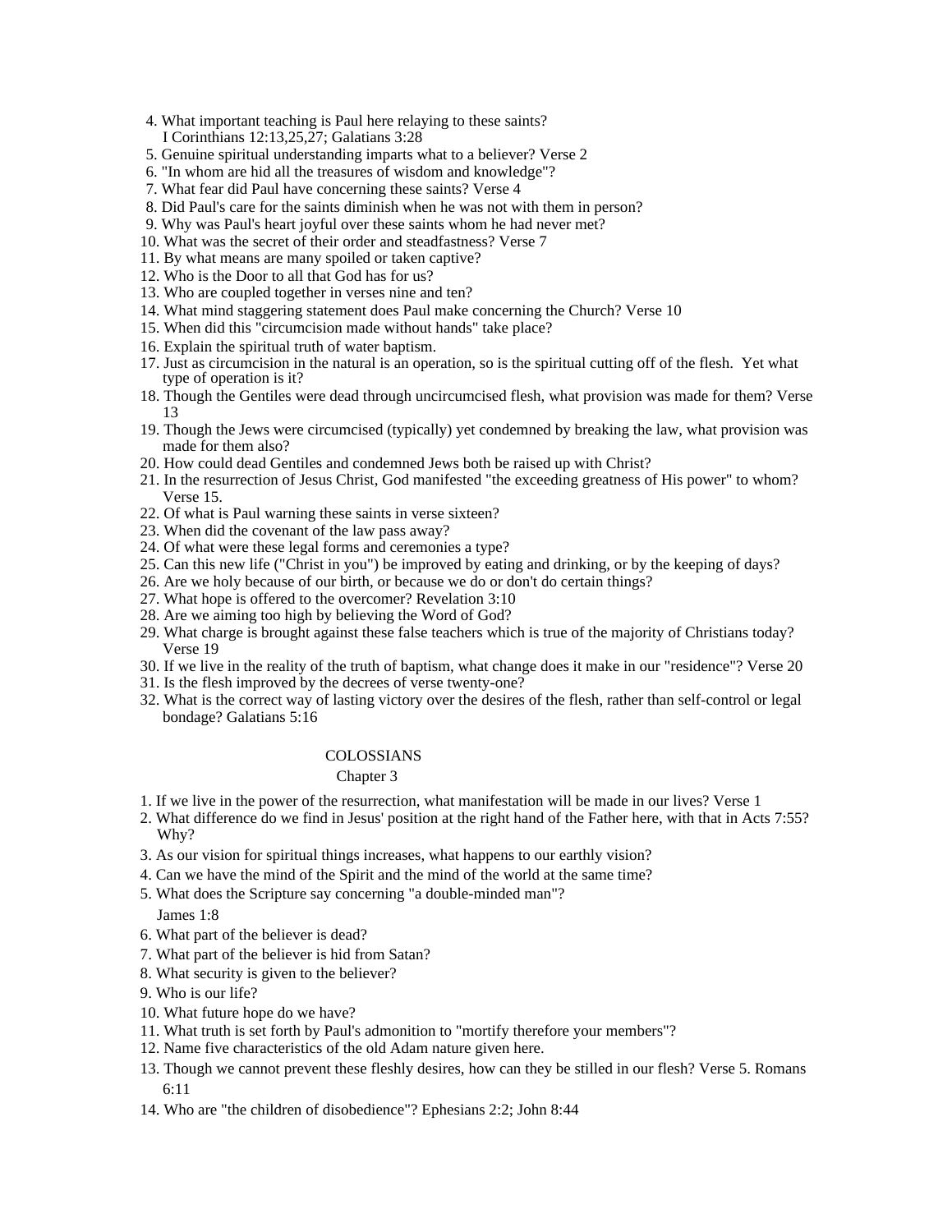- 15. What were we by nature, prior to our new birth? Ephesians 2:3
- 16. When did we put off the old man? II Corinthians 5:17
- 17. What are some of the old life garments that we are to remove? Verse 8
- 18. Just to put off the garments of the old man is not sufficient. What further step must we take in a practical way?
- 19. What are some of these new life garments?
- 20. Upon what basis are we to forgive?
- 21. What new life garment holds all the others together? Verse 14
- 22. What sovereign ruler sits on the throne of our heart?
- 23. What other admonition does Paul give these Colossian saints? Verse 16
- 24. What does the word "let" imply?
- 25. In what glorious way does Paul here tell us to teach and admonish one another?
- 26. Of what is the wife's submission unto the husband typical?
- Ephesians 5:22-33
- 27. What is the husband admonished to do?
- 28. What does the husband's love show forth? Ephesians 5:25
- 29. How can children honor the Lord?
- 30. What is to be our attitude in all that we do? Verse 23

#### COLOSSIANS

#### Chapter 4 and 2008 and 2008 and 2008 and 2008 and 2008 and 2008 and 2008 and 2008 and 2008 and 2008 and 2008 and 2008 and 2008 and 2008 and 2008 and 2008 and 2008 and 2008 and 2008 and 2008 and 2008 and 2008 and 2008 and 2

- 1. How are earthly masters (men in authority) admonished to deal with those who work for them?
- 2. What threefold method of prayer does Paul set forth to these saints? V-2
- 3. For what earnest request did Paul desire the saints to pray?
- 4. Whom should we trust to open the doors in our lives?
- 5. For what reason was Paul in jail? Verse 3
- 6. Wouldn't the world think Paul crazy to ask for more opportunity to do that which had already placed him in bonds?
- 7. In what way are we to walk in wisdom toward them that are without?
- 8. How does a gracious spirit make itself known?
- 9. Salt here speaks of the truth of the Gospel.
- Yet are we to pour it indiscriminately in an open wound?
- 10. For what twofold purpose did Tychicus come unto these saints at Colosse? Verse 8
- 11. What special ministry did Aristarchus, John Mark, and Justus have toward Paul?
- 12. Where was Epaphras at the time of this writing?
- 13. While separated from the Colossian saints, what ministry did Epaphras have toward them?
- 14. What does the Scripture say about the fervent prayer of a righteous man? James 5: 16
- 15. How did Paul signify that all believers, though in different cities, were one Body?
- 16. What admonition is given to Archippus which we all do well to heed?

#### I THESSALONIANS

#### Chapter 1 and 200 and 200 and 200 and 200 and 200 and 200 and 200 and 200 and 200 and 200 and 200 and 200 and 200 and 200 and 200 and 200 and 200 and 200 and 200 and 200 and 200 and 200 and 200 and 200 and 200 and 200 and

1. Who was associated with Paul in the writing of this epistle?

- 2. Under what circumstances did the Church begin? Acts 17:1-9
- 3. What does the word "Thessalonica" mean?
- 4. What is the theme of this book?
- 5. In view of the coming of the Lord, do you not see the need that we have the "Victory over falsity"?
- 6. What was Paul's special cause for thanksgiving, concerning these saints?
- 7. What was the motive of these saints' service?
- 8. What hope did these saints have?
- 9. In what fourfold manner did the Gospel come unto the Thessalonians?
- 10. Was Paul careful to put into practice the life of righteousness which he
- preached unto these saints?
- 11. What was the result of his separated life? Verse 6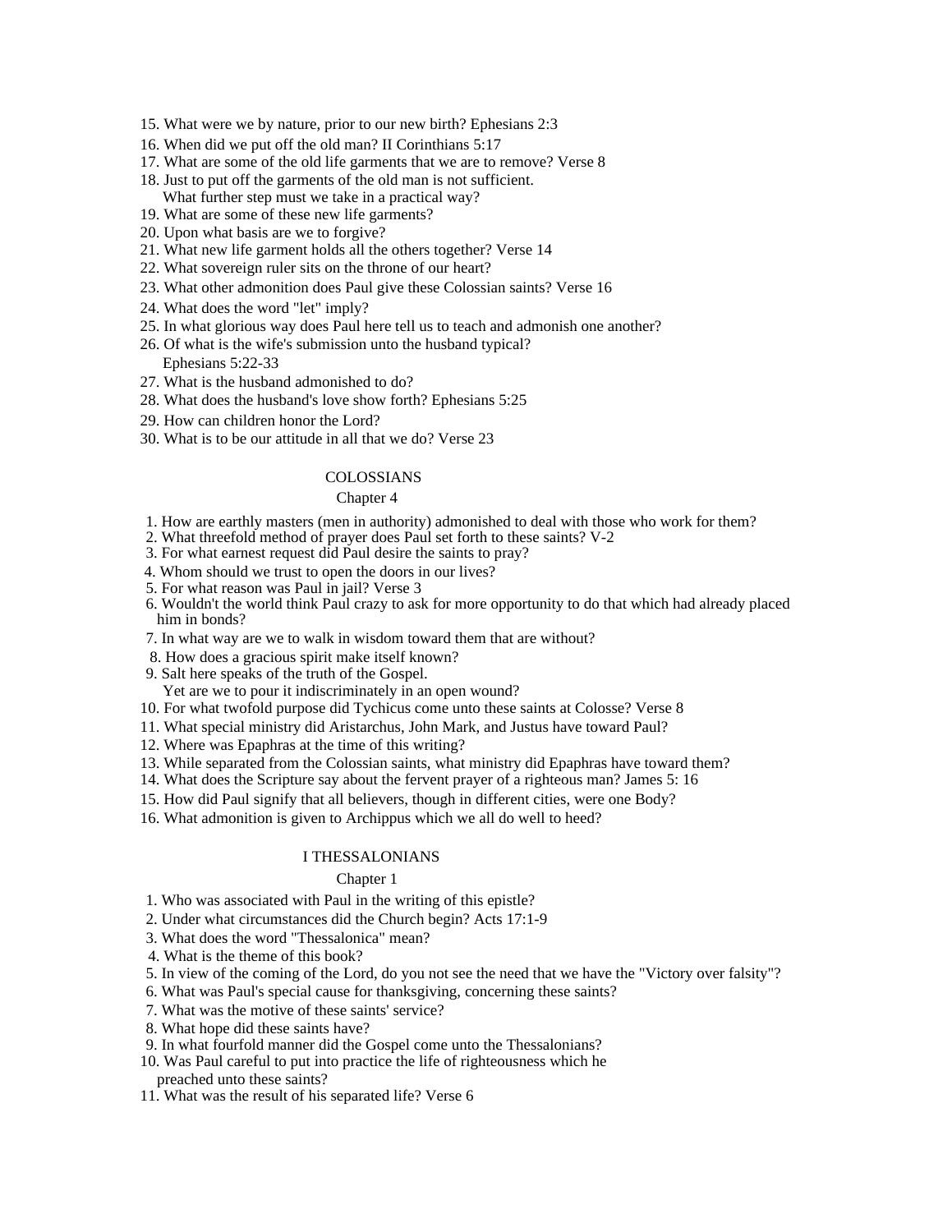- 12. How did these saints prove that they followed Paul as he followed the Lord? Verse 6
- 13. In what practical way did they become a testimony for God? Verse 8
- 14. How does faith manifest itself? James 2:18
- 15. What was proof of Paul's godly ministry among them? Verse 9
- 16. Can men turn to God from idols or bondages of any kind?
- 17. But, if they get a glimpse of the spiritual, will they leave behind them their various bondages?
- 18. Whom did Paul offer to them as worthy of worship?
- 19. What twofold objective should we as believers have? Verses 9,10
- 20. Can we become well-balanced Christians if we neglect either one or the other?
- 21. What is "the wrath to come" which is mentioned here? Romans 5:9; Ephesiatis 5:6,7; Revelation 3:10

#### I THESSALONIANS

#### Chapter 2 and 2 and 2 and 2 and 2 and 2 and 2 and 2 and 2 and 2 and 2 and 2 and 2 and 2 and 2 and 2 and 2 and 2 and 2 and 2 and 2 and 2 and 2 and 2 and 2 and 2 and 2 and 2 and 2 and 2 and 2 and 2 and 2 and 2 and 2 and 2 an

- 1. Under whose ministry was this church begun? Acts 17
- 2. When we follow the leading of the Lord and declare the Truth, can we be assured of the results of our Message?
- 3. What discouraging treatment had befallen Paul and Silas just before they came to Thessalonica? Acts 16
- 4. What was the source of Paul's boldness?
- 5. Paul's Message and life were not tainted with what?
- 6. Paul was a steward of what? Verse 4
- 7. What is required of a steward? I Corinthians 4:2
- 8. Whose approval did Paul seek?
- 9. Instead of lording over the saints, what was Paul's manner among them? Verse 7
- 10. Unto what extent were Paul and his fellow apostles willing to give to these saints? Verse 8
- 11. How else did Paul show forth his unselfishness unto these saints? V. 9
- 12. What was the apostle's manner of life amongst these saints? Verse 10
- 13. What relationship did the apostles take toward these saints?
- 14. What charge was given unto the Thessalonians?
- 15. Unto what have we been called?
- 16. Though all believers will share in God's Kingdom, what special glory can we have as a result of following Paul's example of holiness and suffering? Romans 8:17
- 17. How is the Gospel often received?
- 18. How should it be received?
- 19. God's Word will not work effectually in our lives unless we do what?
- 20. What is the result of standing for the Truth? Verse 14
- 21. Did Paul immediately forget these new converts, in his busy ministry?
- 22. Who is the source of hindrances in our lives?
- 23. What does Paul say of those saints who are running to win Christ as their Prize? Philippians 4:1
- 24. What does he say of these saints? Verse 20
- 25. Do you think that Paul will some day realize the expectation of his heart, in seeing a company of saints victorious over all things?

#### I THESSALONIANS

#### Chapter 3 and 200 and 200 and 200 and 200 and 200 and 200 and 200 and 200 and 200 and 200 and 200 and 200 and 200 and 200 and 200 and 200 and 200 and 200 and 200 and 200 and 200 and 200 and 200 and 200 and 200 and 200 and

- 1. How did Paul manifest his great care toward these saints?
- 2. What threefold commendation does Paul give of Timothy?
- 3. For what purpose was Timothy sent to Thessalonica?
- 4. Why did Paul feel that these saints needed to be comforted? Verse 3
- 5. Of what was Paul fearful? Verse 5
- 6. What comforting message did Timothy bring of these saints?
- 7. Can the faith of others comfort us when we are in extreme circumstances?
- 8. Timothy's testimony of these saint's faith and love brought what reaction from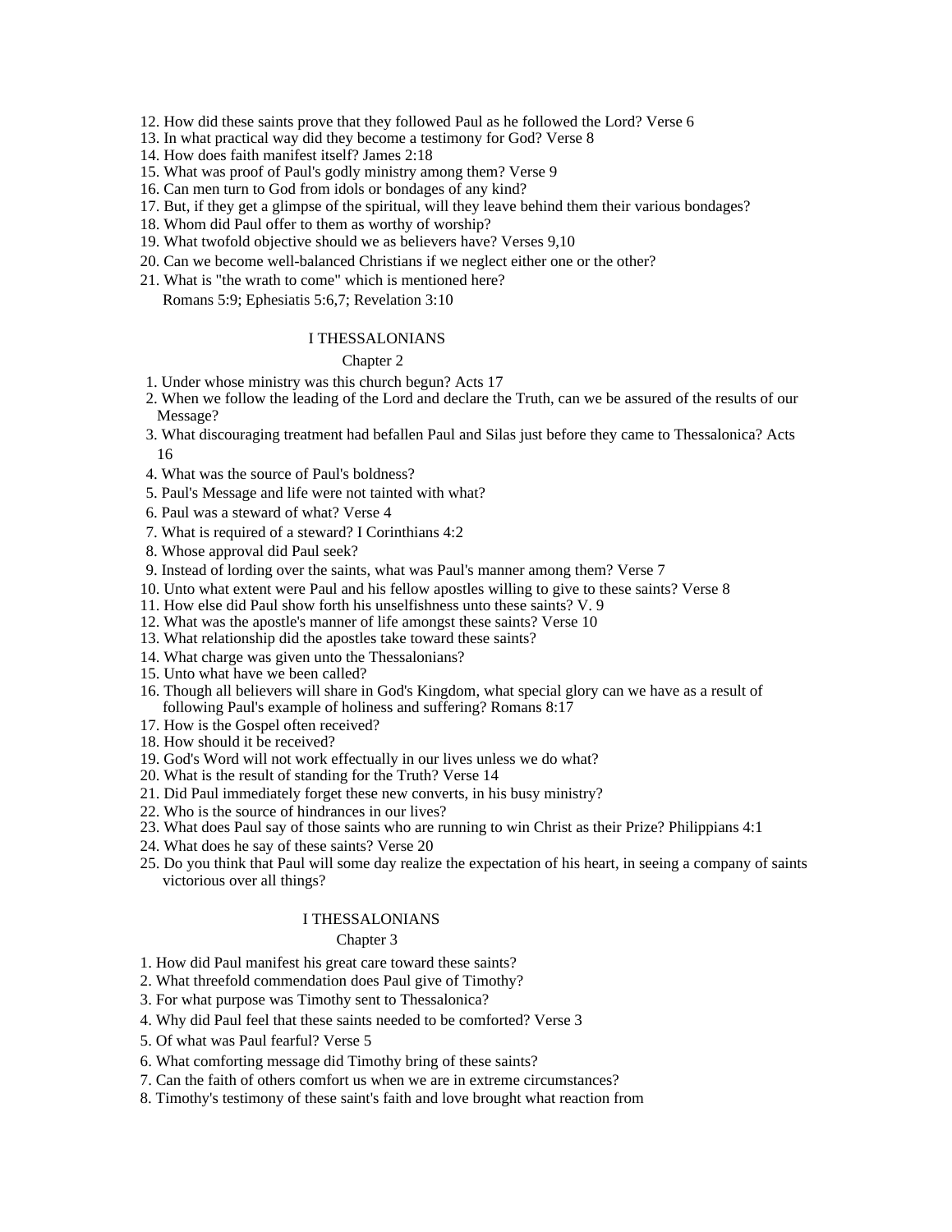the apostles? Verse 9

- 9. It has been said of the Thessalonians that their faith had been "sounded out" around the world, yet how could it be lacking?
- 10. To whom was Paul looking for direction?
- 11. What must accompany faith, in order to profit the one having it?
- I Corinthians 13:2
- 12. What end result does Paul's Message work in our lives as we wait expecting the Lord's soon return? Verse 13

#### I THESSALONIANS

#### Chapter 4 and 200 and 200 and 200 and 200 and 200 and 200 and 200 and 200 and 200 and 200 and 200 and 200 and 200 and 200 and 200 and 200 and 200 and 200 and 200 and 200 and 200 and 200 and 200 and 200 and 200 and 200 and

- 1. What is the theme of the first twelve verses of this chapter?
- 2. So often many walk in a way that is pleasing to their peers. Yet who should our walk please?
- 3. What is morality? Verse 3
- 4. What is the cause of temptations which entice the saints? Romans 7:20
- 5. What is the only way of victory over such impure desires of the flesh?
- 6. As we allow the Word to work in our lives, what do we learn to do with our body (vessel)?
- 7. The attitude of the world today is to fulfill every desire of the flesh; yet we believers are instructed to mortify the members of our flesh (Col. 3:5) or to keep our bodies under control. How do we do this? Gal. 5:16
- 8. What do we find to be the result when a person or nation turns from God? Romans 1:23-28
- 9. For what is our body set apart?
- 10. When one despises or rejects a life of morality, what is he actually doing?
- 11. Paul instructs these saints of a need for continual growth in what area?
- 12. How does God teach us to love? Ephesians 5:2
- 13. What threefold instruction does Paul give these saints concerning good works?
- 14. How do sinners judge us? Verse 12
- 15. What is the theme of the last six verses of this chapter?
- 16. Even though we may go by the way of the grave, what hope should all believers have?
- 17. Will unbelievers share in this resurrection? Revelation 20:5
- 18. Did the Old Testament saints expect to be raised from the dead? Give Scripture. The set of the set of the set of the set of the set of the set of the set of the set of the set of the set of the set of the set of the set of the set of the set of the set of the set of the set of the set
- 19. What guarantee of resurrection do we believers have? II Corinthians 4:14
- 20. Where are those now, who have fallen asleep in the Lord? Phil. 1:23
- 21. When we lose a loved one to the grave, what is the difference in the
- sorrow of a believer and an unbeliever? 22. How will the dead bodies be called forth?
- 23. Explain the order of the resurrection
- 24. In view of verse 17, can we boldly declare that there will be a body of believers alive to see the Lord's return?
- 25. What will be the destination and eternal dwelling place of all who are caught up?
- 26. What twofold effect does this message have on the life of those who are truly looking for the Lord's soon return? Verse 18 and I John 3:3

#### I THESSALONIANS

#### Chapter 5 and 200 meters of the contract of the contract of the contract of the contract of the contract of the contract of the contract of the contract of the contract of the contract of the contract of the contract of th

- 1. Though no man knows the day nor the hour of the Lord's return, what can we know from a careful study of God's Word?
- 2. How will His coming be to those who are not watching?
- 3. What is the period of Christ's coming called in verse two?
- 4. Of what prophetical time is verse three speaking? See Revelation 6:1,2
- 5. Where are the overcomers at that time?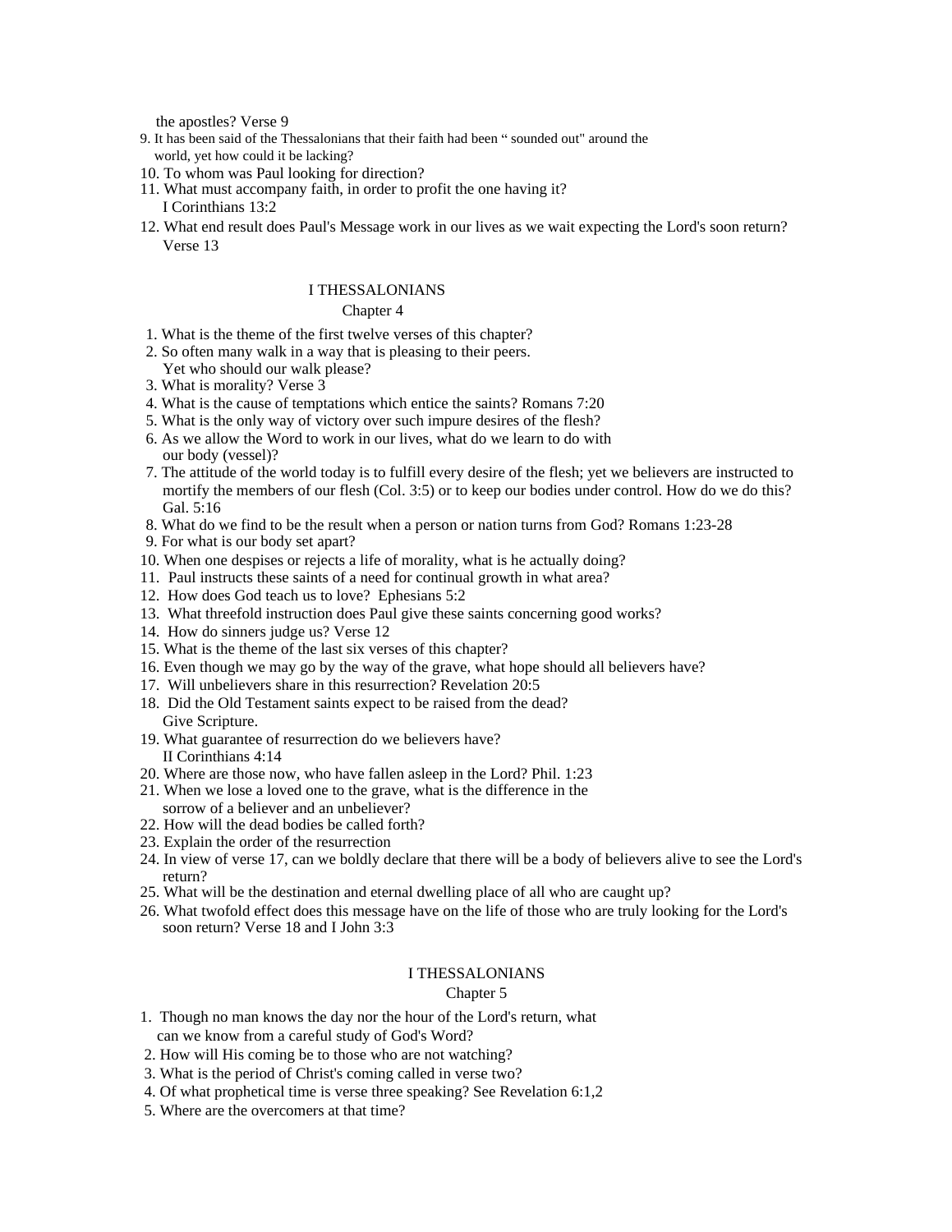Compare Revelation 4 with Revelation 6:1,2

- 6. Who are the luminaries in the world, in the absence of Jesus?
- 7. Who are the "others" of verse six, who are sleeping?
- 8. Why are we sure that it could not refer to unbelievers? Colossians 2:13; Ephesians 2:1
- 9. With what are these sleeping drunken saints identified? Verse 7
- 10. What is this salvation to which we are appointed? Revelation 3:10
- 11. If we fall asleep (die) in this hope, shall we lose our reward? Verse 10
- 12. How should we honor our God-given leaders?
- 13. What seven admonitions does Paul give these saints concerning their dealings one with another?
- 14. In whom are we to rejoice evermore?
- 15. In what are we to give thanks?
- 16. What exhortation is given these saints concerning the leading of the Holy Spirit?
- 17. What purpose does prophecy serve in an assembly? I Corinthians 14:3
- 18. Should we be so fearful of the misuse of a gift that we despise or quench its operation in the assembly?
- 19. By what means do we prove all things?
- 20. What should be the result of this proving?
- 21. What guard keeps our hearts and minds in peace and rest? Phil. 4:7
- 22. What hope do we have concerning our body as well as our spirit and soul?
- 23. Who takes the full responsibility of this threefold preservation?
- 24. What is Paul's final charge to these saints? Verse 27
- 25. What is the importance of its message?

#### II THESSALONIANS

This book sets forth that night of judgment spoken of in I Thessalonians, chapter five. Even though God has not appointed us the believers to wrath, many will go through that hour of tribulation due to their drunken sleepy spiritual condition.

I trust as we study this book of II Thessalonians, it will stir your spirits anew and speed up your running that you may obtain the Prize.

#### Chapter 1 and 2 and 2 and 2 and 2 and 2 and 2 and 2 and 2 and 2 and 2 and 2 and 2 and 2 and 2 and 2 and 2 and 2 and 2 and 2 and 2 and 2 and 2 and 2 and 2 and 2 and 2 and 2 and 2 and 2 and 2 and 2 and 2 and 2 and 2 and 2 an

1. From what three viewpoints can all Scripture be studied?

- 2. Contrast the patience of hope mentioned in I Thessalonians chapter one, with the patience of this chapter.
- 3. Though both letters were written to the same local church, how do they differ dispensationally?
- 4. This early church suffered severe persecutions and tribulations, yet to what time do verses four to six especially point? The contract of the contract of the contract of the contract of the contract of the contract of the contract of the contract of the contract of the contract of the contract of the contract of the contract of the con
- 5. Do these saints suffer for the Kingdom of God, or do they suffer to obtain the Kingdom of God? Verse 5
- 6. What is the significance of the statement "rest with us" in verse seven?
- 7. Who are the "mighty angels" associated with the Lord in calling forth these judgments? Revelation 15:7
- 8. What will be the real torment of hell? Verse 9
- 9. What two classes are named in verse ten?
- 10. Did Paul ever cease to pray that the saints would have God's best in their lives? Verse 11
- 11. What was Paul's fervent desire for all of the saints? Verse 12
- 12. Are there many in the world today who seek glory apart from that which is in Christ Jesus?

In this age of spiritual declension, many in the world are accepting facsimiles of the provisions that are ours in Christ. Satan has manufactured the following facsimiles in an attempt to hide the following realities:

> Religion instead of Salvation Lust instead of Love Anti-Christ instead of Christ Drug Experience instead of Spiritual Experience

#### II THESSALONIANS

Chapter 2